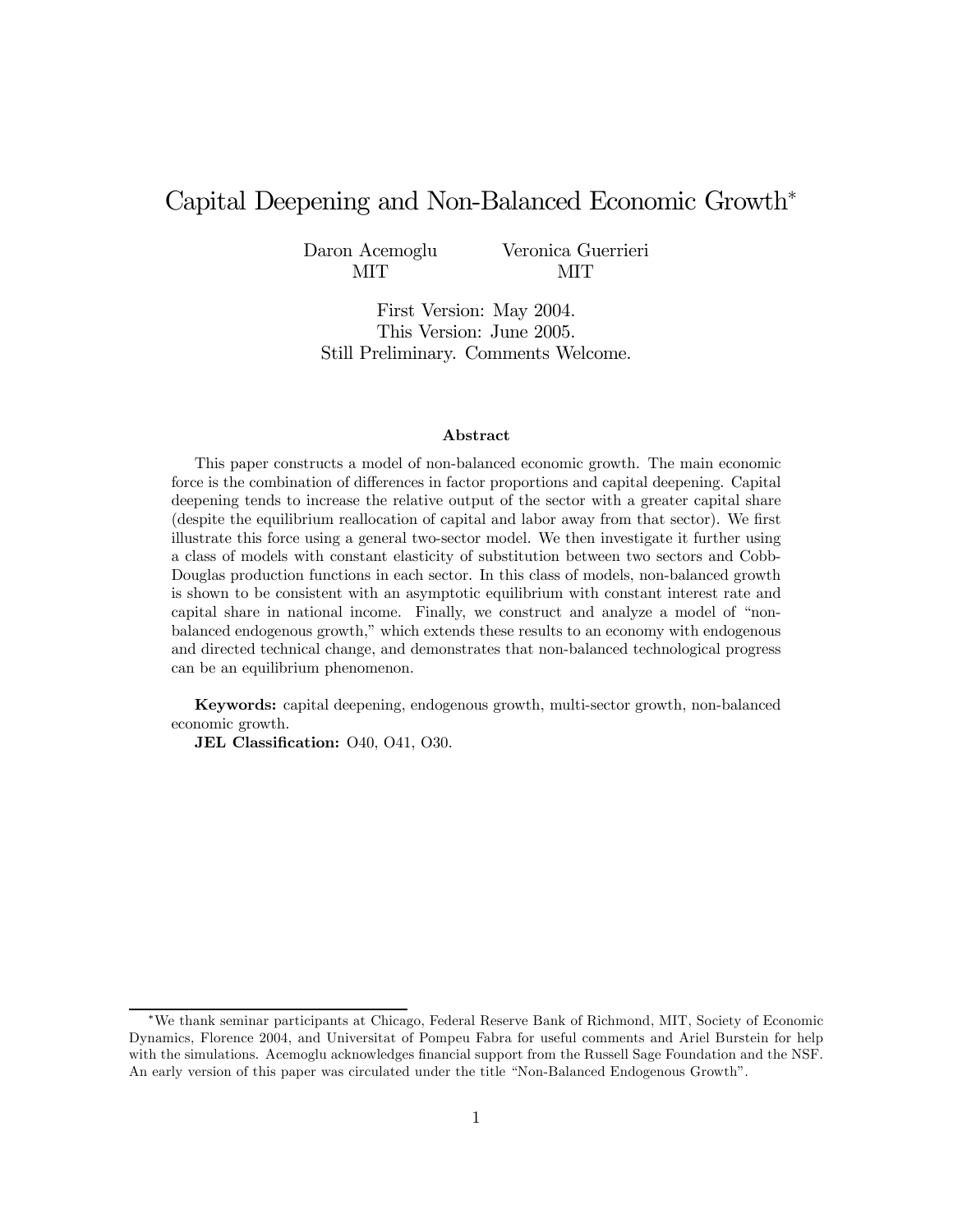## 1 Introduction

Most models of economic growth strive to be consistent with the Kaldor facts, i.e., the relative constancy of the growth rate, the capital-output ratio, the share of capital income in GDP and the real interest rate (see Kaldor, 1963, and also Denison, 1974, Barro and Sala-i-Martin, 2004). Beneath this balanced picture, however, are the patterns that Kongsamut, Rebelo and Xie (2001) refer to as the Kuznets facts, which concern the systematic change in the relative importance of various sectors, in particular, agriculture, manufacturing and services (see Kuznets, 1957, 1973, Chenery, 1960, Kongsamut, Rebelo and Xie, 2001). While the Kaldor facts emphasize the balanced nature of economic growth, the Kuznets facts highlight its non-balanced nature.

The Kuznets facts have motivated a small literature, which typically starts by positing nonhomothetic preferences consistent with Engel's law. With these preferences, the marginal rate of substitution in consumption changes as an economy grows, directly leading to a pattern of non-balanced growth (e.g., Murphy, Shleifer and Vishny, 1989, Matsuyama, 1992, 2005, Echevarria, 1997, Laitner, 2000, Kongsamut, Rebelo and Xie, 2001, Caselli and Coleman, 2001, Gollin, Parente and Rogerson, 2002). An alternative perspective, proposed by Baumol (1967), emphasizes the potential non-balanced nature of economic growth resulting from differential productivity growth across sectors, but has received less attention in the literature.<sup>1</sup>

This paper has two aims. First, it shows that there is another, and very natural, reason to expect economic growth to be non-balanced. Differences in factor proportions across sectors (i.e., different shares of capital) combined with capital deepening will lead to non-balanced growth. The reason is simple: an increase in capital-labor ratio will raise output more in the sector with greater capital intensity. More specifically, we prove that with balanced technological progress (in the sense of equal rates of Hicks-neutral technological progress across sectors), capital deepening and differences in factor proportions necessarily cause non-balanced growth. This result holds irrespective of the exact source of economic growth or the process of accumulation.

The second objective of the paper is to present and analyze a tractable two-sector growth

<sup>&</sup>lt;sup>1</sup>An exception is the recent independent paper by Ngai and Pissarides (2005), which constructs a model of multi-sector economic growth inspired by Baumol. In Ngai and Pissarides's model, there are exogenous TFP differences across sectors, but all sectors have identical Cobb-Douglas production functions. Consequently, although their model is potentially consistent with the Kuznets and Kaldor facts, it does not contain the main contribution of our paper, non-balanced growth resulting from factor proportion differences and capital deepening.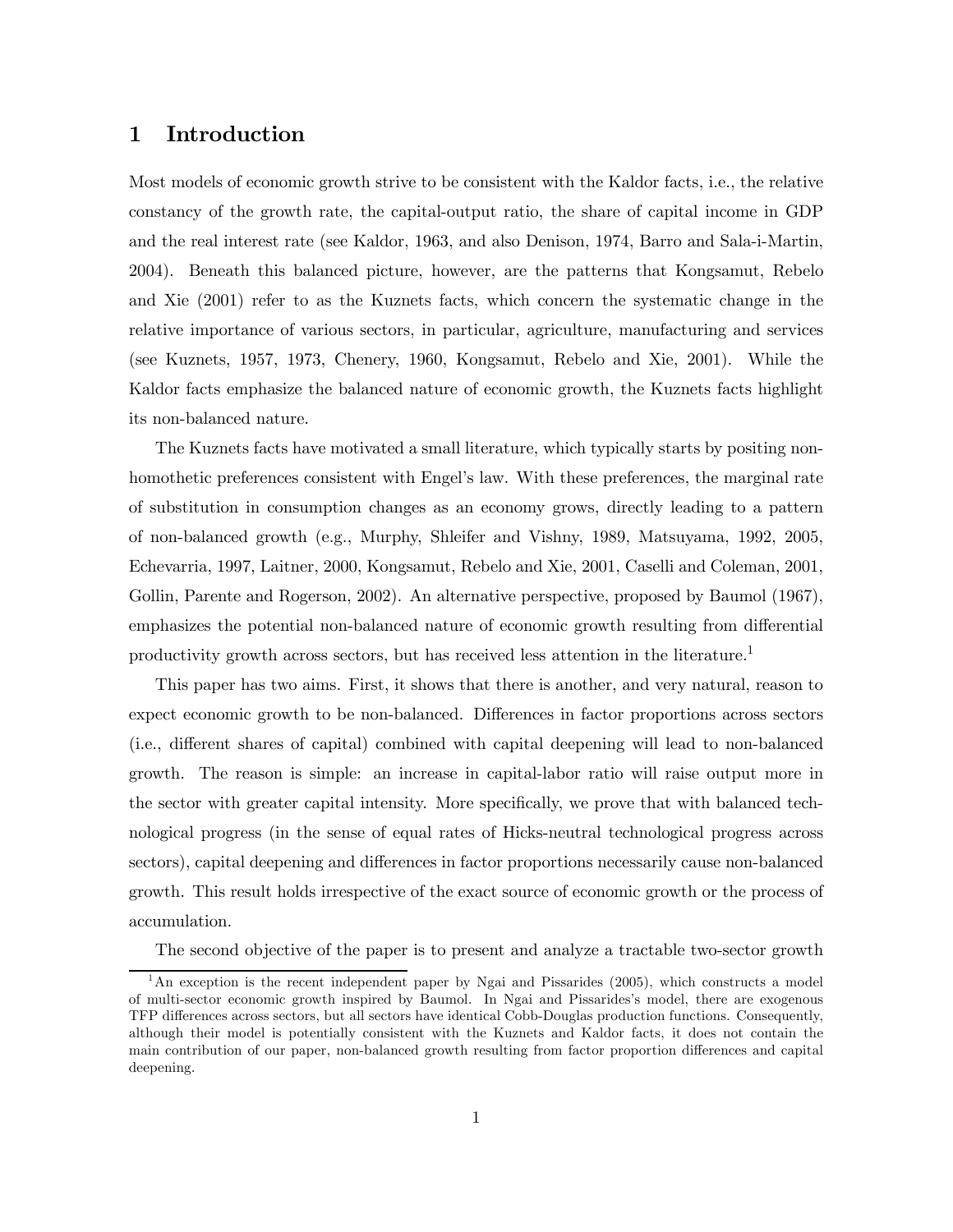model featuring non-balance growth. We do this by constructing a class of economies with constant elasticity of substitution between two sectors and Cobb-Douglas production functions within each sector. We investigate the equilibrium of such an economy with exogenous and endogenous technological change. We show that equilibrium takes a simple form, with constant growth rate in all sectors, constant interest rate and constant share of capital in national income in the limiting (asymptotic) equilibrium.

The form of the limiting equilibrium of this class of economies depends on whether the products of the two sectors are gross substitutes or complements (meaning whether the elasticity of substitution between these products is greater than or less than one). When they are gross substitutes, the sector that is more "capital intensive" (in the sense of having a greater capital share) dominates the economy. The form of the equilibrium is more interesting when the elasticity of substitution between these products is less than one. In this case, the growth rate of the economy is determined by the more slowly growing (less capital-intensive sector). Despite the change in the terms of trade against the faster growing sector, in equilibrium sufficient amounts of capital and labor (and technological progress when this is endogenous) are deployed in this sector to ensure a faster rate of growth.

One interesting feature is that, especially when the elasticity of substitution is less than one,<sup>2</sup> the resulting pattern of economic growth is consistent with the Kuznets facts, without substantially deviating from the Kaldor facts. In particular, even in the limiting equilibrium both sectors grow with positive (and unequal) rates, and more importantly, we show that convergence to this limiting equilibrium may be slow, and along the transition path, growth is non-balanced, while capital share and interest rate vary only by relatively small amounts. Therefore, the equilibrium with an elasticity of substitution less than one may be able to rationalize both the Kuznets and the Kaldor facts. Naturally, whether or not this is the

 $2<sup>2</sup>$ As we will see below, the elasticity of substitution between products will be less than one if and only if the (short-run) elasticity of substitution between labor and capital is less than one. In view of the time-series and cross-industry evidence, a short-run elasticity of substitution between labor and capital less than one appears reasonable.

For example, Hamermesh (1993), Nadiri (1970) and Nerlove (1967) survey a range of early estimates of the elasticity of substitution, which are generally between 0.3 and 0.7. David and Van de Klundert (1965) similarly estimate this elasticity to be in the neighborhood of 0.3. Using the translog production function, Griffin and Gregory (1976) estimate elasticities of substitution for nine OECD economies between 0.06 and 0.52. Berndt (1976), on the other hand, estimates an elasticity of substitution equal to 1, but does not control for a time trend, creating a strong bias towards 1. Using more recent data, and various different specifications, Krusell, Ohanian, Rios-Rull, and Violante (2000) and Antras (2001) also find estimates of the elasticity significantly less than 1. Estimates implied by the response of investment to the user cost of capital also typically imply an elasticity of substitution between capital and labor significantly less than 1 (see, e.g., Chirinko, 1993, Chirinko, Fazzari and Mayer, 1999, or Mairesse, Hall and Mulkay, 1999).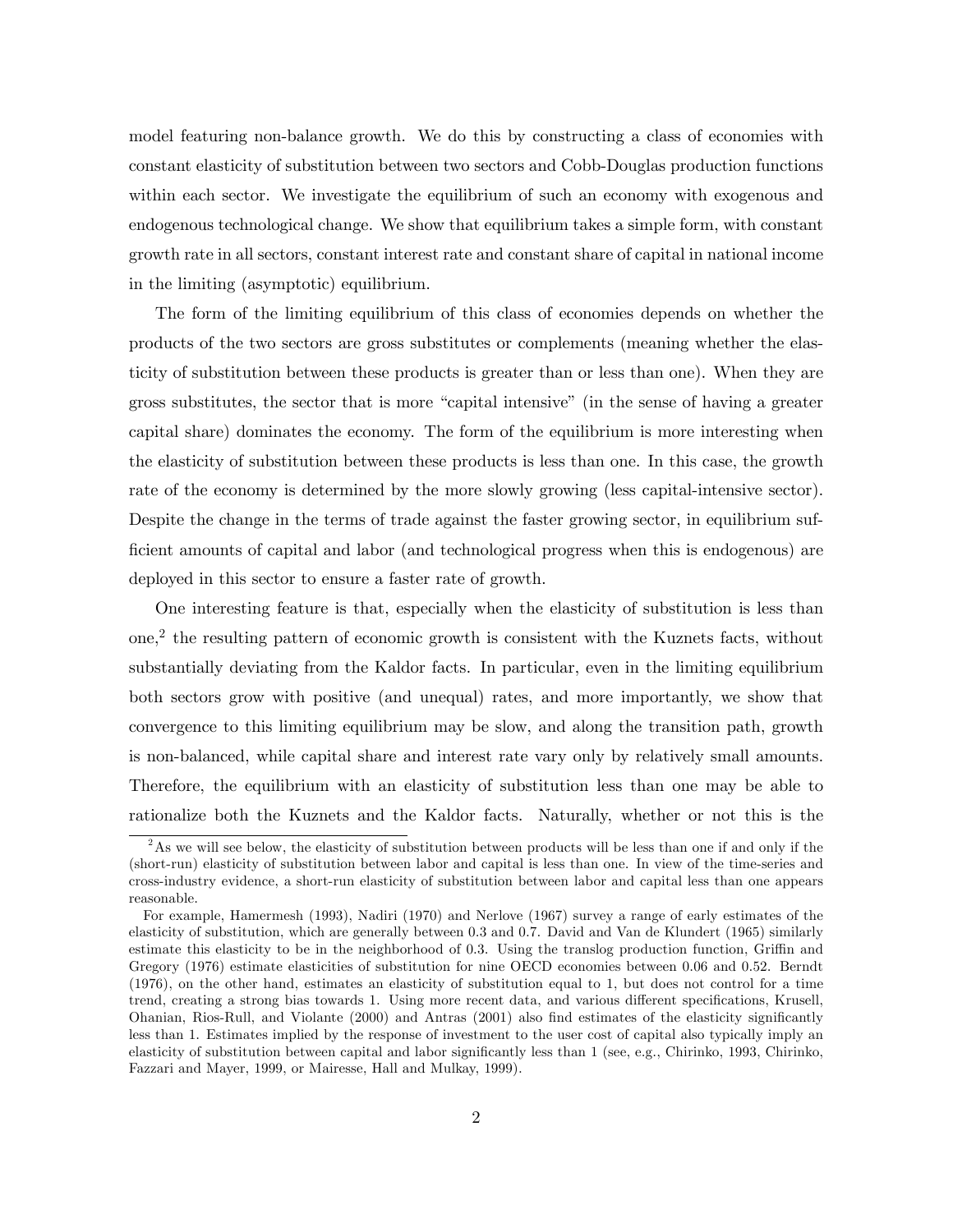empirically correct explanation is not answered by this theoretical result.

Finally, we present and analyze a model of "non-balanced endogenous growth," which shows the robustness of our results to endogenous technological progress, and demonstrates how, in the presence of factor proportion differences, the pattern of technological progress itself will be non-balanced. To the best of our knowledge, despite the large literature on endogenous growth, there are no previous studies that combine endogenous technological progress and non-balanced growth.3

The rest of the paper is organized as follows. Section 2 shows how the combination of factor proportions differences and capital deepening lead to non-balanced growth using a general two-sector growth model. Section 3 constructs a more specific model with a constant elasticity of substitution between two sectors and Cobb-Douglas production functions, but exogenous technological progress. It characterizes the full dynamic equilibrium of this economy, and shows how with an elasticity of substitution less than one, the model may generate an equilibrium path that is consistent both with the Kuznets and the Kaldor facts. Section 4 introduces endogenous technological progress and shows that the results are robust to differential rates of technological progress across sectors. Section 5 concludes, and the Appendix contains proofs that are not presented in the text.

# 2 Capital Deepening and Non-Balanced Growth

We first illustrate how differences in factor proportions across sectors combined with capital deepening lead to non-balanced economic growth. To do this, we use a standard two-sector competitive model with constant returns to scale in both sectors, and two factors of production, capital,  $K$ , and labor,  $L$ . To highlight that the exact nature of the accumulation process is not essential for the results, in this section we take the sequence (process) of capital and labor supplies,  $[K(t), L(t)]_{t=0}^{\infty}$ , as given (and assume that labor is supplied inelastically). In addition, we omit explicit time dependence when this will cause no confusion.

Final output, Y, is produced as an aggregate of the output of two sectors,  $Y_1$  and  $Y_2$ ,

$$
Y=F(Y_1,Y_2),
$$

<sup>3</sup>See, among others, Romer (1986, 1990), Lucas (1988), Rebelo (1991), Segerstrom, Anant and Dinopoulos (1990), Grossman and Helpman (1991a,b), Aghion and Howitt (1992), Jones (1995), Young (1993). Aghion and Howitt (1998) and Barro and Sala-i-Martin (2004) provide excellent introductions to endogenous growth theory. See also Acemoglu (2002) on models of directed technical change that feature endogenous, but balanced technological progress in different sectors. Acemoglu (2003) presents a model with non-balanced technological progress between two sectors, but in the limiting equilibrium both sectors grow at the same rate.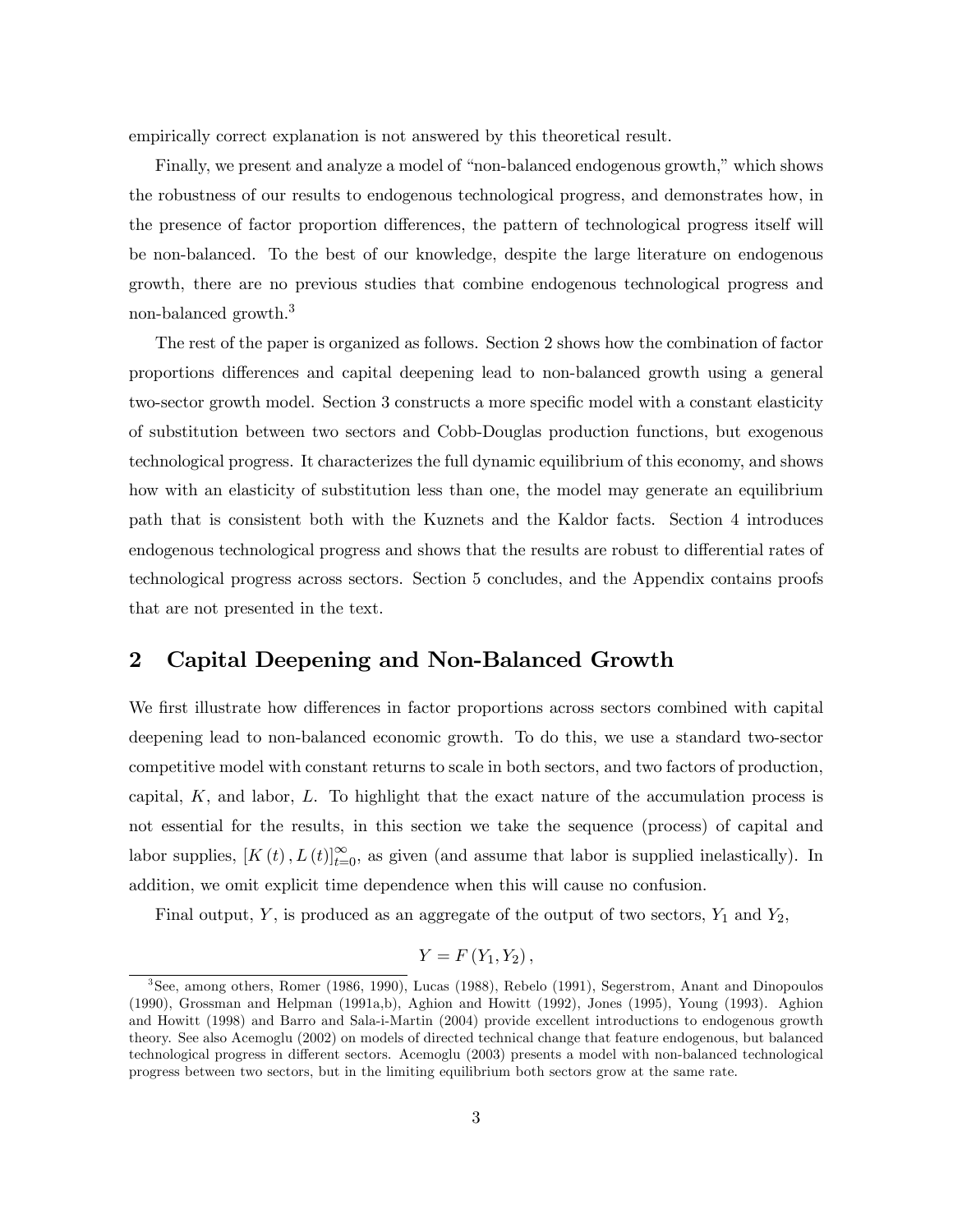and we assume that  $F$  exhibits constant returns to scale and is continuously differentiable. Output in both sectors is produced with the production functions

$$
Y_1 = A_1 G_1 (K_1, L_1) \tag{1}
$$

and

$$
Y_2 = A_2 G_2 (K_2, L_2).
$$
 (2)

 $G_1$  and  $G_2$  also exhibit constant returns to scale and are twice differentiable.  $A_1$  and  $A_2$ denote Hicks-neutral technology terms.<sup>4</sup> We also assume that the functions  $F, G_1$  and  $G_2$ satisfy Inada-type conditions, e.g.,  $\lim_{Y_1\to 0} \partial F(Y_1, Y_2) / \partial Y_1 = \infty$  for all  $Y_2 > 0$ , etc. These assumptions ensure interior solutions and simplify the exposition, though they are not necessary for the results presented in this section.

Market clearing implies

$$
K_1 + K_2 = K,
$$
  
\n
$$
L_1 + L_2 = L,
$$
\n(3)

where K and L are the (potentially time-varying) supplies of capital and labor, given by the exogenous sequence  $[K(t), L(t)]_{t=0}^{\infty}$ , which we take to be continuosly differentiable functions of time. Without loss of any generality, we also ignore capital depreciation.

We normalize the price of the final good to 1 in every period, and denote the prices of  $Y_1$ and  $Y_2$  by  $p_1$  and  $p_2$ , and wage and rental rate of capital (interest rate) by w and r. We assume that product and factor markets are competitive, so product prices satisfy

$$
\frac{p_1}{p_2} = \frac{\partial F\left(Y_1, Y_2\right)/\partial Y_1}{\partial F\left(Y_1, Y_2\right)/\partial Y_2},\tag{4}
$$

and the wage and the interest rate satisfy<sup>5</sup>

$$
w = \frac{\partial A_1 G_1 (K_1, L_1)}{\partial L_1} = \frac{\partial A_2 G_2 (K_2, L_2)}{\partial L_2}
$$
  
\n
$$
r = \frac{\partial A_1 G_1 (K_1, L_1)}{\partial K_1} = \frac{\partial A_2 G_2 (K_2, L_2)}{\partial K_2}.
$$
\n(5)

$$
w \geq \partial A_1 G_1(K_1, L_1) / \partial L_1
$$
 and  $L_1 \geq 0$ ,

with complementary slackness, etc.

<sup>&</sup>lt;sup>4</sup>Allowing more general forms of technological progress would complicate the analysis since we would have to rule out a change in the marginal rates of substitution between capital and labor in  $G_1$  and  $G_2$  with changes in  $A_1$  and  $A_2$  that would "by chance" satisfy the conditions necessary for balanced growth.

<sup>&</sup>lt;sup>5</sup>Without the Inada-type assumptions, these would have to be written as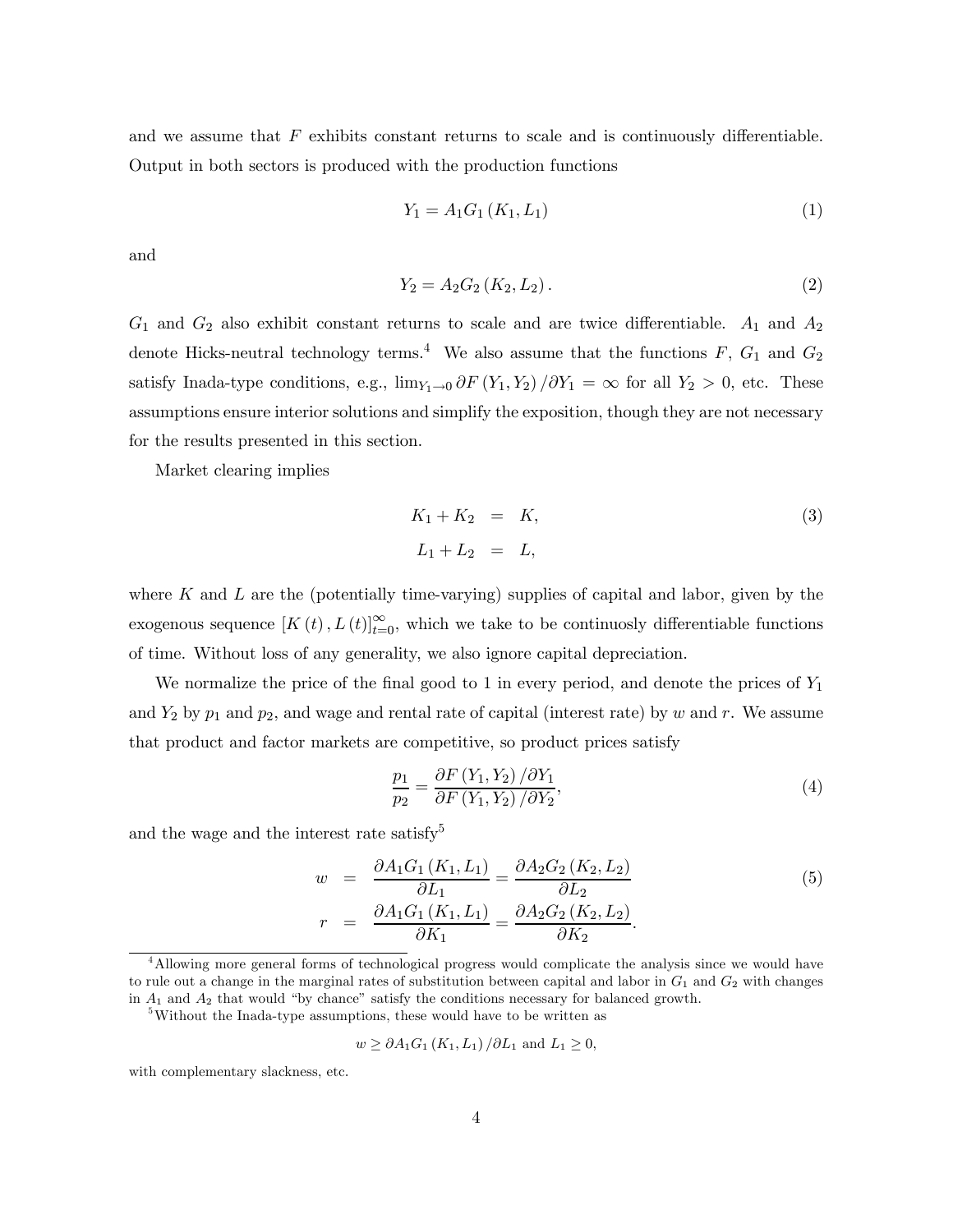An equilibrium, given factor supply sequences,  $[K(t), L(t)]_{t=0}^{\infty}$ , is a sequence of product and factor prices,  $[p_1(t), p_2(t), w(t), r(t)]_{t=0}^{\infty}$  and factor allocations,  $[K_1(t), K_2(t), L_1(t), L_2(t)]_{t=0}^{\infty}$ , such that (3), (4) and (5) are satisfied.

Also define the share of capital in the two sectors

$$
s_1 \equiv \frac{rK_1}{p_1Y_1}
$$
 and  $s_2 \equiv \frac{rK_2}{p_2Y_2}$ ,

the capital to labor ratio in the two sectors,

$$
k_1 \equiv \frac{K_1}{L_1} \text{ and } k_2 \equiv \frac{K_2}{L_2}
$$

and the "per capita production functions" (without the Hicks-neutral technology term),

$$
g_1(k_1) \equiv \frac{G_1(K_1, L_1)}{L_1}
$$
 and  $g_2(k_2) \equiv \frac{G_2(K_2, L_2)}{L_2}$ 

.

We say that there is *capital deepening* in the economy if  $\dot{K}/K > \dot{L}/L$  and there is *factor* proportion differences if  $s_1 \neq s_2$ .<sup>6</sup> The next theorem shows that if there is capital deepening and factor proportion differences, then balanced technological progress is not consistent with balanced growth.

**Theorem 1** Suppose that at time  $t$ , there are factor proportion differences between the two sectors, i.e.,  $s_1(t) \neq s_2(t)$ , technological progress is balanced, i.e.,  $\dot{A}_1(t)/A_1(t) = \dot{A}_2(t)/A_2(t)$ and there is capital deepening, i.e.,  $\dot{K}(t)/K(t) > \dot{L}(t)/L(t)$ , then growth is not balanced, that is,  $\dot{Y}_1(t)/Y_1(t) \neq \dot{Y}_2(t)/Y_2(t)$ .

**Proof.** Differentiating the production function for the two sectors,

$$
\frac{\dot{Y}_1}{Y_1} = \frac{\dot{A}_1}{A_1} + s_1 \frac{\dot{K}_1}{K_1} + (1 - s_1) \frac{L_1}{L_1}
$$

and

$$
\frac{\dot{Y}_2}{Y_2} = \frac{\dot{A}_2}{A_2} + s_2 \frac{\dot{K}_2}{K_2} + (1 - s_2) \frac{L_2}{L_2}.
$$

Suppose, to obtain a contradiction, that  $\dot{Y}_1/Y_1 = \dot{Y}_2/Y_2$ . Since  $\dot{A}_1/A_1 = \dot{A}_2/A_2$  and  $s_1 \neq s_2$ , this implies  $k_1/k_1 \neq k_2/k_2$  (otherwise,  $k_1/k_1 = k_2/k_2 > 0$  because of capital deepening and if, for example,  $s_1 < s_2$ , then  $\dot{Y}_1/Y_1 < \dot{Y}_2/Y_2$ .

<sup>&</sup>lt;sup>6</sup>Here  $s_1(t) \neq s_2(t)$  refers to the equilibrium factor proportions in the two sectors at time t. It does not necessarily mean that these will not be equal at some future date.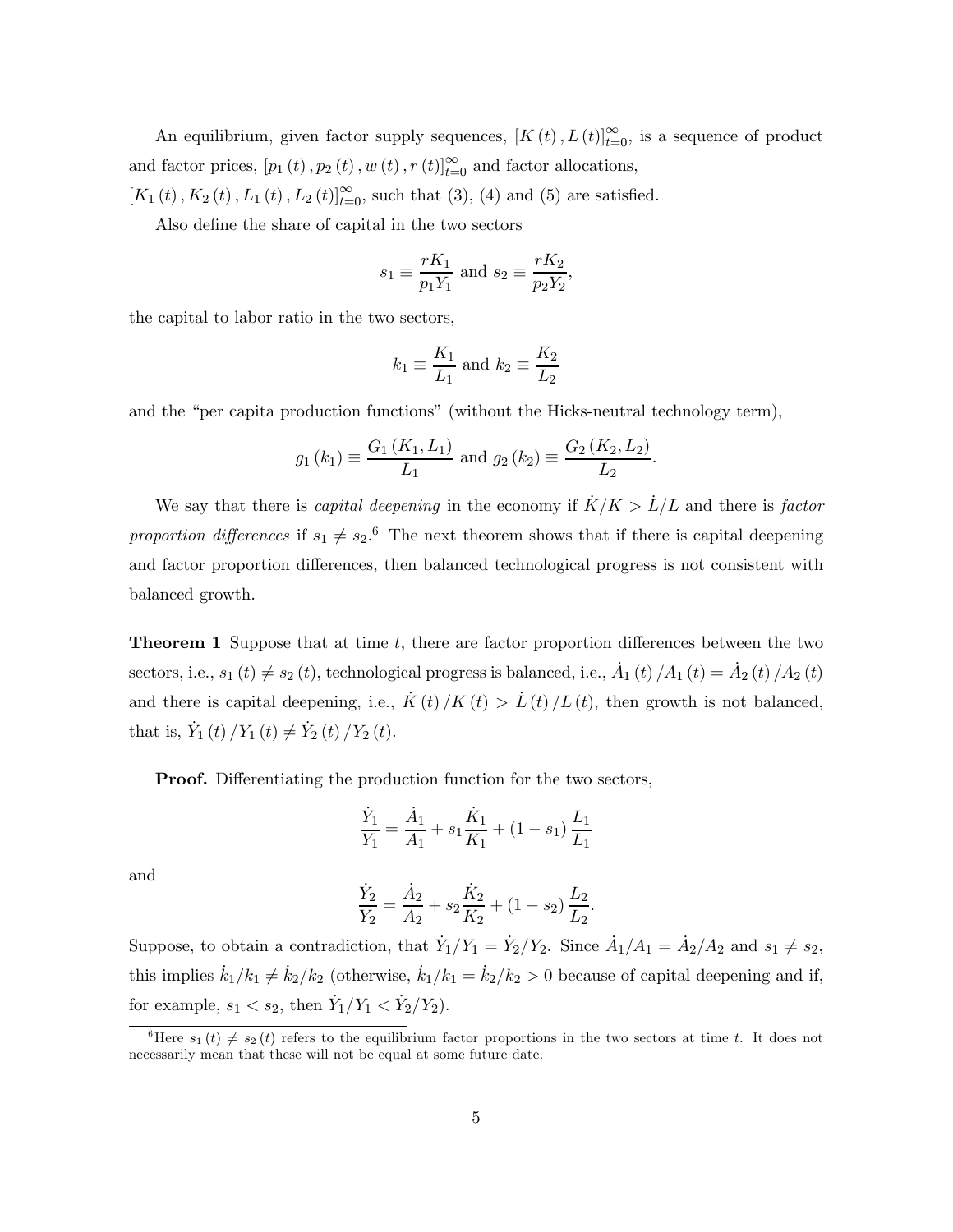Since  $F$  exhibits constant returns to scale, (4) implies

$$
\frac{\dot{p}_1}{p_1} = \frac{\dot{p}_2}{p_2} = 0.
$$
\n(6)

Equation (5) yields the following interest rate and wage conditions

$$
r = p_1 A_1 g'_1 (k_1)
$$
  
=  $p_2 A_2 g'_2 (k_2)$ , (7)

and

$$
w = p_1 A_1 (g_1 (k_1) - g'_1 (k_1) k_1)
$$
  
=  $p_2 A_2 (g_2 (k_2) - g'_2 (k_2) k_2).$  (8)

Differentiating the interest rate condition,  $(7)$ , with respect to time and using  $(6)$ , we have

$$
\frac{\dot{A}_1}{A_1} + \varepsilon_{g_1'} \frac{\dot{k}_1}{k_1} = \frac{\dot{A}_2}{A_2} + \varepsilon_{g_2'} \frac{\dot{k}_2}{k_2}
$$

where

$$
\varepsilon_{g'_1} \equiv \frac{g''_1(k_1) k_1}{g'_1(k_1)}
$$
 and  $\varepsilon_{g'_2} \equiv \frac{g''_2(k_2) k_2}{g'_2(k_2)}$ .

Since  $\dot{A}_1/A_1 = \dot{A}_2/A_2$ , we must have

$$
\varepsilon_{g_1'} \frac{\dot{k}_1}{k_1} = \varepsilon_{g_2'} \frac{\dot{k}_2}{k_2}.\tag{9}
$$

Differentiating the wage condition, (8), with respect to time, using (6) and some algebra gives

$$
\frac{\dot{A}_1}{A_1} - \frac{s_1}{1 - s_1} \varepsilon_{g_1'} \frac{\dot{k}_1}{k_1} = \frac{\dot{A}_2}{A_2} - \frac{s_2}{1 - s_2} \varepsilon_{g_2'} \frac{\dot{k}_2}{k_2}.
$$

Since  $A_1/A_1 = A_2/A_2$  and  $s_1 \neq s_2$ , this equation is inconsistent with (9), yielding a contradiction and proving the claim.  $\blacksquare$ 

The intuition for this result can be obtained as follows. Suppose there is capital deepening and that both capital and labor are allocated to the two sectors with constant proportions. Because factor proportions differ between the two sectors, say  $s_1 < s_2$ , such an allocation will generate faster growth in sector 2 than in sector 1 and induce a non-balanced pattern of growth (since there is capital deepening). In equilibrium, the faster growth in sector 2 will naturally change equilibrium prices, and the decline in the relative price of sector 2 will cause some of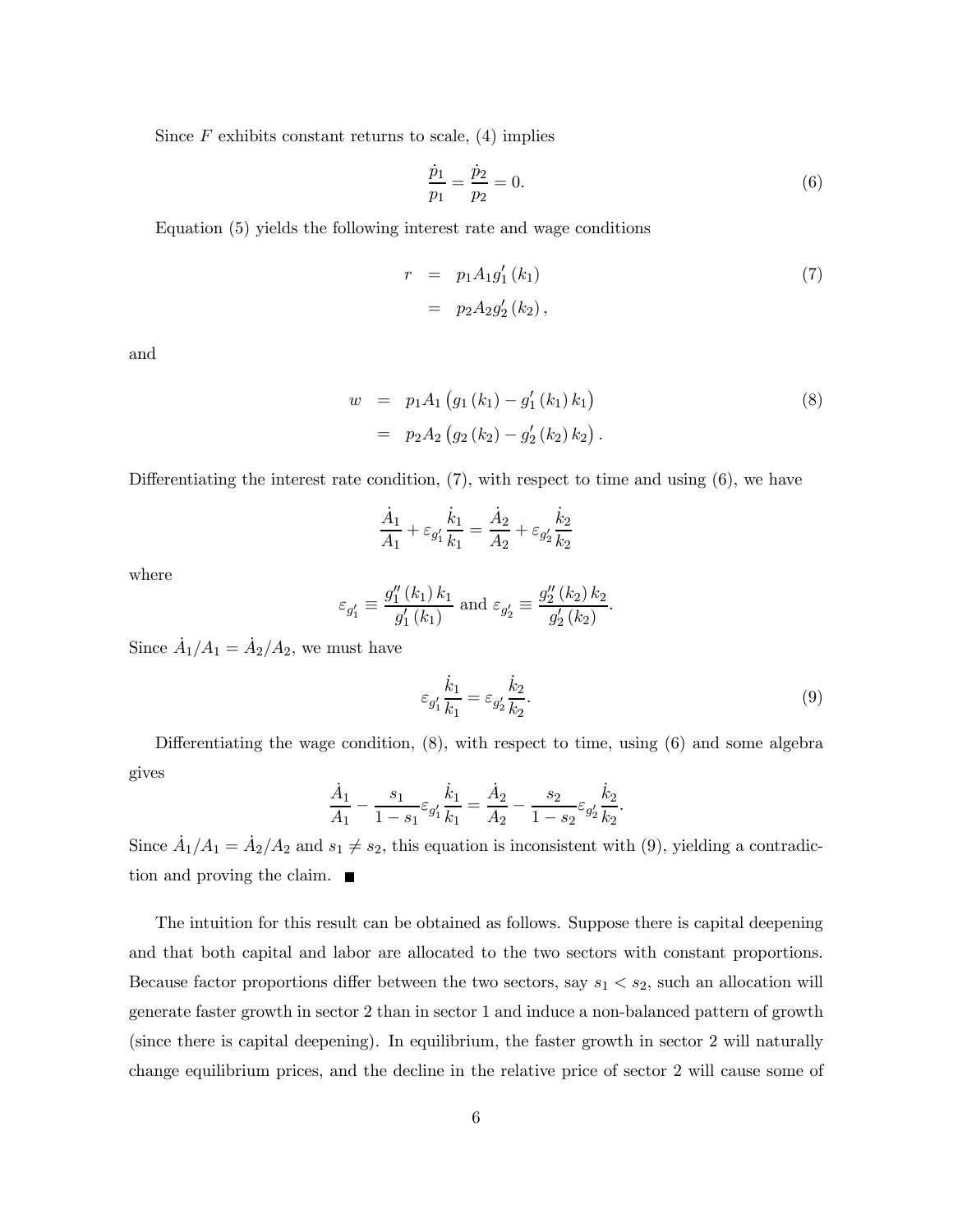the labor and capital to be reallocated to sector 1. However, this reallocation cannot entirely offset the greater increase in the output of sector 2, since, if it did, the relative price change that stimulated the reallocation would not take place. Consequently, equilibrium growth will be non-balanced.

The proof of Theorem 1 makes it clear that the two-sector structure is not necessary for this result. In light of this, we also state a generalization for  $N \geq 2$  sectors, where aggregate output is given by the constant returns to scale production function

$$
Y = F(Y_1, Y_2, ..., Y_N).
$$

The definitions for s, k and g and the other assumptions above naturally generalize to this setting. We have:

**Theorem 2** Suppose that at time  $t$ , there are factor proportion differences among the  $N$ sectors in the sense that there exists i and  $j \leq N$  such that  $s_i(t) \neq s_j(t)$ , technological progress is balanced, i.e.,  $\dot{A}_i(t)/A_i(t) = \dot{A}_j(t)/A_j(t)$  for all i and  $j \leq N$ , and there is capital deepening, i.e.,  $\dot{K}(t)/K(t) > L(t)/L(t)$ , then growth is not balanced, that is, there exists i and  $j \leq N$  such that  $\dot{Y}_i(t) / Y_i(t) \neq \dot{Y}_j(t) / Y_j(t)$ .

The proof of this theorem parallels that of Theorem 1 and is omitted.

# 3 Two-Sector Growth with Exogenous Technology

The previous section demonstrated that differences in factor proportions across sectors and capital deepening will lead to non-balanced growth. This result was proved for a given (arbitrary) sequence of capital and labor supplies,  $[K(t), L(t)]_{t=0}^{\infty}$ , but this level of generality does not allow us to fully characterize the equilibrium path and its limiting properties. We now wish to analyze the equilibrium behavior of such an economy fully, which necessitates at least the sequence of capital stocks to be endogenized, and capital deepening to emerge as an equilibrium phenomenon. We will accomplish this by imposing more structure both in terms of specifying preferences and in terms of the production functions. Capital deepening will result from exogenous technological progress, which will in turn be endogenized in Section 4.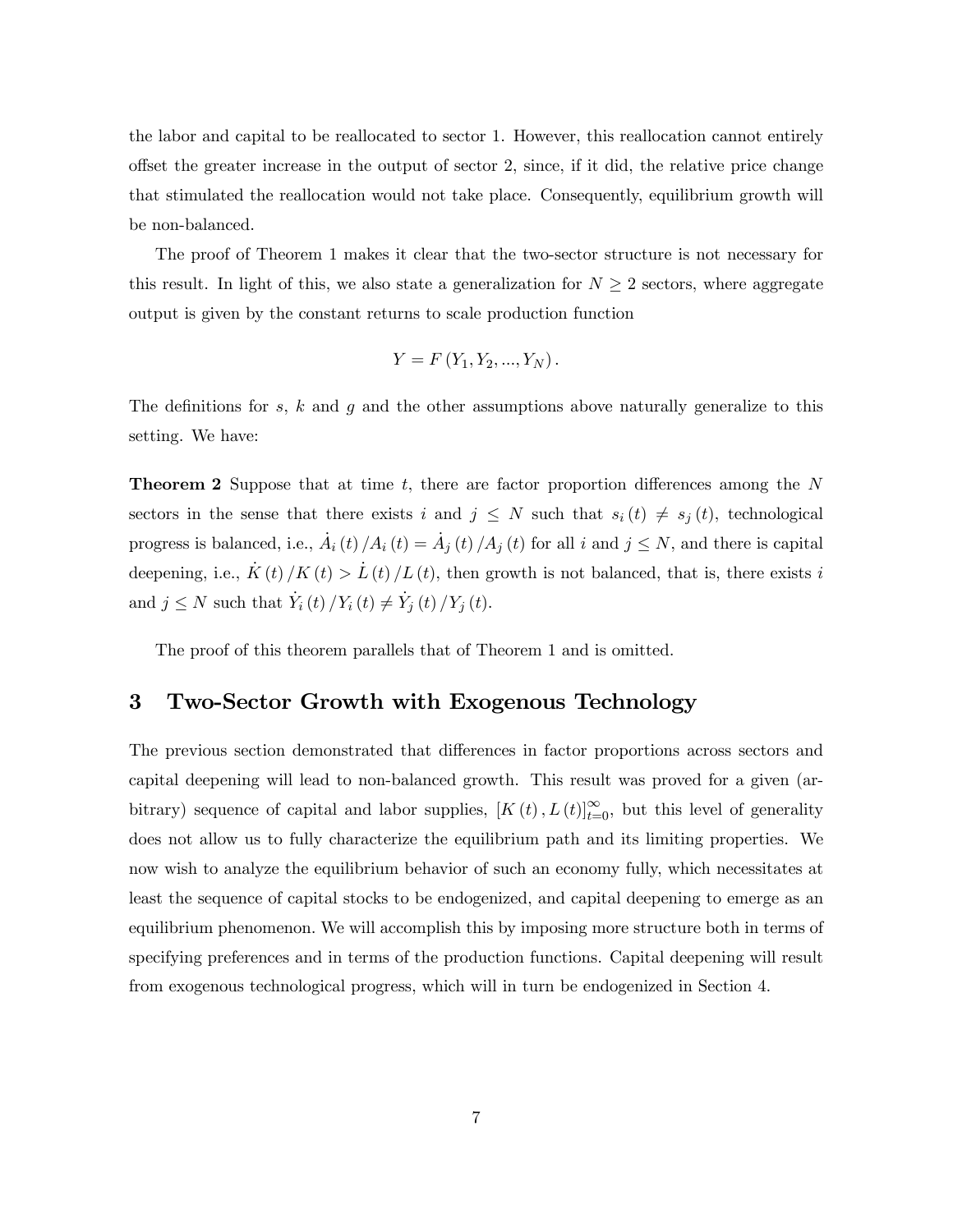#### 3.1 Demographics, Preferences and Technology

The economy consists of  $L(t)$  workers at time t, supplying their labor inelastically. There is exponential population growth,

$$
L(t) = \exp\left(nt\right)L\left(0\right). \tag{10}
$$

We assume that all households have constant relative risk aversion (CRRA) preferences over total household consumption (rather than per capita consumption), and all population growth takes place within existing households (thus there is no growth in the number of households).<sup>7</sup> This implies that the economy admits a representative agent with CRRA preferences (see, for example, Caselli and Ventura, 2000):

$$
\int_0^\infty \frac{C(t)^{1-\theta}-1}{1-\theta}e^{-\rho t}dt,
$$

where  $C(t)$  is aggregate consumption at time t,  $\rho$  is the rate of time preferences and  $\theta \geq 0$ is the inverse of the intertemporal elasticity of substitution (or the coefficient of relative risk aversion). We again drop time arguments to simplify the notation whenever this causes no confusion, and continue to assume that there is no depreciation of capital. The flow budget constraint for the representative consumer is:

$$
\dot{K} = rK + wL + \Pi - C,\tag{11}
$$

where K and L denote the total capital stock and the total labor force in the economy,  $\Pi$  is total net corporate profits received by the consumers,  $w$  is the equilibrium wage rate and  $r$  is the equilibrium interest rate.

The unique final good is produced by combining the output of two sectors with elasticity of substitution  $\varepsilon \in [0,\infty)$ :

$$
Y = \left[ \gamma Y_1^{\frac{\varepsilon - 1}{\varepsilon}} + (1 - \gamma) Y_2^{\frac{\varepsilon - 1}{\varepsilon}} \right]^{\frac{\varepsilon}{\varepsilon - 1}},\tag{12}
$$

where  $\gamma$  is a distribution parameter which determines the relative importance of the two goods in the aggregate production.

The resource constraint of the economy, in turn, requires that consumption and investment are less than total output,  $Y = rK + wL + \Pi$ , thus

$$
\dot{K} + C \le Y. \tag{13}
$$

<sup>&</sup>lt;sup>7</sup>The alternative would be to specify population growth taking place at the extensive margin, in which case the discount rate of the representative agent would be  $\rho - n$  rather than  $\rho$ , without any substantive changes in the analysis.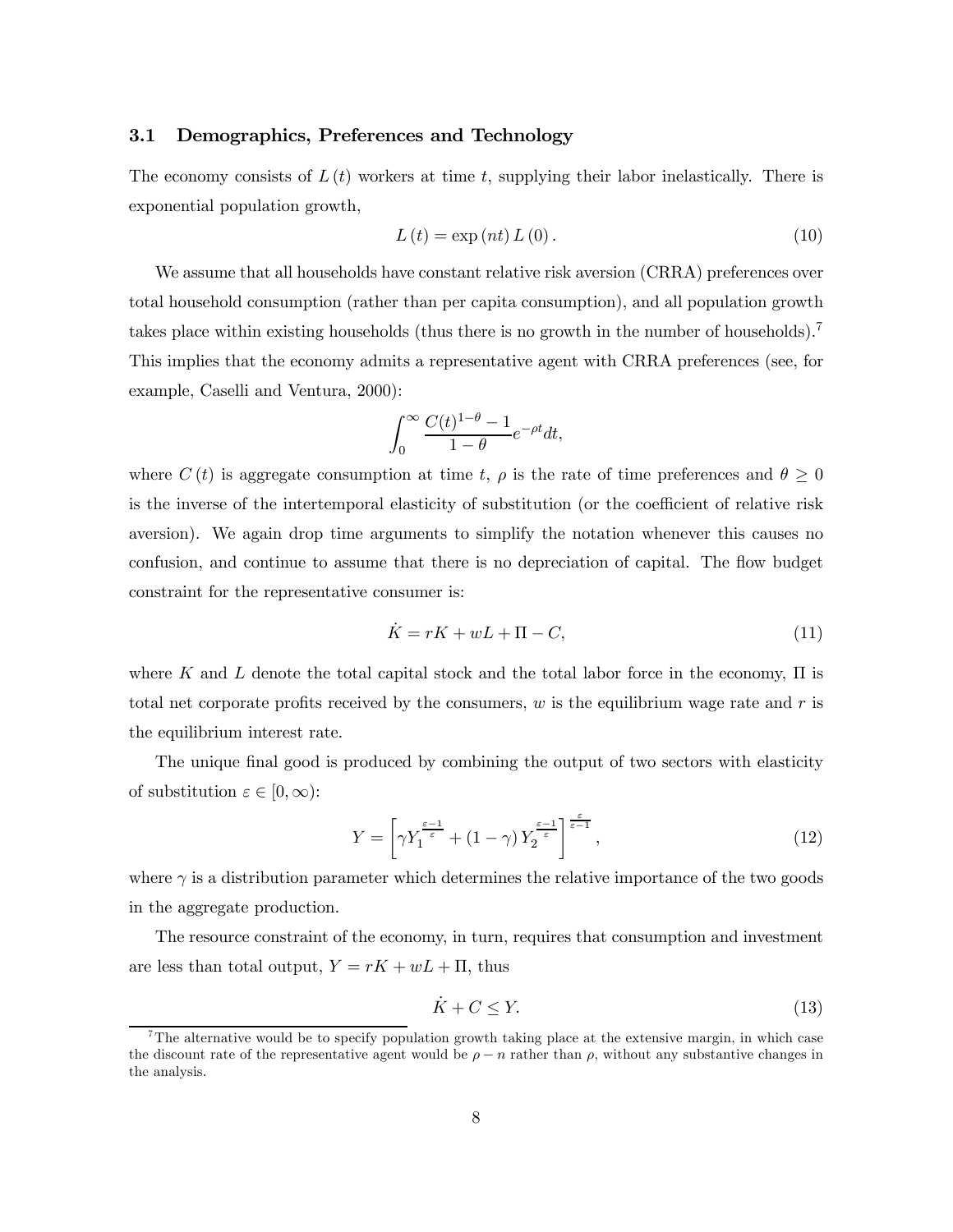The two goods  $Y_1$  and  $Y_2$  are produced competitively using constant elasticity of substitution (CES) production functions with elasticity of substitution between intermediates equal to  $\nu > 1$ :

$$
Y_1 = \left(\int_0^{M_1} y_1(i)^{\frac{\nu-1}{\nu}} di\right)^{\frac{\nu}{\nu-1}} \text{ and } Y_2 = \left(\int_0^{M_2} y_2(i)^{\frac{\nu-1}{\nu}} di\right)^{\frac{\nu}{\nu-1}},\tag{14}
$$

where  $y_1(i)$ 's and  $y_2(i)$ 's denote the intermediates in the sectors that have different capital/labor ratios, and  $M_1$  and  $M_2$  represent the technology terms. In particular  $M_1$  denotes the number of intermediates in sector 1 and  $M_2$  the number of intermediate goods in sector 2.

Intermediate goods are supplied by monopolists that hold the relevant patent,8 and are produced with the following Cobb-Douglas technologies

$$
y_1(i) = l_1(i)^{\alpha_1} k_1(i)^{1-\alpha_1}
$$
 and  $y_2(i) = l_2(i)^{\alpha_2} k_2(i)^{1-\alpha_2}$ , (15)

where  $l_1(i)$  and  $k_1(i)$  are labor and capital used in the production of good i of sector 1 and  $l_2(i)$  and  $k_2(i)$  are labor and capital used in the production of good i of sector  $2.\overline{ }$ <sup>9</sup>

The parameters  $\alpha_1$  and  $\alpha_2$  determine which sector is more "capital intensive".<sup>10</sup> When  $\alpha_1 > \alpha_2$ , sector 1 is less capital intensive, while the converse applies when  $\alpha_1 < \alpha_2$ . In the rest of the analysis, we assume that

$$
\alpha_1 > \alpha_2, \tag{A1}
$$

which only rules out the case where  $\alpha_1 = \alpha_2$ , since the two sectors are otherwise identical and the labeling the sector with the greater capital share is without loss of any generality.

All factor markets are competitive, and market clearing for the two factors imply

$$
\int_0^{M_1} l_1(i)di + \int_0^{M_2} l_2(i)di \equiv L_1 + L_2 = L,\tag{16}
$$

and

$$
\int_0^{M_1} k_1(i)di + \int_0^{M_2} k_2(i)di \equiv K_1 + K_2 = K,\tag{17}
$$

<sup>8</sup>Monopoly power over intermediates is introduced to create continuity with the next section, where monopoly profits will motivate the creation of new intermediates. Since equilibrium markups will be constant, this monopoly power does not have any substantive effect on the form of equilibrium.

<sup>&</sup>lt;sup>9</sup>Strictly speaking, we should have two indices,  $i_1 \in [0, M_1]$  and  $i_2 \in [0, M_2]$ , but we simplify the notation by using a generic  $i$  to denote both indices, and let the context determine which index is being referred to.

 $10$ We use the term "capital intensive" as corresponding to a greater share of capital in value added, i.e., meaning for example that  $s_1 > s_2$  in terms of the notation of the previous section. While this share is constant because of the Cobb-Douglas technologies, the equilibrium ratios of capital to labor in the two sectors depend on prices.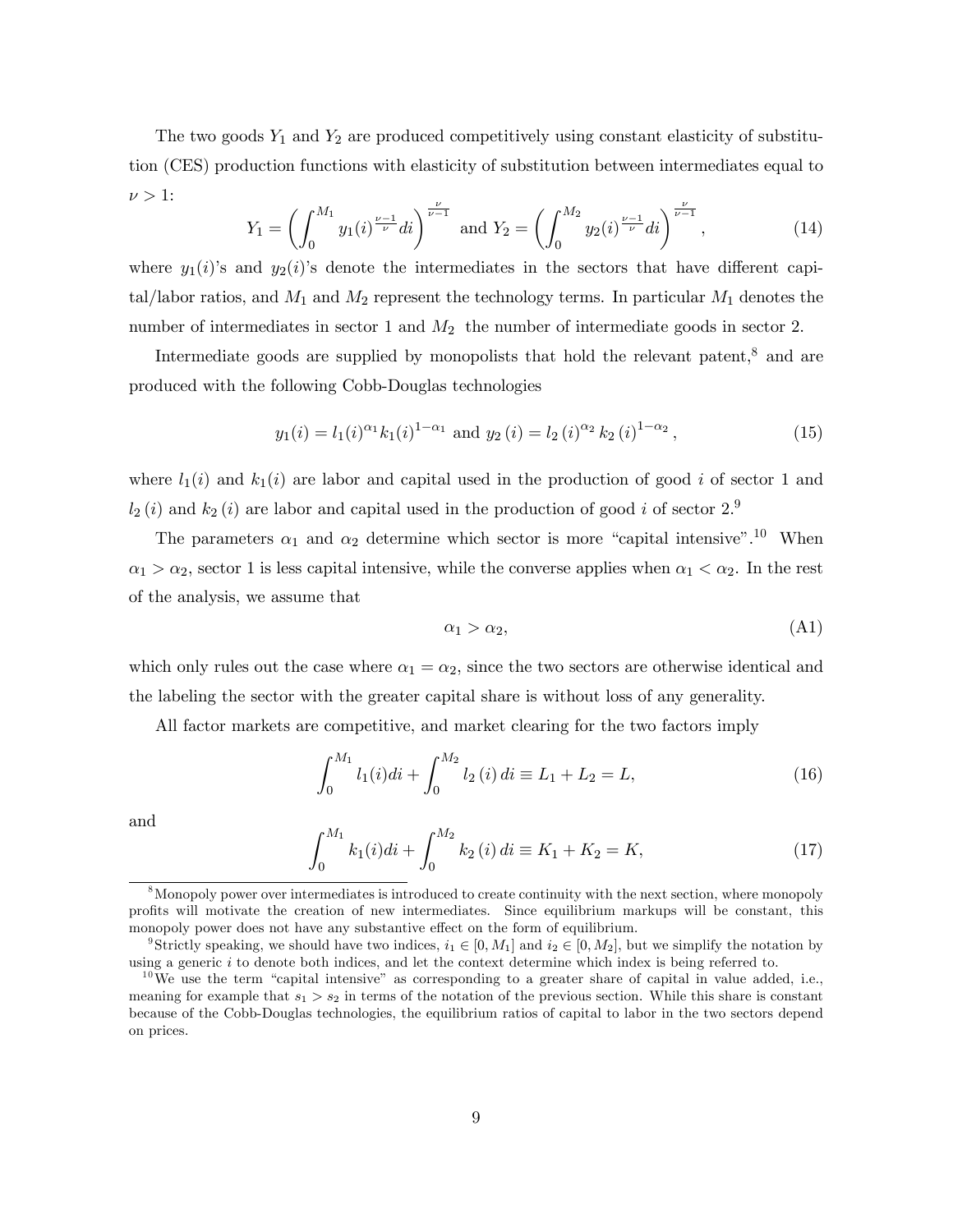where the first set of equalities in these equations define  $K_1, L_1$  and  $K_2, L_2$  as the levels of capital and labor used in the two sectors, and the second set of equalities impose market clearing.

The number of intermediate goods in the two sectors evolve at the exogenous rates

$$
\frac{\dot{M}_1}{M_1} = m_1 \text{ and } \frac{\dot{M}_2}{M_2} = m_2,\tag{18}
$$

and each new intermediate is assigned to a monopolist, so that all intermediate goods are owned and produced by monopolists throughout. Since  $M_1$  and  $M_2$  determine productivity in their respective sectors, we will refer to them as "technology".

### 3.2 Equilibrium

Recall that w and r denote the wage and the capital rental rate, and  $p_1$  and  $p_2$  denote the prices of the  $Y_1$  and  $Y_2$  goods, with the price of the final good normalized to one. Let  $[q_1(i)]_{i=1}^{M_1}$ and  $[q_2(i)]_{i=1}^{M_2}$  be the prices for labor-intensive and capital-intensive intermediates.

An equilibrium in this economy is given by paths for factor, intermediate and final goods prices r, w,  $[q_1(i)]_{i=1}^{M_1}$ ,  $[q_2(i)]_{i=1}^{M_2}$ ,  $p_1$  and  $p_2$ , employment and capital allocation  $[l_1(i)]_{i=1}^{M_1}$ ,  $[l_2(i)]_{i=1}^{M_2}$ ,  $[k_1(i)]_{i=1}^{M_1}$ ,  $[k_2(i)]_{i=1}^{M_2}$  such that firms maximize profits and markets clear, and consumption and savings decisions,  $C$  and  $\tilde{K}$ , maximize consumer utility.

It is useful to break the characterization of equilibrium into two pieces: static and dynamic. The static part takes the state variables of the economy, which are the capital stock, the labor supply and the technology,  $K, L, M_1$  and  $M_2$ , as given, and determines the allocation of capital and labor across sectors and factor and good prices. The dynamic part of the equilibrium determines the evolution of the endogenous state variable,  $K$  (the dynamic behavior of  $L$  is given by (10) and the one of  $M_1$  and  $M_2$  by (18)).

First, our choice of numeraire implies that the price of the final good, P, satisfies:

$$
1 \equiv P = \left[ \gamma^{\varepsilon} p_1^{1-\varepsilon} + (1-\gamma)^{\varepsilon} p_2^{1-\varepsilon} \right]^{\frac{1}{1-\varepsilon}}.
$$

Next, since  $Y_1$  and  $Y_2$  are supplied competitively, their prices are equal to the value of their marginal product, thus

$$
p_1 = \gamma \left(\frac{Y_1}{Y}\right)^{-\frac{1}{\varepsilon}} \quad \text{and} \quad p_2 = (1 - \gamma) \left(\frac{Y_2}{Y}\right)^{-\frac{1}{\varepsilon}},\tag{19}
$$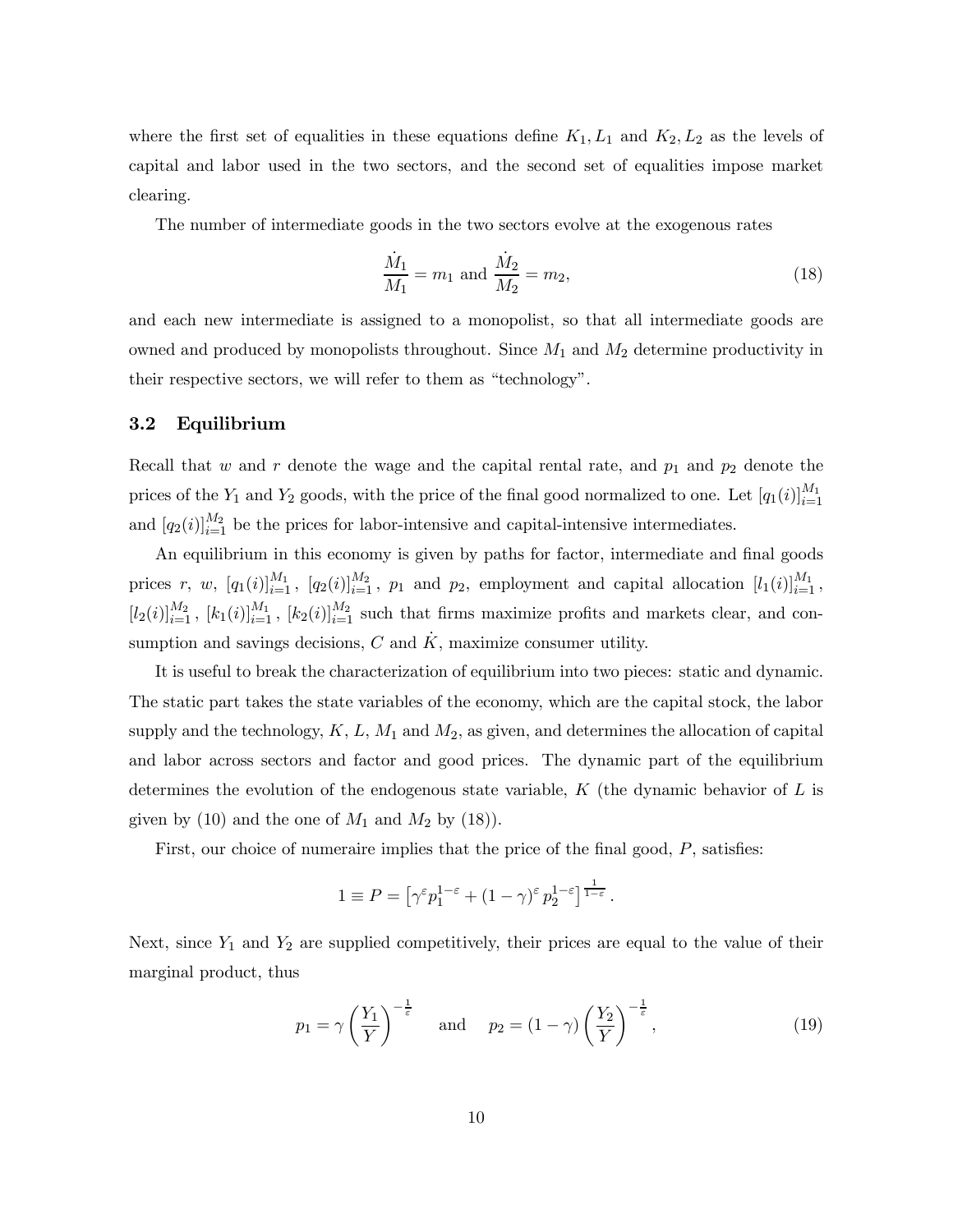and the demands for intermediates,  $y_1(i)$  and  $y_2(i)$ , are given by the familiar isoelastic demand curves:

$$
\frac{q_1(i)}{p_1} = \left(\frac{y_1(i)}{Y_1}\right)^{-\frac{1}{\nu}} \quad \text{and} \quad \frac{q_2(i)}{p_2} = \left(\frac{y_2(i)}{Y_2}\right)^{-\frac{1}{\nu}}.\tag{20}
$$

The value of the monopolist for intermediate  $i$  in the s-intensive sector is given by

$$
V_s(i,t) = \int_t^\infty \exp\left[-\int_t^v r(z)dz\right] \pi_s(i,v)dv,\tag{21}
$$

for  $s = 1, 2$ , where  $\pi_s (i, t) = (q_s (i, t) - mc_s (i, t)) y_s (i, t)$  is the flow profits for firm i at time t, with  $q_s$  given by the demand curves in (20), and  $mc_s$  is the marginal cost of production in this sector. Given the production functions in (15), the cost functions take the familiar Cobb-Douglas form,  $mc_1(i) = \alpha_1^{-\alpha_1} (1 - \alpha_1)^{\alpha_1 - 1} r^{1 - \alpha_1} w^{\alpha_1}$ , and  $mc_2(i) = \alpha_2^{-\alpha_2} (1 - \alpha_2)^{\alpha_2 - 1} r^{1 - \alpha_2} w^{\alpha_2}$ . In equilibrium, all firms in the same sector will make the same profits, so we have  $V_s(i, t)$  $V<sub>s</sub>(t)$ , and we use  $V<sub>1</sub>(t)$  and  $V<sub>2</sub>(t)$  to denote the value firms in the two sectors at time t. In Section 4, these value functions will be used to determine the equilibrium growth rate of the number of intermediate goods,  $M_1$  and  $M_2$ .

Each monopolist chooses its price to maximize  $(21)$ . Since prices at time t only influence revenues and costs at that point, profit-maximizing prices will be given by a constant mark-up over marginal cost:

$$
q_1(i) = \left(\frac{\nu}{\nu - 1}\right) \alpha_1 (1 - \alpha_1)^{\alpha_1 - 1} r^{1 - \alpha_1} w^{\alpha_1},\tag{22}
$$

$$
q_2(i) = \left(\frac{\nu}{\nu - 1}\right) \alpha_2 (1 - \alpha_2)^{\alpha_2 - 1} r^{1 - \alpha_2} w^{\alpha_2}.
$$
 (23)

Equations (22) and (23) imply that all intermediates in each sector sell at the same price  $q_1 = q_1(i)$  for all  $i \leq M_1$  and  $q_2 = q_2(i)$  for all  $i \leq M_2$ . This combined with (20) implies that the demand for, and the production of, the same type of intermediate will be the same. Thus:

$$
y_1(i) = l_1(i)^{\alpha_1} k_1(i)^{1-\alpha_1} = y_1 = l_1^{\alpha_1} k_1^{1-\alpha_1} \qquad \forall i \le M_1
$$
  

$$
y_2(i) = l_2(i)^{\alpha_2} k_2(i)^{1-\alpha_2} = y_2 = l_2^{\alpha_2} k_2^{1-\alpha_2} \qquad \forall i \le M_2,
$$

where  $l_1$  is the level of employment in all intermediates of sector 1, etc.

Market clearing conditions, (16) and (17), then imply that  $l_1 = L_1/M_1$ ,  $k_1 = K_1/M_1$ ,  $l_2 = L_2/M_2$  and  $k_2 = K_2/M_2$ , so we have the output of each intermediate in the two sectors as

$$
y_1 = \frac{L_1^{\alpha_1} K_1^{1-\alpha_1}}{M_1} \quad \text{and} \quad y_2 = \frac{L_2^{\alpha_2} K_2^{1-\alpha_2}}{M_2}.
$$
 (24)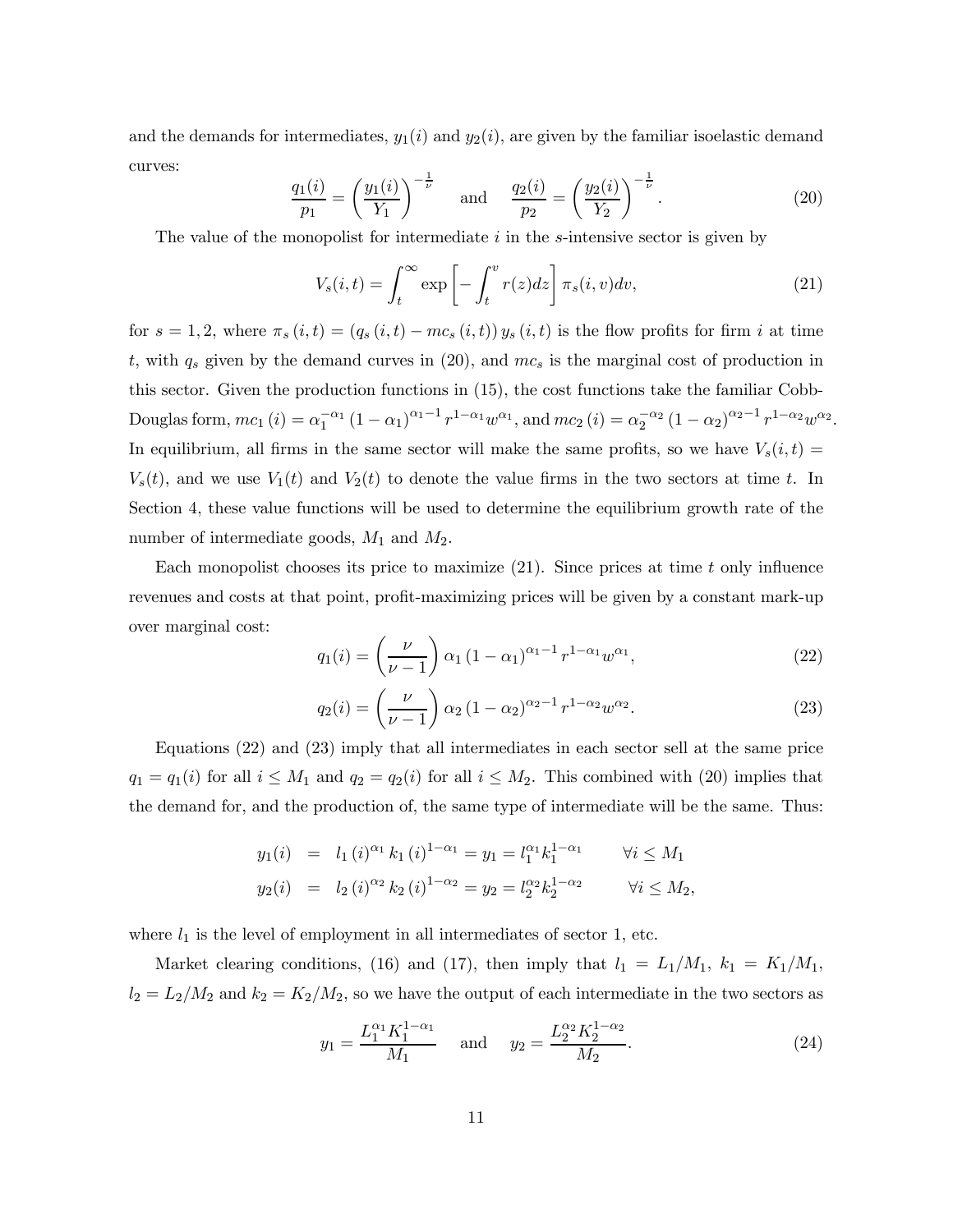Substituting (24) into (14), we obtain the total supply of labor- and capital-intensive goods

as

$$
Y_1 = M_1^{\frac{1}{\nu - 1}} L_1^{\alpha_1} K_1^{1 - \alpha_1} \text{ and } Y_2 = M_2^{\frac{1}{\nu - 1}} L_2^{\alpha_2} K_2^{1 - \alpha_2}.
$$
 (25)

Comparing these (derived) production functions to (1) and (2) highlights that in this economy, the production functions  $G_1$  and  $G_2$  from the previous section take Cobb-Douglas forms, with one sector always having a higher share of capital than the other sector, and also that  $A_1 = M_1^{\frac{1}{\nu-1}}$  and  $A_2 = M_2^{\frac{1}{\nu-1}}$ .

In addition, combining (25) with (12) implies that the aggregate output of the economy is:

$$
Y = \left[ \gamma \left( M_1^{\frac{1}{\nu - 1}} L_1^{\alpha_1} K_1^{1 - \alpha_1} \right)^{\frac{\varepsilon - 1}{\varepsilon}} + (1 - \gamma) \left( M_2^{\frac{1}{\nu - 1}} L_2^{\alpha_2} K_2^{1 - \alpha_2} \right)^{\frac{\varepsilon - 1}{\varepsilon}} \right]^{\frac{\varepsilon}{\varepsilon - 1}}. \tag{26}
$$

Using (24) and (25) we can rewrite the prices for the labor- and capital-intensive intermediates as  $q_1 = \gamma M_1^{\frac{1}{\nu-1}} \left(\frac{Y_1}{Y}\right)^{-\frac{1}{\varepsilon}}$  and  $q_2 = (1-\gamma) M_2^{\frac{1}{\nu-1}} \left(\frac{Y_2}{Y}\right)^{-\frac{1}{\varepsilon}}$ , and the flow profits from the sale of the labor- and capital-intensive intermediates are:

$$
\pi_1 = \frac{\gamma}{\nu} \left(\frac{Y_1}{Y}\right)^{-\frac{1}{\varepsilon}} \frac{Y_1}{M_1} \text{ and } \pi_2 = \frac{1-\gamma}{\nu} \left(\frac{Y_2}{Y}\right)^{-\frac{1}{\varepsilon}} \frac{Y_2}{M_2}.
$$
 (27)

Finally, factor prices and the allocation of capital between the two sectors are determined by: $11$ 

$$
w = \left(\frac{\nu - 1}{\nu}\right) \gamma \alpha_1 \left(\frac{Y}{Y_1}\right)^{\frac{1}{\varepsilon}} \frac{Y_1}{L_1}
$$
\n(28)

$$
w = \left(\frac{\nu - 1}{\nu}\right)(1 - \gamma)\alpha_2\left(\frac{Y}{Y_2}\right)^{\frac{1}{\varepsilon}}\frac{Y_2}{L_2}
$$
\n(29)

$$
r = \left(\frac{\nu - 1}{\nu}\right) \gamma \left(1 - \alpha_1\right) \left(\frac{Y}{Y_1}\right)^{\frac{1}{\varepsilon}} \frac{Y_1}{K_1} \tag{30}
$$

$$
r = \left(\frac{\nu - 1}{\nu}\right) \left(1 - \gamma\right) \left(1 - \alpha_2\right) \left(\frac{Y}{Y_2}\right)^{\frac{1}{\varepsilon}} \frac{Y_2}{K_2}.\tag{31}
$$

These factor prices take the familiar form, equal to the marginal product of a factor from (26) with a discount,  $(\nu - 1)/\nu$ , due to the the monopoly markup in the intermediate goods.

 $11$ To obtain these equations, start with the cost functions above, and derive the demand for factors by using Shepherd's Lemma. For example, for the sector 1, these are  $l_1 = \left(\frac{\alpha_1}{1-\alpha_2}\right)$  $\left(\frac{\alpha_1}{1-\alpha_1}\frac{r}{w}\right)^{1-\alpha_1}y_1$  and  $k_1=\left(\frac{\alpha_1}{1-\alpha_1}\right)$  $\frac{\alpha_1}{1-\alpha_1}\frac{r}{w}$  $\Big)^{-\alpha_1}y_1.$ Combine these two equations to derive the equilibrium relationship between r and w. Then using equation (22), eliminate r to obtain a relationship between w and  $q_1$ . Now combining with the demand curves in (20), the market clearing conditions, (16) and (17), and using (25) yields (28). The other equations are obtained similarly.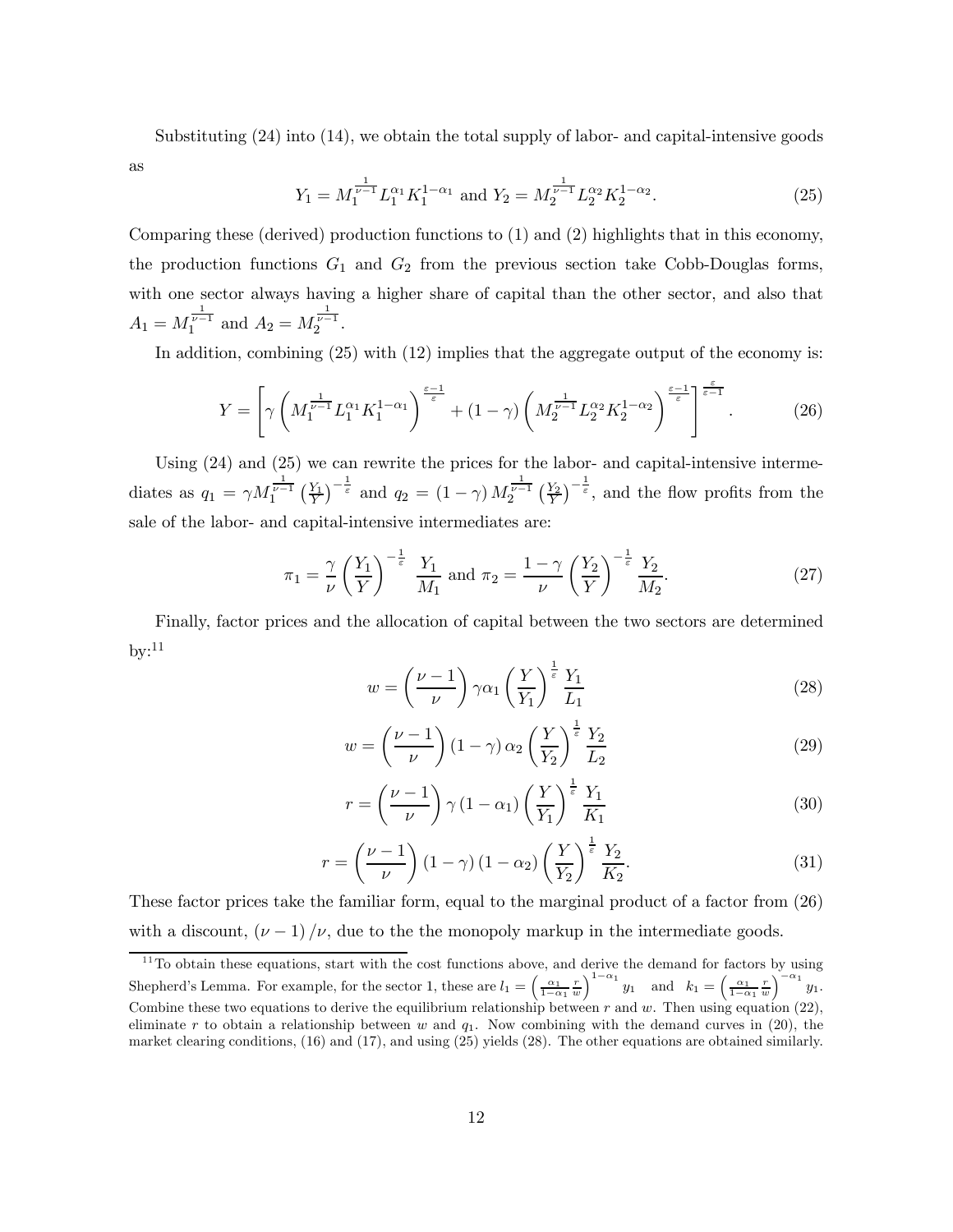#### 3.3 Static Equilibrium: Comparative Statics

Let us now analyze how changes in the state variables,  $L, K, M_1$  and  $M_2$ , impact on equilibrium factor prices and factor shares. As noted in the Introduction, the case with  $\varepsilon < 1$  is of greater interest (and empirically more relevant as pointed out in footnote 2), so throughout, we focus on this case (though we give the result for the case in which  $\varepsilon > 1$ , and we only omit the case with  $\varepsilon = 1$ , which is standard).

Let us denote the fraction of capital and labor employed in the capital-intensive sector respectively by  $\kappa \equiv K_1/K$  and  $\lambda \equiv L_1/L$  (clearly  $1 - \kappa \equiv K_2/K$  and  $1 - \lambda \equiv L_2/L$ ). Then Equations (28), (29), (30) and (31) imply:

$$
\kappa = \left[1 + \left(\frac{1 - \alpha_2}{1 - \alpha_1}\right) \left(\frac{1 - \gamma}{\gamma}\right) \left(\frac{Y_1}{Y_2}\right)^{\frac{1 - \varepsilon}{\varepsilon}}\right]^{-1} \tag{32}
$$

and

$$
\lambda = \left[ \left( \frac{1 - \alpha_1}{1 - \alpha_2} \right) \left( \frac{\alpha_2}{\alpha_1} \right) \left( \frac{1 - \kappa}{\kappa} \right) + 1 \right]^{-1}.
$$
\n(33)

Equation (33) makes it clear that the share of labor in the sector 1,  $\lambda$ , is monotonically increasing in the share of capital in the sector 1,  $\kappa$ . We next determine how these two shares change with capital accumulation and technological change.

#### Proposition 1 In equilibrium,

1.

$$
\frac{d\ln\kappa}{d\ln K} = -\frac{d\ln\kappa}{d\ln L} = \frac{(1-\varepsilon)(\alpha_1 - \alpha_2)(1-\kappa)}{1+(1-\varepsilon)(\alpha_1 - \alpha_2)(\kappa - \lambda)} > 0 \Leftrightarrow (\alpha_1 - \alpha_2)(1-\varepsilon) > 0. \tag{34}
$$

2.

$$
\frac{d\ln\kappa}{d\ln M_2} = -\frac{d\ln\kappa}{d\ln M_1} = \frac{(1-\varepsilon)(1-\kappa)/(v-1)}{1+(1-\varepsilon)(\alpha_1-\alpha_2)(\kappa-\lambda)} > 0 \Leftrightarrow \varepsilon < 1. \tag{35}
$$

The proof of this proposition is straightforward and is omitted.

Equation (34), part 1 of the proposition, states that when the elasticity of substitution between sectors,  $\varepsilon$ , is less than 1, the fraction of capital allocated to the capital-intensive sector declines in the stock of capital (and conversely, when  $\varepsilon > 1$ , this fraction is increasing in the stock of capital). To obtain the intuition for this comparative static, which is useful for understanding many of the results that will follow, note that if K increases and  $\kappa$  remains constant, then the capital-intensive sector grows by more than the other sector. Equilibrium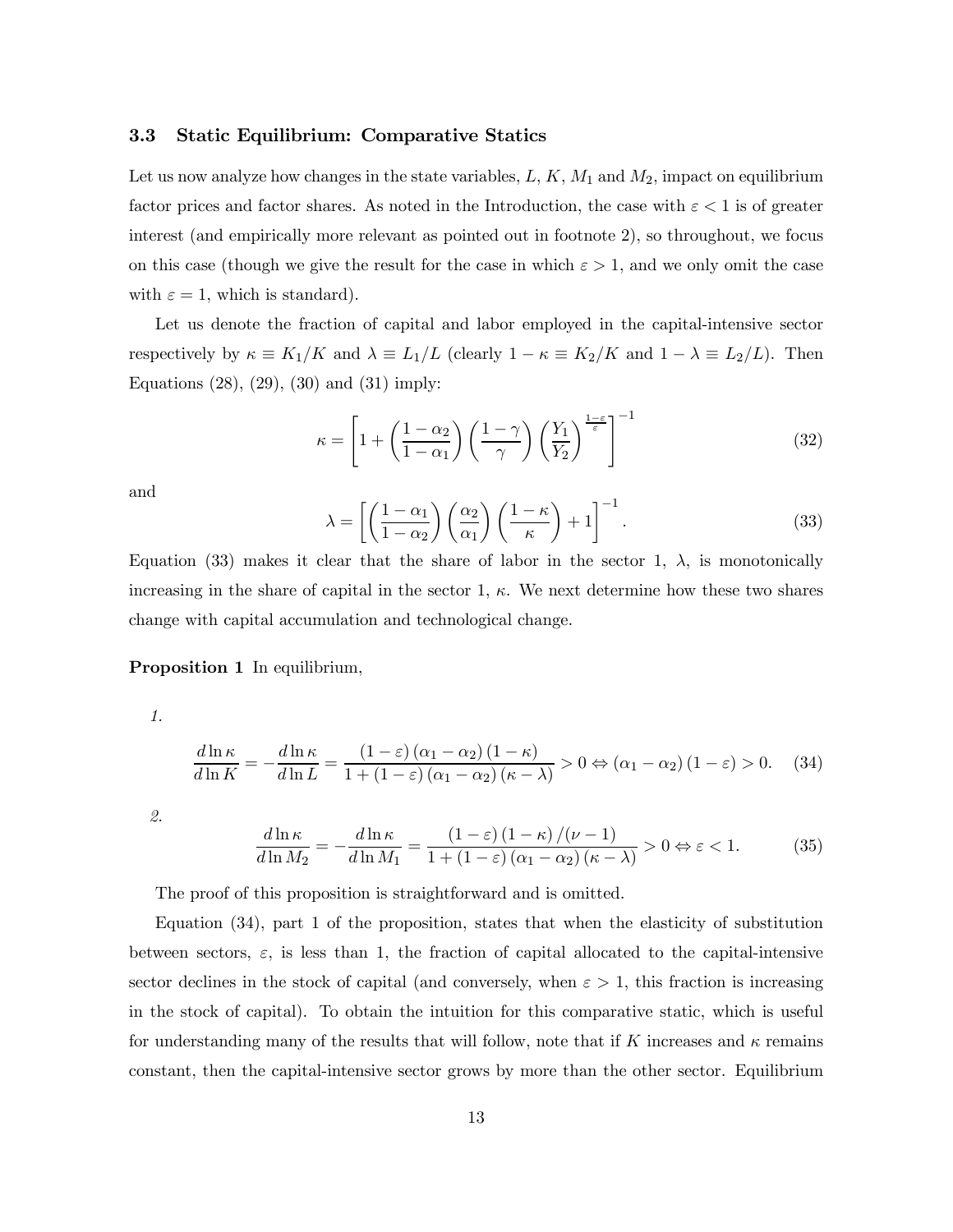prices given in (19) imply that when  $\varepsilon < 1$ , the relative price of the capital-intensive sector falls more than proportionately, inducing a greater fraction of capital to be allocated to the sector that is less intensive in capital. The intuition for the converse result when  $\varepsilon > 1$  is straightforward.

Moreover, equation (35) implies that when the elasticity of substitution,  $\varepsilon$ , is less than one, an improvement in the technology of a sector causes the share of capital going to that sector to fall. The intuition is again the same: increased production in a sector causes a more than proportional decline in its relative price, inducing a reallocation of capital away from it towards the other sector (again the converse results and intuition apply when  $\varepsilon > 1$ ).

Proposition 1 gives only the comparative statics for  $\kappa$ . Equation (33) implies that the same comparative statics applies to  $\lambda$ .

Next, combining (28) and (30), we also obtain relative factor prices as

$$
\frac{w}{r} = \frac{\alpha_1}{1 - \alpha_1} \left(\frac{\kappa K}{\lambda L}\right),\tag{36}
$$

and the capital share in the economy  $as<sup>12</sup>$ 

$$
s_K \equiv 1 - \frac{wL}{Y} = 1 - (1 - \gamma) \alpha_1 \left(\frac{Y_1}{Y}\right)^{\frac{\varepsilon - 1}{\varepsilon}} \frac{1}{\lambda}.
$$
 (37)

Proposition 2 In equilibrium,

1.

$$
\frac{d\ln(w/r)}{d\ln K} = -\frac{d\ln(w/r)}{d\ln L} = \frac{1}{1 + (1 - \varepsilon)(\alpha_1 - \alpha_2)(\kappa - \lambda)} > 0.
$$

2.

$$
\frac{d\ln(w/r)}{d\ln M_2} = -\frac{d\ln(w/r)}{d\ln M_1} = -\frac{(1-\varepsilon)(\kappa-\lambda)/(\nu-1)}{1+(1-\varepsilon)(\alpha_1-\alpha_2)(\kappa-\lambda)} < 0 \Leftrightarrow (\alpha_1-\alpha_2)(1-\varepsilon) > 0.
$$

3.

$$
\frac{d\ln s_K}{d\ln K} < 0 \Leftrightarrow \varepsilon < 1.
$$

4.

$$
\frac{d\ln s_K}{d\ln M_2} = -\frac{d\ln s_K}{d\ln M_1} < 0 \Leftrightarrow (\alpha_1 - \alpha_2)(1 - \varepsilon) > 0.
$$

 $12$  Notice that we define the capital share as one minus the labor share, which makes sure that monopoly profits are included in the capital share. Also  $s_K$  refers to the share of capital in national income, and is thus different from the capital shares in the previous section, which were sector specific. Sector-specific capital shares are constant here because of the Cobb-Douglas production functions.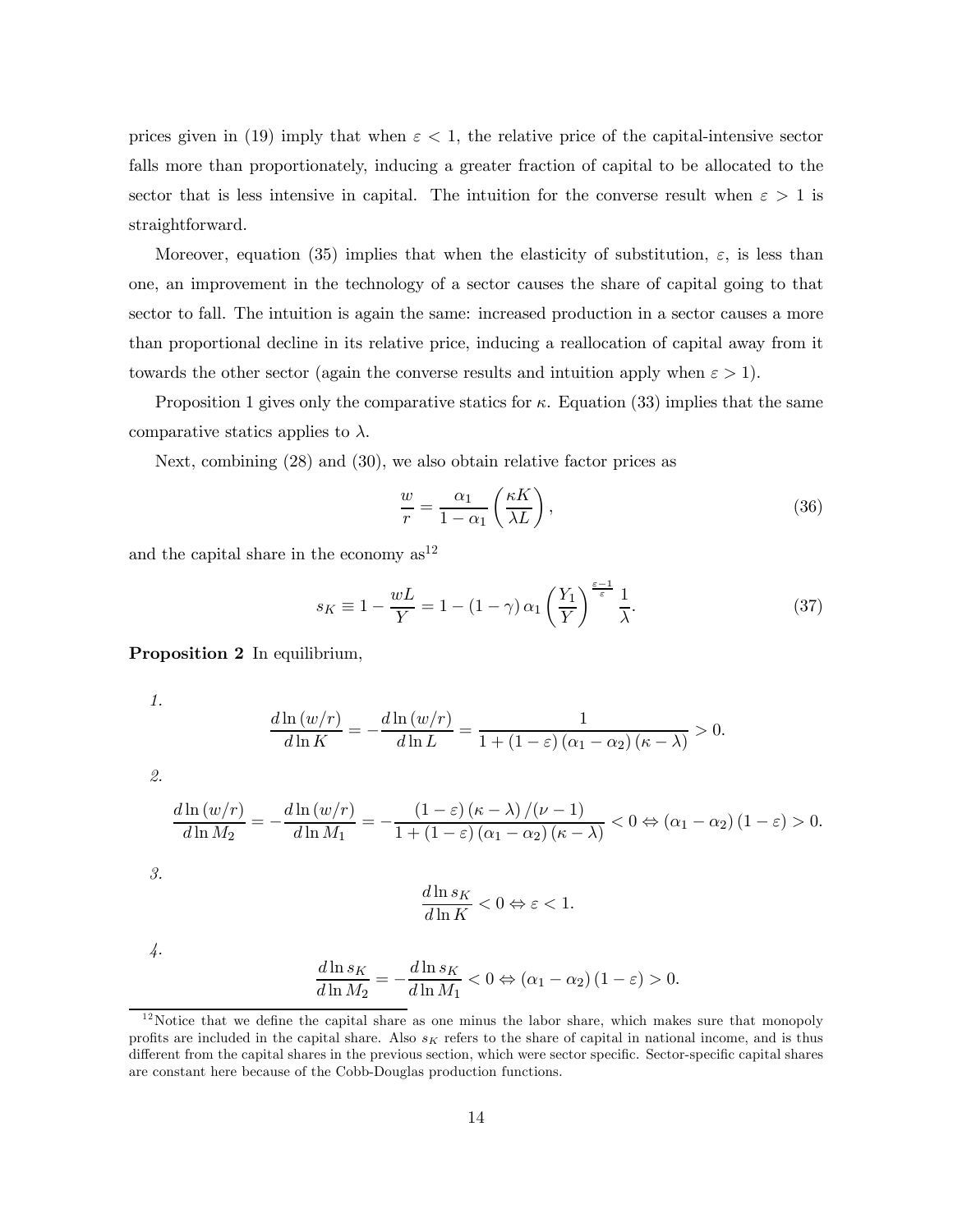The proof of this proposition is provided in the Appendix.

The most important result in this proposition is part 3, which links the equilibrium relationship between the capital share in national income and the capital stock to the elasticity of substitution. Since a negative relationship between the share of capital in national income and the capital stock is equivalent to capital and labor being gross complements in the aggregate, this result also implies that, as claimed in footnote 2, the elasticity of substitution between capital and labor is less than one if and only if  $\varepsilon$  is less than one. Intuitively, as in Theorem 1, an increase in the capital stock of the economy causes the output of the more capital-intensive sector to increase relative to the output in the less capital-intensive sector (despite the fact that the share of capital allocated to the less-capital intensive sector increases as shown in equation (34)). This then increases the production of the more capital-intensive sector, and when  $\varepsilon < 1$ , it reduces the relative reward to capital (and the share of capital in national income). The converse result applies when  $\varepsilon > 1$ .

Moreover, when  $\varepsilon < 1$ , part 4 implies that an increase in  $M_2$  is "capital biased" and an increase in  $M_1$  is "labor biased". The intuition for why an increase in the productivity of the sector that is intensive in capital is biased toward labor (and vice versa) is once again similar: when the elasticity of substitution between the two sectors,  $\varepsilon$ , is less than one, an increase in the output of a sector (this time driven by a change in technology) decreases its price more than proportionately, thus reducing the relative compensation of the factor used more intensively in that sector. When  $\varepsilon > 1$ , we have the converse pattern, and  $M_1$  is "capital biased," while an increase in  $M_2$  is "labor biased"

### 3.4 Dynamic Equilibrium

We now turn to the characterization of the dynamic equilibrium path of this economy. We start with the Euler equation for consumers, which takes the familiar form<sup>13</sup>

$$
\frac{\dot{C}}{C} = \frac{1}{\theta}(r - \rho). \tag{38}
$$

To write the transversality condition, note that the financial wealth of the representative consumer comes from payments to capital and profits, and is given by  $W(t) = K(t) +$  $M_1(t) V_1(t) + M_2(t) V_2(t)$ , where recall that  $V_1(t)$  is the present discounted value of the profits of a firm in the sector 1 at time t and there are  $M_1(t)$  such firms, and similarly for

 $13$ Throughout, we assume that in equilibrium consumption, capital and factor prices are differentiable functions of time, and work with time derivatives, e.g.,  $\dot{C}$ , etc.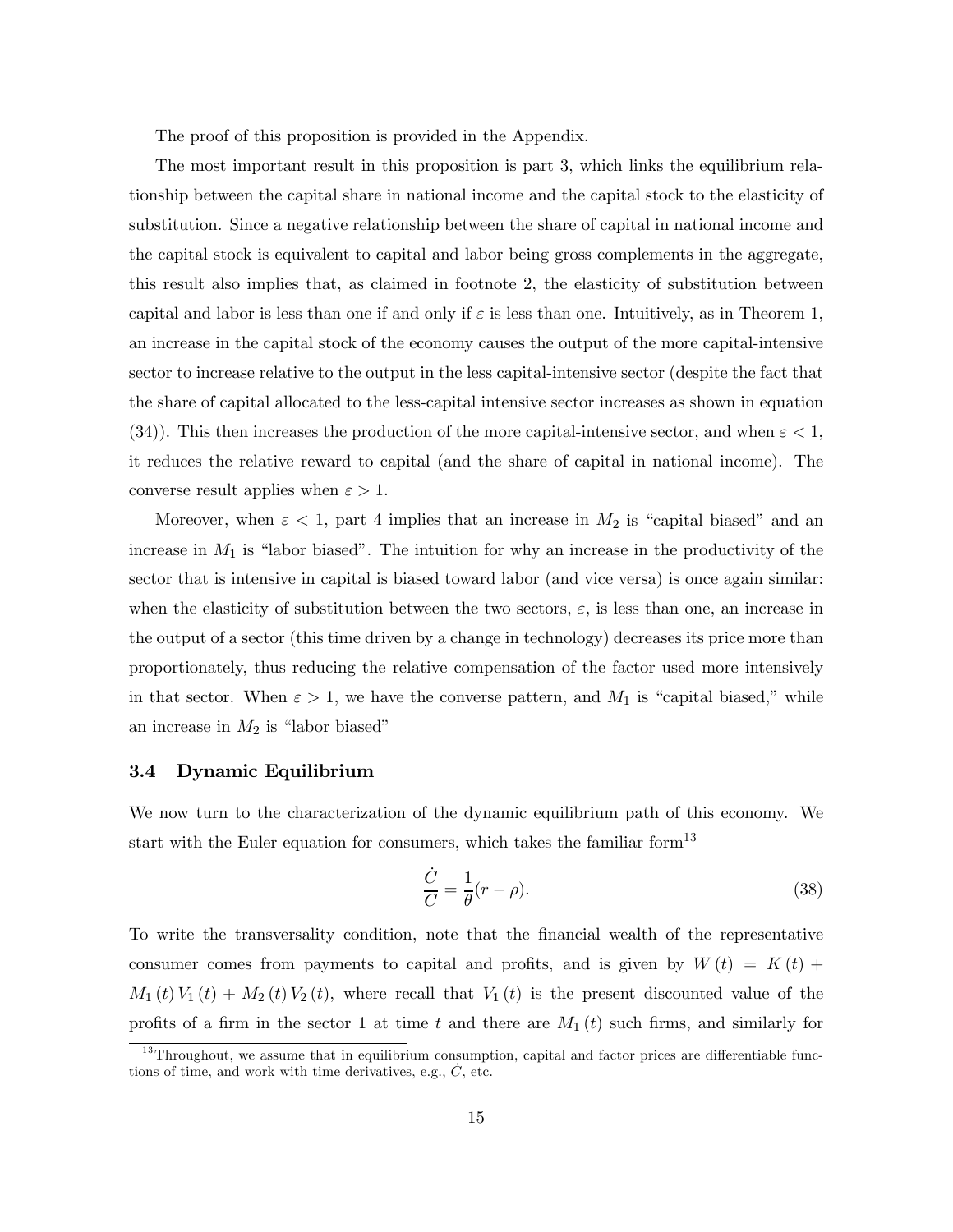$V_2(t)$  and  $M_2(t)$ . The transversality condition is then:

$$
\lim_{t \to \infty} W(t) \exp\left(-\int_0^t r(\tau) d\tau\right) = 0,
$$
\n(39)

which together with the resource constraint given in  $(13)$  determines the dynamic behavior of consumption and capital stock, C and K. Equations (10) and (18) give the behavior of L,  $M_1$ and  $M_2$ .

We can therefore summarize a dynamic equilibrium as paths of interest rates, labor and capital allocation decisions, r,  $\lambda$  and  $\kappa$ , satisfying (28), (29), (30) and (31), and of consumption, capital stock, technology, values of innovation satisfying (13), (21), (38), and (39).

Let us also introduce the following notation for growth rates of the key objects in this economy:

$$
\frac{\dot{L}_1}{L_1} \equiv n_1, \ \frac{\dot{L}_2}{L_2} \equiv n_2, \ \frac{\dot{L}}{L} \equiv n
$$
  

$$
\frac{\dot{K}_1}{K_1} \equiv z_1, \ \frac{\dot{K}_2}{K_2} \equiv z_2, \ \frac{\dot{K}}{K} \equiv z
$$
  

$$
\frac{\dot{Y}_1}{Y_1} \equiv g_1, \ \frac{\dot{Y}_2}{Y_2} \equiv g_2, \ \frac{\dot{Y}}{Y} \equiv g,
$$

so that  $n_s$  and  $z_s$  denote the growth rate of labor and capital stock,  $m_s$  denotes the growth rate of technology, and  $g_s$  denotes the growth rate of output in sector s. Moreover, whenever they exist, we denote the corresponding asymptotic growth rates by asterisks, i.e.,

$$
n_s^* = \lim_{t \to \infty} n_s , \ z_s^* = \lim_{t \to \infty} z_s \text{ and } g_s^* = \lim_{t \to \infty} g_s.
$$

Similarly denote the asymptotic capital and labor allocation decisions by asterisks

$$
\kappa^* = \lim_{t \to \infty} \kappa \text{ and } \lambda^* = \lim_{t \to \infty} \lambda.
$$

We now state and prove two lemmas that will be useful both in this and the next section.

**Lemma 1** If  $\varepsilon < 1$ , then  $n_1 \geq n_2 \Leftrightarrow z_1 \geq z_2 \Leftrightarrow g_1 \leq g_2$ . If  $\varepsilon > 1$ , then  $n_1 \geq n_2 \Leftrightarrow z_1 \geq z_2 \Leftrightarrow z_1 \geq z_1 \Leftrightarrow z_1 \geq z_2 \Leftrightarrow z_1 \geq z_1 \Leftrightarrow z_1 \geq z_2 \Leftrightarrow z_1 \geq z_1 \Leftrightarrow z_1 \geq z_2 \Leftrightarrow z_1 \geq z_1 \Leftrightarrow z_1 \geq z$  $g_1 \geq g_2$ .

Proof. Differentiating (28) and (29) with respect to time yields

$$
\frac{\dot{w}}{w} + n_1 = \frac{1}{\varepsilon}g + \frac{\varepsilon - 1}{\varepsilon}g_1 \text{ and } \frac{\dot{w}}{w} + n_2 = \frac{1}{\varepsilon}g + \frac{\varepsilon - 1}{\varepsilon}g_2.
$$
\n(40)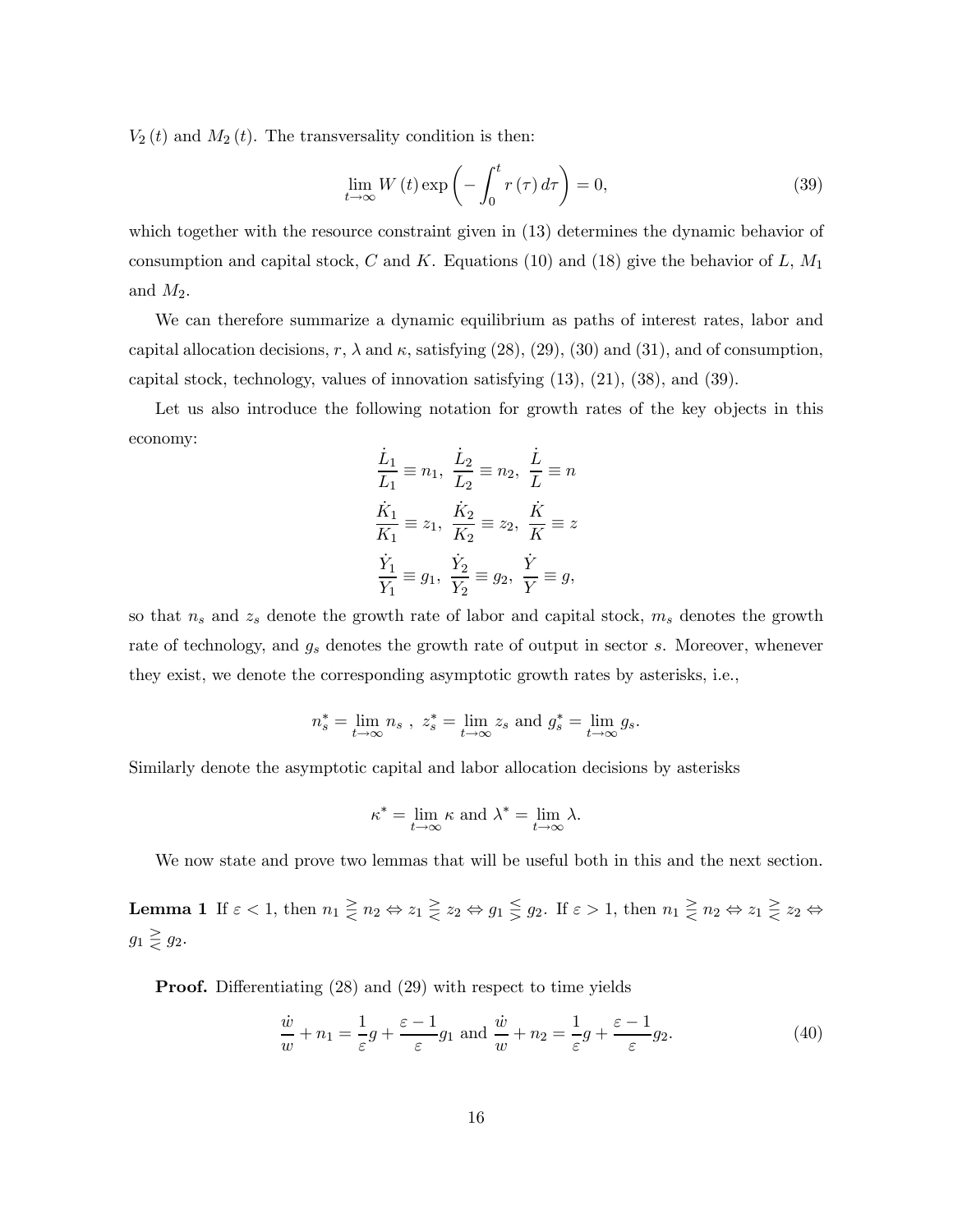Subtracting the second from the first gives  $n_1 - n_2 = (\varepsilon - 1)(g_1 - g_2)/\varepsilon$ , and immediately implies the first part of the desired result. Similarly differentiating (30) and (31) yields

$$
\frac{\dot{r}}{r} + z_1 = \frac{1}{\varepsilon}g + \frac{\varepsilon - 1}{\varepsilon}g_1 \text{ and } \frac{\dot{r}}{r} + z_2 = \frac{1}{\varepsilon}g + \frac{\varepsilon - 1}{\varepsilon}g_2.
$$
 (41)

Again, subtracting the second from the first gives the second part of the result.  $\blacksquare$ 

This lemma establishes the straightforward, but at first counter-intuitive, result that when the elasticity of substitution between the two sectors is less than one, then the equilibrium growth rate of the capital stock and labor force in the sector that is growing faster must be less than in the other sector. When the elasticity of substitution is greater than one, the converse result obtains. To see the intuition, note that terms of trade (relative prices) shift in favor of the more slowly growing sector. When the elasticity of substitution is less than one, this change in relative prices is more than proportional with the change in quantities, and this encourages more of the factors to be allocated towards the more slowly growing sector.

**Lemma 2** Suppose the asymptotic growth rates  $g_1^*$  and  $g_2^*$  exist. If  $\varepsilon < 1$ , then  $g^* =$ min  ${g_1^*, g_2^*}$ . If  $\varepsilon > 1$ , then  $g^* = \max {g_1^*, g_2^*}$ .

**Proof.** Differentiating the production function for the final good (26) we obtain:

$$
g = \frac{\left[\gamma Y_1^{\frac{\varepsilon - 1}{\varepsilon}} g_1 + (1 - \gamma) Y_2^{\frac{\varepsilon - 1}{\varepsilon}} g_2\right]}{\left[\gamma Y_1^{\frac{\varepsilon - 1}{\varepsilon}} + (1 - \gamma) Y_2^{\frac{\varepsilon - 1}{\varepsilon}}\right]}
$$
(42)

which, combined with  $\varepsilon < 1$  implies that as  $t \to \infty$ ,  $g^* = \min\{g_1^*, g_2^*\}\.$  Similarly, combined with  $\varepsilon > 1$ , implies that as  $t \to \infty$ ,  $g^* = \max\{g_1^*, g_2^*\}.$ 

Consequently, when the elasticity of substitution is less than 1, the asymptotic growth rate of aggregate output will be determined by the sector that is growing more slowly, and the converse applies when  $\varepsilon > 1$ .

### 3.5 Constant Growth Paths

We first focus on *asymptotic equilibrium paths*, which are equilibrium paths that the economy tends to as  $t \to \infty$ . A constant growth path (CGP) is defined as an equilibrium path where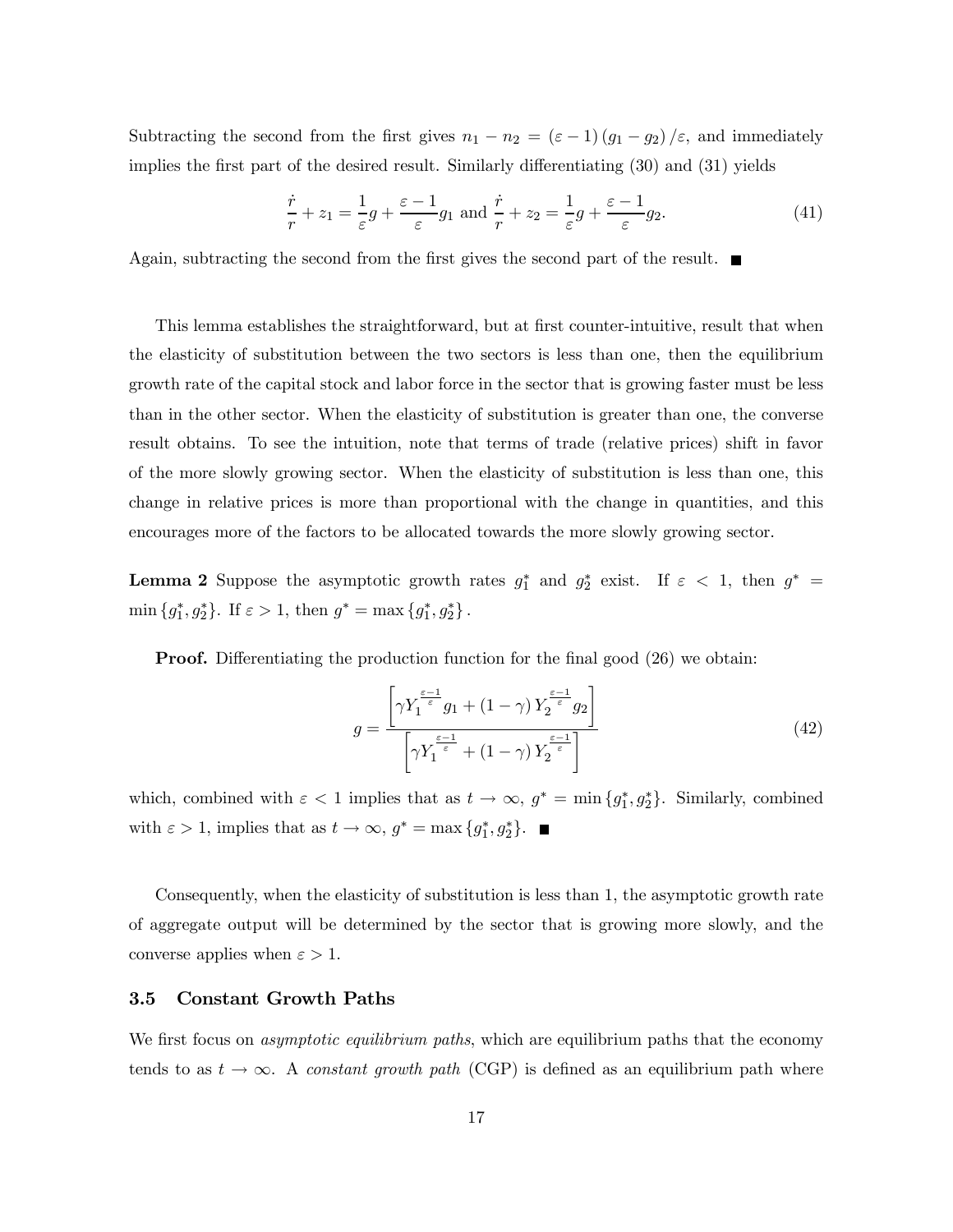the asymptotic growth rate of consumption exists and is constant, i.e.,

$$
\lim_{t \to \infty} \frac{\dot{C}}{C} = g_C^*.
$$

From the Euler equation (38), this also implies that the interest rate must be asymptotically constant, i.e.,  $\lim_{t\to\infty} \dot{r} = 0$ .

To establish the existence of a CGP, we impose the following parameter restriction:

$$
\max\left\{\frac{m_1}{\alpha_1},\frac{m_2}{\alpha_2}\right\} \leq (\nu-1)\left(\frac{\rho}{1-\theta}-n\right). \tag{A2}
$$

This assumption ensures that the transversality condition (39) holds. Terms of the form  $m_1/\alpha_1$  or  $m_2/\alpha_2$  appear naturally in equilibrium, since they capture the "augmented" rate of technological progress. In particular, recall that associated with the technological progress, there will also be equilibrium capital deepening in each sector. The overall effect on labor productivity (and output growth) will depend on the rate of technological progress augmented with the rate of capital deepening. The terms  $m_1/\alpha_1$  or  $m_2/\alpha_2$  capture this, since a lower  $\alpha_1$ or  $\alpha_2$  corresponds to a greater share of capital in the relevant sector, and thus a higher rate of augmented technological progress for a given rate of Hicks-neutral technological change. In this light, Assumption (A2) can be understood as implying that the augmented rate of technological progress should be low enough to satisfy the transversality condition (39).

The next theorem is the main result of this part of the paper and characterizes the relatively simple form of the constant growth path (CGP) in the presence of non-balanced growth. Although we characterize a CGP, in the sense that aggregate output grows at a constant rate, it is noteworthy that growth is non-balanced since output, capital and employment in the two sectors grow at *different rates*.

**Theorem 3** Suppose Assumptions A1 and A2 hold. Define s and  $\sim s$  such that  $\frac{m_s}{\alpha_s}$  =  $\min\left\{\frac{m_1}{\alpha_1},\frac{m_2}{\alpha_2}\right.$ } and  $\frac{m_{\sim s}}{\alpha_{\sim s}} = \max\left\{\frac{m_1}{\alpha_1}, \frac{m_2}{\alpha_2}\right\}$ } when  $\varepsilon < 1$ , and  $\frac{m_s}{\alpha_s} = \max\left\{\frac{m_1}{\alpha_1}, \frac{m_2}{\alpha_2}\right\}$  $\Big\}$  and  $\frac{\stackrel{\_}{m_{\sim s}}}{\stackrel{\_}{\alpha_{\sim s}}}$  =  $\min\left\{\frac{m_1}{\alpha_1},\frac{m_2}{\alpha_2}\right.$ when  $\varepsilon > 1$ . Then there exists a unique CGP such that

$$
g^* = g_C^* = g_s^* = z_s^* = n + \frac{1}{\alpha_s \left(\nu - 1\right)} m_s \tag{43}
$$

$$
z_{\sim s}^* = n - \frac{(1 - \varepsilon) m_{\sim s}}{(\nu - 1)} + \frac{[1 + \alpha_{\sim s} (1 - \varepsilon)] m_s}{\alpha_s (\nu - 1)} < g^* \tag{44}
$$

$$
g_{\sim s}^{*} = n + \frac{\varepsilon m_{\sim s}}{(\nu - 1)} + \frac{\left[1 - \alpha_{\sim s} \left(1 - \varepsilon \alpha_{\sim s} \left(1 - \varepsilon\right)\right)\right] m_{s}}{\alpha_{s} \left(\nu - 1\right) \left[1 - \alpha_{\sim s} \left(1 - \varepsilon\right)\right]} > g^{*}
$$
\n
$$
(45)
$$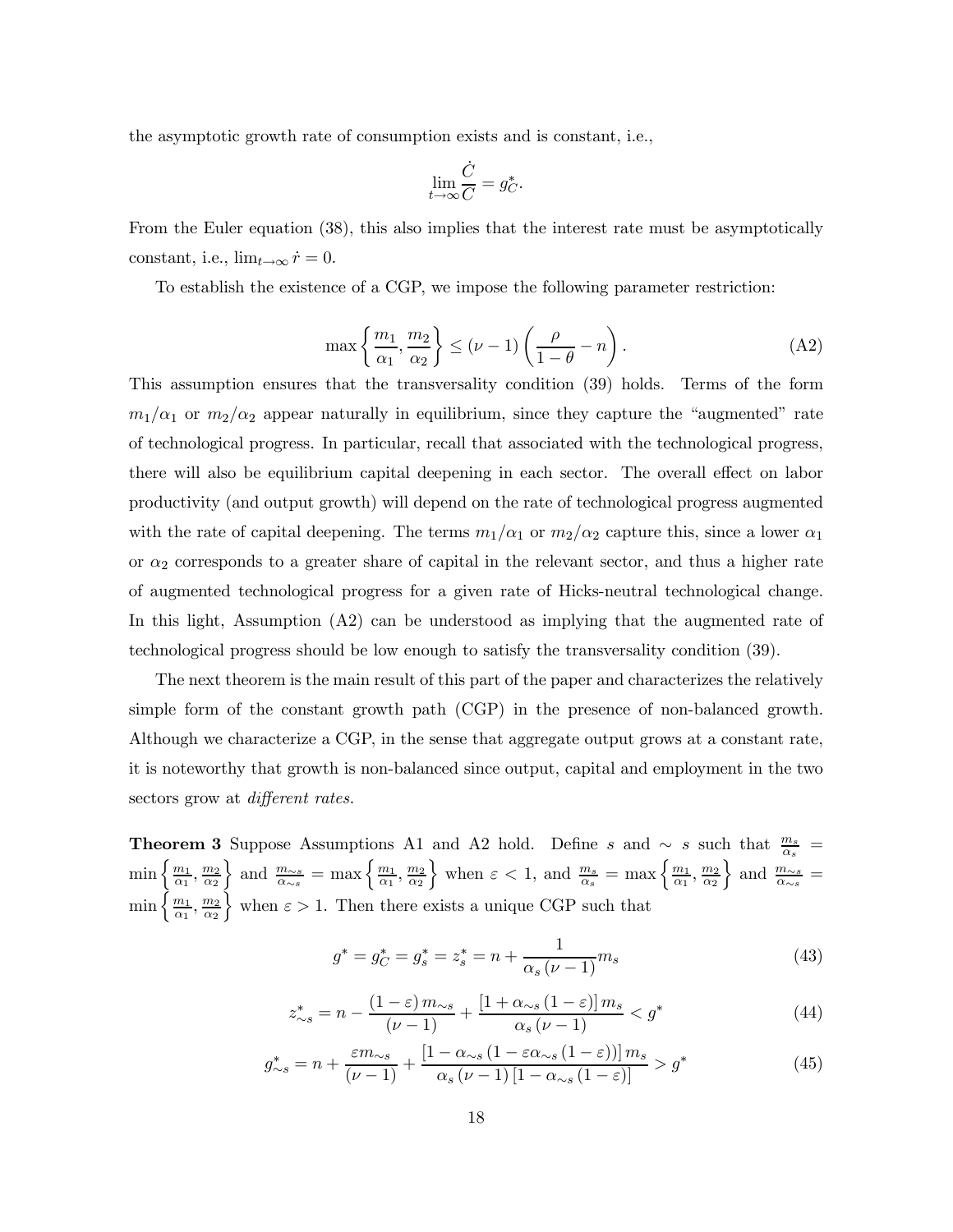$$
n_s^* = n \text{ and } n_{\sim s}^* = n - \frac{(1 - \varepsilon)(\alpha_s m_{\sim s} - \alpha_{\sim s} m_s)}{\alpha_s (\nu - 1)}.
$$
\n
$$
(46)
$$

**Proof.** We prove this proposition in three steps.

**Step 1:** Suppose that  $\varepsilon < 1$ . Provided that  $g^*_{\sim s} \geq g^*_{s} > 0$ , then there exists a unique CGP defined by equations (43), (44), (45) and (46) satisfying  $g^*_{\sim s} > g^*_{s} > 0$ , where  $\frac{m_s}{\alpha_s} =$  $\min\left\{\frac{m_1}{\alpha_1},\frac{m_2}{\alpha_2}\right\}$ } and  $\frac{m_{\sim s}}{\alpha_{\sim s}} = \max\left\{\frac{m_1}{\alpha_1}, \frac{m_2}{\alpha_2}\right\}$  $\big\}$ .

Step 2: Suppose that  $\varepsilon > 1$ . Provided that  $g^*_{\sim s} \leq g^*_{s} < 0$ , then there exists a unique CGP defined by equations (43), (44), (45) and (46) satisfying  $g^*_{\sim s} < g^*_{s} < 0$ , where  $\frac{m_s}{\alpha_s} =$  $\max\left\{\frac{m_1}{\alpha_1},\frac{m_2}{\alpha_2}\right\}$ } and  $\frac{m_{\sim s}}{\alpha_{\sim s}} = \min\left\{\frac{m_1}{\alpha_1}, \frac{m_2}{\alpha_2}\right\}$  $\big\}$ .

Step 3: Any CGP must satisfy  $g_{\sim s}^* \ge g_s^* > 0$ , when  $\varepsilon < 1$  and  $g_s^* \ge g_{\sim s}^* > 0$ , when  $\varepsilon > 1$ with  $\frac{m_s}{\alpha_s}$  defined as in the theorem.

The third step then implies that the growth rates characterized in steps 1 and 2 are indeed equilibria and there cannot be any other CGP equilibria, completing the proof.

**Proof of Step 1**. Let us assume without any loss of generality that  $s = 1$ , i.e.,  $\frac{m_s}{\alpha_s} = \frac{m_1}{\alpha_1}$ . Given  $g_2^* \geq g_1^* > 0$ , equations (32) and (33) imply condition that  $\lambda^* = \kappa^* = 1$  (in the case where  $s = 2$ , we would have  $\lambda^* = \kappa^* = 0$  and Lemma 2 implies that we must also have  $g^* = g_1^*$ . This condition together with our system of equations, (25) , (40) and (41), solves uniquely for  $n_1^*, n_2^*, z_1^*, z_2^*, g_1^*$  and  $g_2^*$  as given in equations (43), (44), (45) and (46). Note that this solution is consistent with  $g_2^* > g_1^* > 0$ , since Assumptions A1 and A2 imply that  $g_2^* > g_1^*$  and  $g_1^* > 0$ . Finally,  $C \leq Y$ , (11) and (39) imply that the consumption growth rate,  $g_C^*$ , is equal to the growth rate of output,  $g^*$  (suppose not, then since  $C/Y \to 0$  as  $t \to \infty$ , the budget constraint (11) implies that asymptotically  $K(t) = Y(t)$ , and integrating the budget constraint gives  $K(t) \to \int_0^t Y(s) ds$ , implying that the capital stock grows more than exponentially, since Y is growing exponentially; violating the transversality condition (39)).

Finally, we can verify that an equilibrium with  $z_1^*, z_2^*, m_1^*, m_2^*, g_1^*$  and  $g_2^*$  satisfies the transversality condition (39). Note that the transversality condition (39) will be satisfied if

$$
\lim_{t \to \infty} \frac{\dot{W}(t)}{W(t)} < r^*,\tag{47}
$$

where  $r^*$  is the constant asymptotic interest rate. Since from the Euler equation (38)  $r^* =$  $\theta g^* + \rho$ , (47) will be satisfied when  $g^*$  (1 –  $\theta$ ) <  $\rho$ . Assumption A2 ensures that this is the case with  $g^* = n + \frac{1}{\alpha_1(\nu-1)}m_1$ . A similar argument applies for the case where  $\frac{m_s}{\alpha_s} = \frac{m_2}{\alpha_2}$ .

**Proof of Step 2.** The proof of this step is similar to the previous one, and is thus omitted.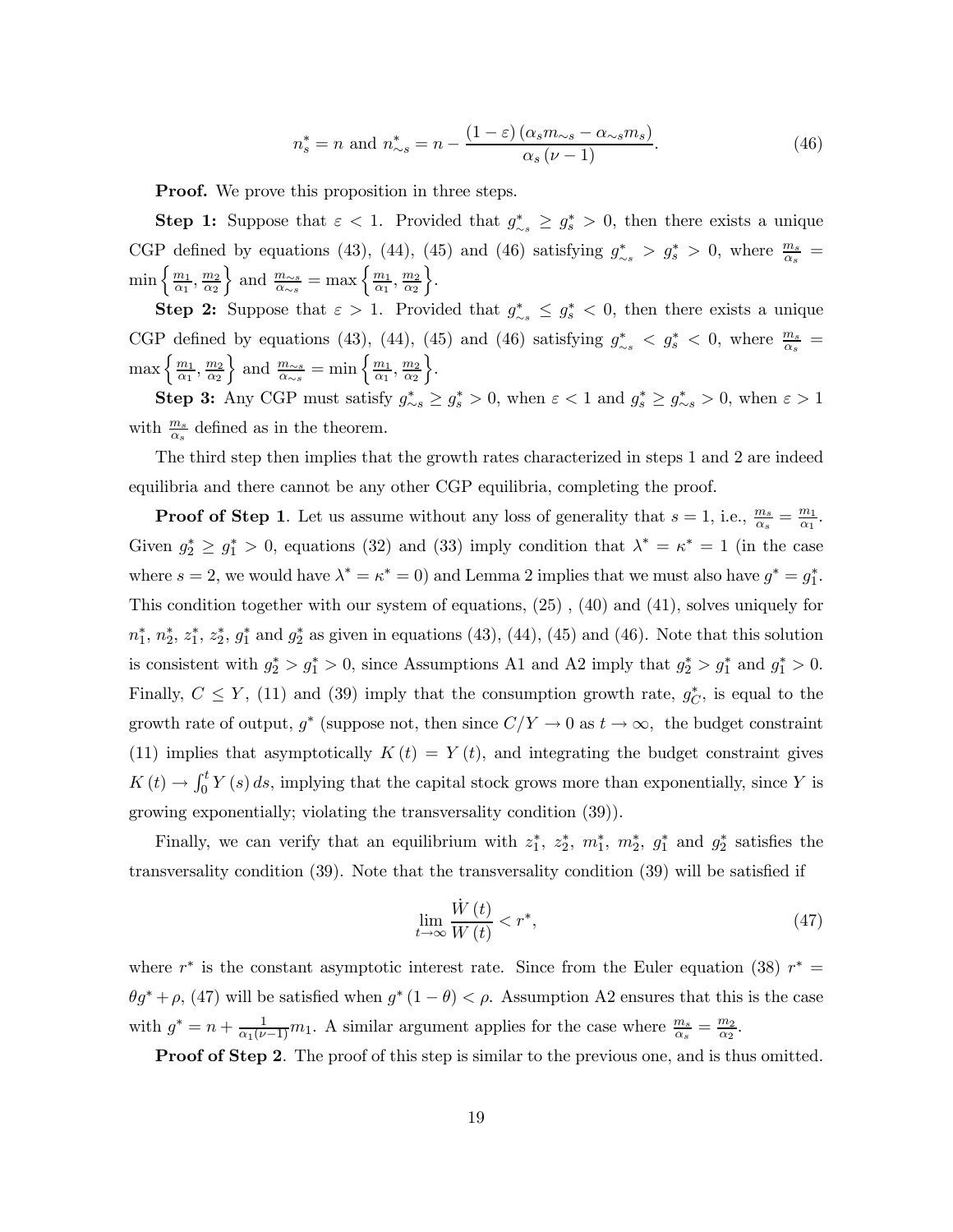**Proof of Step 3.** We now prove that along all CGPs  $g^*_{\sim s} \ge g^*_s > 0$ , when  $\varepsilon < 1$  and  $g_s^* \ge g_{\sim s}^* > 0$ , when  $\varepsilon > 1$  with  $\frac{m_s}{\alpha_s}$  defined as in the theorem. Without any loss of generality, suppose that  $\frac{m_s}{\alpha_s} = \frac{m_1}{\alpha_1}$ . We now separately derive a contradiction for two configurations, (1)  $g_1^* \ge g_2^*$ , or  $(2)$   $g_2^* \ge g_1^*$  but  $g_1^* \le 0$ .

1. Suppose  $g_1^* \geq g_2^*$  and  $\varepsilon < 1$ . Then, following the same reasoning as in Step 1, the unique solution to the equilibrium conditions (25), (40) and (41), when  $\varepsilon < 1$  is:

$$
g^* = g_C^* = g_2^* = z_2^* = n + \frac{1}{\alpha_2 (\nu - 1)} m_2 \tag{48}
$$

$$
z_1^* = n - \frac{(1 - \varepsilon) m_1}{(\nu - 1)} + \frac{[1 + \alpha_1 (1 - \varepsilon)] m_2}{\alpha_2 (\nu - 1)}
$$
(49)

$$
g_1^* = n + \frac{\varepsilon m_1}{(\nu - 1)} + \frac{\left[1 - \alpha_1 \left(1 - \varepsilon \alpha_1 \left(1 - \varepsilon\right)\right)\right] m_2}{\alpha_2 \left(\nu - 1\right) \left[1 - \alpha_1 \left(1 - \varepsilon\right)\right]}
$$
(50)

$$
n_1^* = n + \frac{(1 - \varepsilon) \left[ \alpha_1 m_2 - \alpha_2 m_1 \right]}{\alpha_2 \left( \nu - 1 \right)} \tag{51}
$$

But combining these equations implies that  $g_1^* < g_2^*$ , which contradicts the hypothesis  $g_1^* \geq g_2^* > 0$ . The argument for  $\varepsilon > 1$  is analogous.

2. Suppose  $g_2^* \geq g_1^*$  and  $\varepsilon < 1$ , then the same steps as above imply that there is a unique solution to equilibrium conditions (25), (40) and (41), which are given by equations (43), (44), (45) and (46). But now (43) directly contradicts  $g_1^* \leq 0$ . Finally suppose  $g_2^* \geq g_1^*$ and  $\varepsilon > 1$ , then the unique solution is given by (48), (49), (50) and (51), then (50) directly contradicts  $g_1^* \leq 0$ , and this completes the proof.

There are a number of important implications of this theorem. First, as long as  $m_1/\alpha_1 \neq$  $m_2/\alpha_2$ , growth is non-balanced. The intuition for this result is the same as Theorem 1 in the previous section. Differential capital intensities in the two sectors combined with capital deepening in the economy (which itself results from technological progress) ensure faster growth in the more capital-intensive sector. Intuitively, if capital were allocated proportionately to the two sectors, the more capital-intensive sector would grow faster. Because of the changes in prices, capital and labor are reallocated in favor of the less capital-intensive sector, but not enough to fully offset the faster growth in the more capital-intensive sector. This result also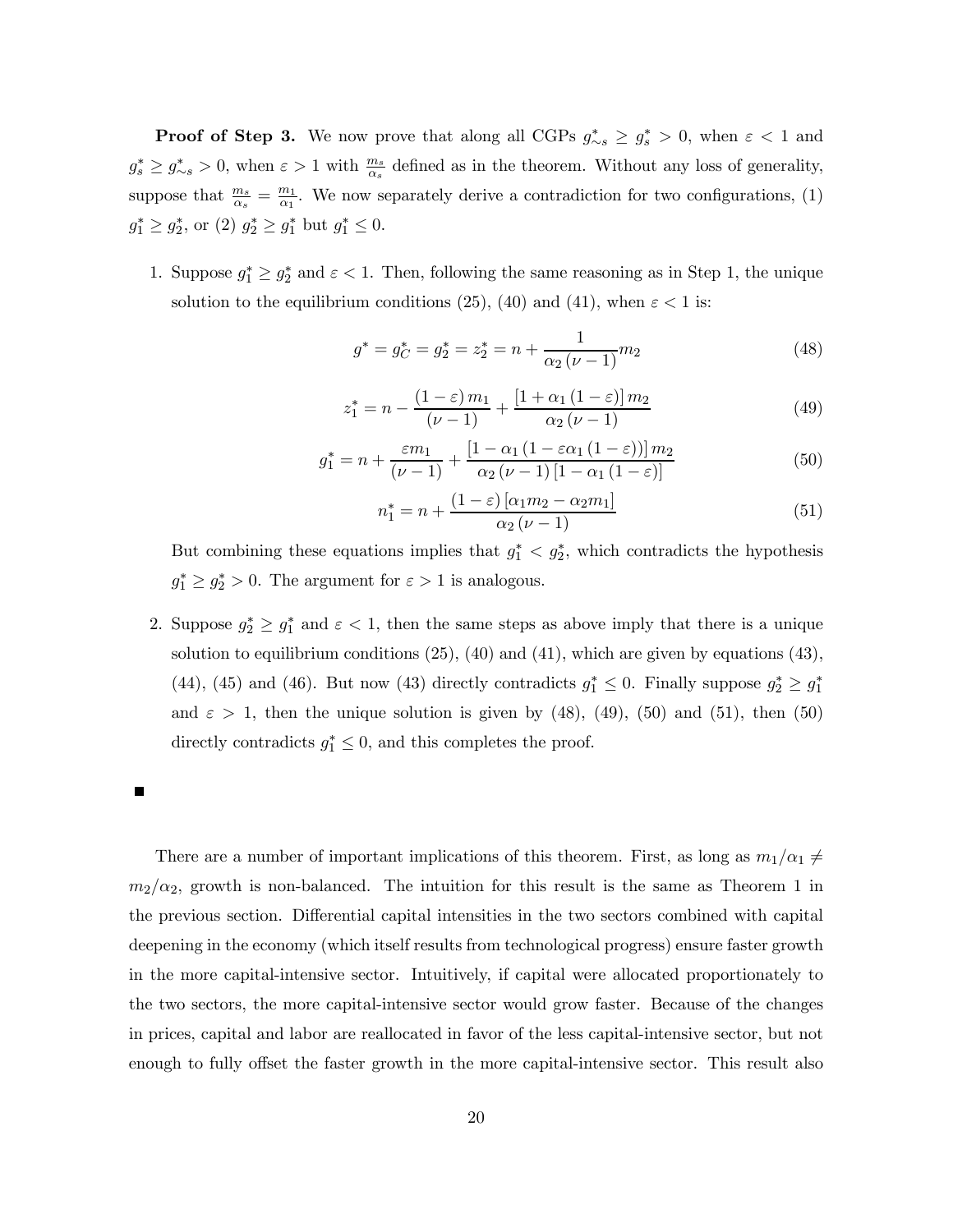highlights that the assumption of balanced technological progress in the previous section (in this context,  $m_1 = m_2$ ) was not necessary for the theorem, but we simply needed to rule out the precise relative rate of technological progress between the two sectors that would ensure balanced growth (in this context,  $m_1/\alpha_1 = m_2/\alpha_2$ ).

Second, while the CGP growth rates looks somewhat complicated because they are written in the general case, they are relatively simple once we restrict attention to parts of the parameter space. For example, when  $m_1/\alpha_1 < m_2/\alpha_2$ , the capital-intensive sector (sector 2) always grows faster than the labor-intensive one, i.e.,  $g_1^* < g_2^*$ . In addition if  $\varepsilon < 1$ , the more slowly-growing labor-intensive sector dominates the asymptotic behavior of the economy, and the CGP growth rates are

$$
g^* = g_C^* = g_1^* = z_1^* = n + \frac{1}{\alpha_1 (\nu - 1)} m_1,
$$
  
\n
$$
g_2^* = n + \frac{\varepsilon m_2}{(\nu - 1)} + \frac{[1 - \alpha_2 (1 - \varepsilon \alpha_2 (1 - \varepsilon))] m_1}{\alpha_1 (\nu - 1) [1 - \alpha_2 (1 - \varepsilon)]} > g^*.
$$

In contrast, when  $\varepsilon > 1$ , the more rapidly-growing capital-intensive sector dominates the asymptotic behavior and

$$
g^* = g_C^* = g_2^* = z_2^* = n + \frac{1}{\alpha_2 (\nu - 1)} m_2,
$$
  
\n
$$
g_1^* = n + \frac{\varepsilon m_1}{(\nu - 1)} + \frac{[1 - \alpha_1 (1 - \varepsilon \alpha_1 (1 - \varepsilon))] m_2}{\alpha_2 (\nu - 1) [1 - \alpha_1 (1 - \varepsilon)]} < g^*.
$$

Third, as the proof makes it clear, in the limit, the share of capital and labor allocated to one of the sector tends to one (e.g., when sector 1 is the asymptotically dominant sector,  $\lambda^* = \kappa^* = 1$ . Nevertheless, at all points in time both sectors produce positive amounts, so this limit point is never reached. In fact, at all times both sectors grow at rates greater than the rate of population growth in the economy. Moreover, when  $\varepsilon < 1$ , the sector that is shrinking grows faster than the rest of the economy at all point in time, even asymptotically. Therefore, the rate at which capital and labor are allocated away from this sector is determined in equilibrium to be *exactly* such that this sector still grows faster than the rest of the economy. This is the sense in which non-balanced growth is not a trivial outcome in this economy (with one of the sectors shutting down), but results from the positive but differential growth of the two sectors.

Finally, it can be verified that the share of capital in national income and the interest rate are constant in the CGP. For example, when  $m_1/\alpha_1 < m_2/\alpha_2$ ,  $rK/Y = 1 - \alpha_1 (\nu - 1)/\nu$  and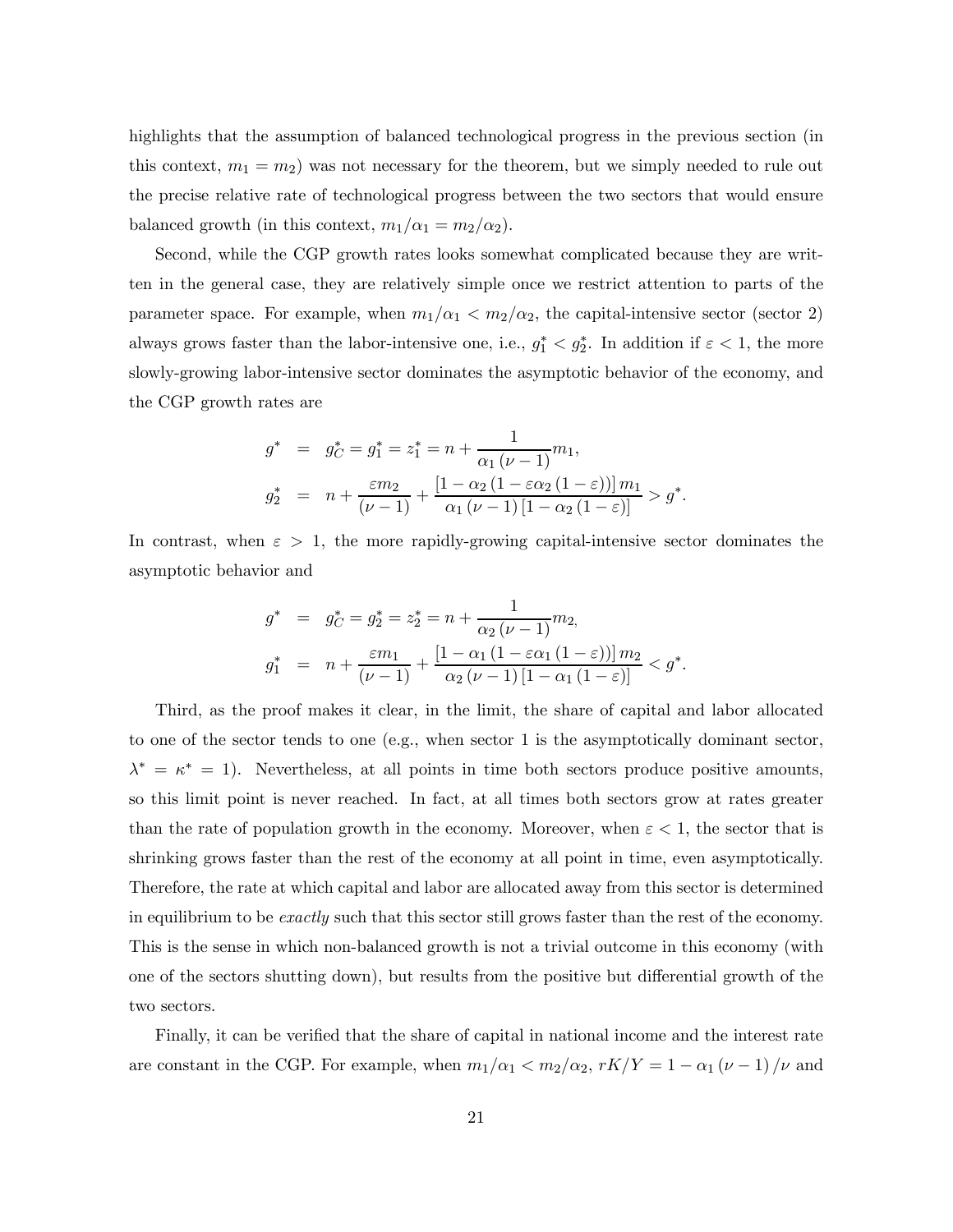when  $m_1/\alpha_1 > m_2/\alpha_2$ ,  $rK/Y = 1-\alpha_2(\nu-1)/\nu$ . The interest rate, on the other hand, is equal to  $r = (1 - \alpha_1) (\nu - 1) \gamma^{\frac{\varepsilon}{\varepsilon - 1}} (\chi^*)^{-\alpha_1} / \nu$  in the first case and  $r = (1 - \alpha_2) (\nu - 1) \gamma^{\frac{\varepsilon}{\varepsilon - 1}} (\chi^*)^{-\alpha_2} / \nu$ in the second case, where  $\chi^*$  is defined below. These results are the basis of the claim in the Introduction that this equilibrium may account for non-balanced growth at the sectoral level, without substantially deviating from the Kaldor facts. In particular, the constant growth path equilibrium matches both the Kaldor facts and generates unequal growth between the two sectors. However, in this constant growth path equilibrium, one of the sectors has already become very small relative to the other. Therefore, this theorem does not answer whether along the equilibrium path (but away from the asymptotic equilibrium), we can have a situation in which both sectors have non-trivial employment levels and the equilibrium capital share in national income and the interest rate are approximately constant. This question and the stability of the constant growth path equilibrium are investigated in the next section.

### 3.6 Dynamics and Stability

The previous section characterized the asymptotic equilibrium, and established the existence of a unique constant growth path. This growth path exhibits non-balanced growth, though asymptotically the economy grows at a constant rate and the share of capital in national income is constant. We now study the equilibrium behavior of this economy away from this asymptotic equilibrium.

The equilibrium behavior away from the asymptotic equilibrium path can be represented by a dynamical system characterizing the behavior of a control variable  $C$  and four state variables  $K, L, M_1$  and  $M_2$ . The dynamics of aggregate consumption,  $C$ , and aggregate capital stock, K, are given by the Euler equation  $(38)$  and the resource constraint  $(13)$ . Furthemore, the dynamic behavior of L is given by (10) and the one of  $M_1$  and  $M_2$  by (18).

As noted above, when  $\varepsilon > 1$ , the sector which grows faster dominates the economy, while when  $\varepsilon$  < 1, conversely, the slower sector dominates. We want to show that, in both cases, the unique CGP of the previous section is locally stable. Since the case with  $\varepsilon < 1$  is more interesting, we emphasize this case in our analysis. Moreover, without loss of generality, we restrict the discussion to the case in which asymptotically the economy is dominated by the labor-intensive sector, sector 1, so that

$$
g^* = g_1^* = z_1^* = n + \frac{1}{\alpha_1 (\nu - 1)} m_1.
$$

This means that when we assume  $\varepsilon < 1$ , the relevant part of the parameter space is where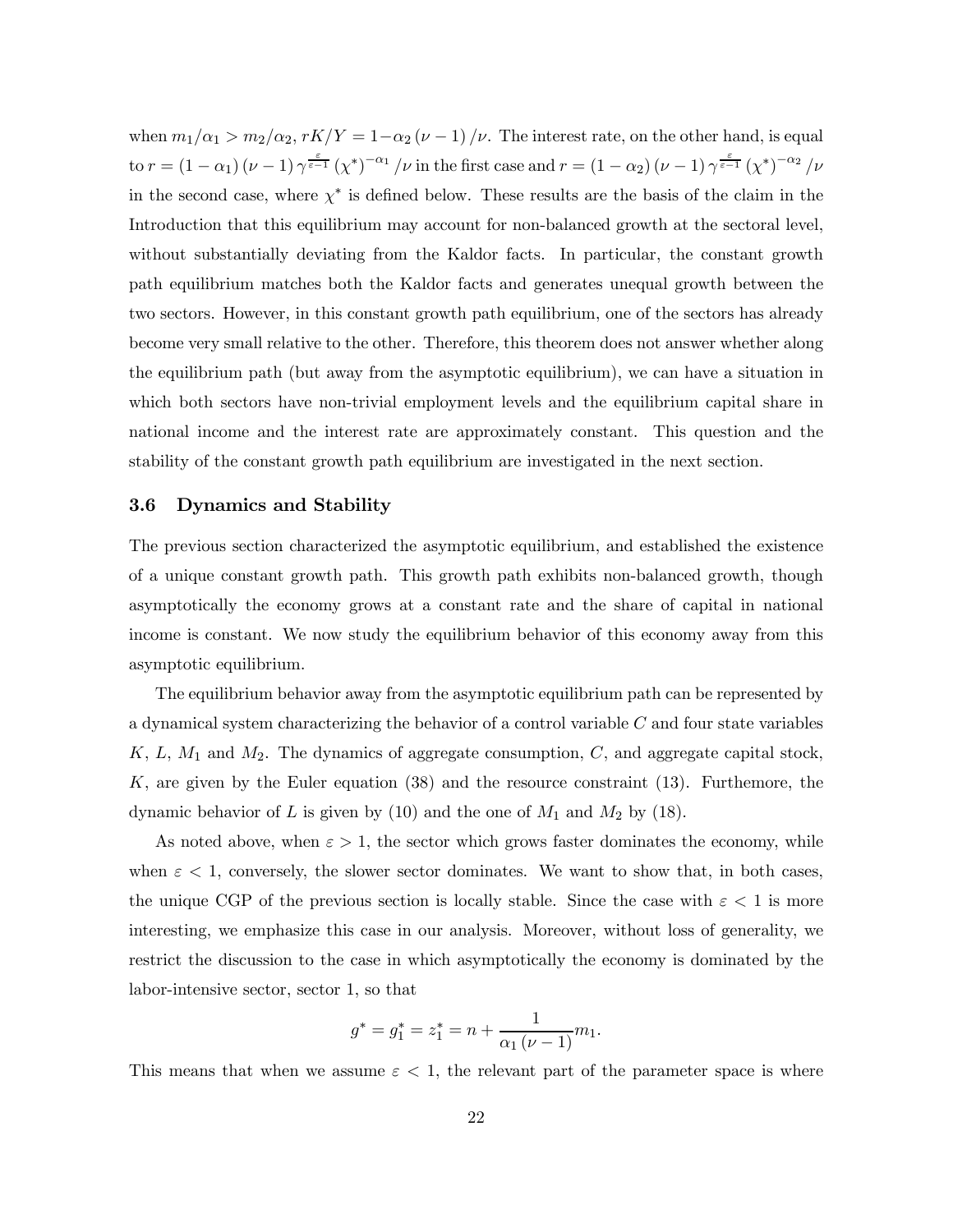$m_1/\alpha_1 < m_2/\alpha_2$ , and, when  $\varepsilon > 1$ , we must have  $m_1/\alpha_1 > m_2/\alpha_2$  (for the rest of the parameter space, it would be sector 2 that dominates the asymptotic behavior).

The equilibrium behavior of this economy can be represented by a system of autonomous non-linear differential equations in three variables,

$$
c\equiv \frac{C}{LM_1^{\frac{1}{\alpha_1(\nu-1)}}}\ ,\ \chi\equiv \frac{K}{LM_1^{\frac{1}{\alpha_1(\nu-1)}}}\ \ {\rm and}\ \kappa.
$$

Here c is the level of consumption normalized by population and technology (of the sector which will dominate the asymptotic behavior), and is the only control variable;  $\chi$  is the capital stock normalized by the same denominator, and  $\kappa$  determines the allocation of capital between the two sectors. These two are state variables with given initial conditions  $\chi_0$  and  $\kappa_0$ .<sup>14</sup>

The dynamic equilibrium conditions than translate into the following equations:

$$
\frac{\dot{c}}{c} = \frac{1}{\theta} \left[ (1 - \alpha_1) \left( \frac{\nu - 1}{\nu} \right) \gamma \left( \frac{Y}{Y_1} \right)^{\frac{1}{\varepsilon}} \lambda^{\alpha_1} \left( \kappa \chi \right)^{-\alpha_1} - \rho \right] - n - \frac{1}{\alpha_1 (\nu - 1)} m_1,
$$
\n
$$
\frac{\dot{\chi}}{\chi} = \lambda^{\alpha_1} \kappa^{1 - \alpha_1} \chi^{-\alpha_1} \left( \frac{Y}{Y_1} \right) - \chi^{-1} c - n - \frac{1}{\alpha_1 (\nu - 1)} m_1,
$$
\n
$$
\frac{\dot{\kappa}}{\kappa} = \frac{(1 - \kappa) \left[ (\alpha_1 - \alpha_2) \frac{\dot{\chi}}{\chi} + \left( \frac{1}{\nu - 1} \right) \left( m_2 - \frac{\alpha_2}{\alpha_1} m_1 \right) \right]}{\left( \frac{\varepsilon}{1 - \varepsilon} \right) + \alpha_2 + (1 - \alpha_1) (1 - \kappa) + (1 - \alpha_2) \kappa + (\alpha_1 - \alpha_2) (1 - \lambda)},
$$
\n(10.10)

where

$$
\left(\frac{Y}{Y_1}\right) = \gamma^{\frac{\varepsilon}{\varepsilon-1}} \left[1 + \left(\frac{1-\alpha_1}{1-\alpha_2}\right) \left(\frac{1}{\kappa} - 1\right)\right]^{\frac{\varepsilon}{\varepsilon-1}},
$$

and

$$
\lambda = \left[ \left( \frac{1 - \alpha_1}{\alpha_1} \right) \left( \frac{\alpha_2}{1 - \alpha_2} \right) \left( \frac{1 - \kappa}{\kappa} \right) + 1 \right]^{-1}.
$$

Clearly, the constant growth path equilibrium characterized above corresponds to a steadystate equilibrium in terms of these three variables, denoted by  $c^*$ ,  $\chi^*$  and  $\kappa^*$  (i.e., in the CGP equilibrium,  $c$ ,  $\chi$  and  $\kappa$  will be constant). These steady-state values are given by  $\kappa^{*} = 1$ ,

$$
\chi^* = \left[ \frac{\nu \left( \theta \left[ n + \frac{1}{\alpha_1(\nu - 1)} m_1 \right] + \rho \right)}{\gamma^{\frac{\varepsilon}{\varepsilon - 1}} \left( 1 - \alpha_1 \right) (\nu - 1)} \right]^{-\frac{1}{\eta}},
$$

and

$$
c^* = \gamma^{\frac{\varepsilon}{\varepsilon-1}} \chi^{*^{1-\eta}} - \chi^* \left( n + \frac{1}{\alpha_1 (\nu - 1)} m_1 \right).
$$

 $\frac{14}{14}\chi_0$  is given by definition, and  $\kappa_0$  is uniquely pinned down by the static equilibrium allocation of capital at time  $t = 0$ , given by (32).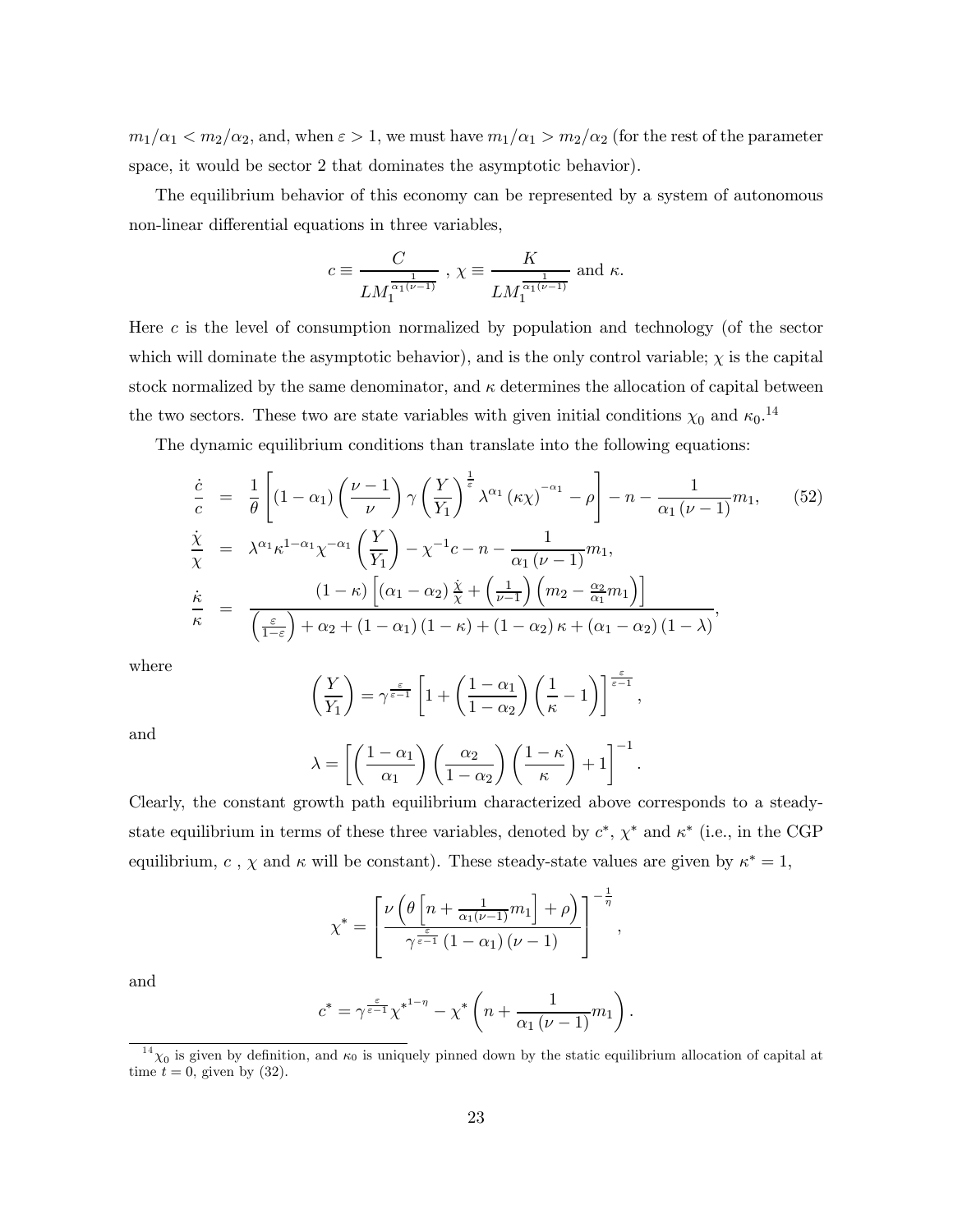Since there are two state and one control variable, local (saddle-path) stability requires the existence of a (unique) two-dimensional manifold of solutions in the neighborhood of the steady state that converge to  $c^*$ ,  $\chi^*$  and  $\kappa^*$ . The next theorem states that this is the case.

Theorem 4 The non-linear system (52) is locally (saddle-path) stable, in the sense that in the neighborhood of  $c^*$ ,  $\chi^*$  and  $\kappa^*$ , there is a unique two-dimensional manifold of solutions that converge to  $c^*, \chi^*$  and  $\kappa^*$ .

**Proof.** Let us rewrite the system  $(52)$  in a more compact form as

$$
\dot{x} = f(x),\tag{53}
$$

where  $x \equiv (c \chi \kappa)^{\prime}$ . To investigate the dynamics of the system (53) in the neighborhood of the steady state, consider the linear system

$$
\dot{z} = J\left(x^*\right)z,
$$

where  $z \equiv x - x^*$  and  $x^*$  such that  $f(x^*) = 0$ , where  $J(x^*)$  is the Jacobian of  $f(x)$  evaluated at x∗. Differentiation and some algebra enable us to write this Jacobian matrix as

$$
J(x^*) = \begin{bmatrix} a_{cc} & a_{c\chi} & a_{c\kappa} \\ a_{\chi c} & a_{\chi\chi} & a_{\chi\kappa} \\ a_{\kappa c} & a_{\kappa\chi} & a_{\kappa\kappa} \end{bmatrix},
$$

where

$$
a_{cc} = a_{\kappa c} = a_{\kappa \chi} = 0
$$
  
\n
$$
a_{c\chi} = -\gamma^{\frac{\varepsilon}{\varepsilon - 1}} (\chi^*)^{-\alpha_1 - 1} \left( \frac{\alpha_1 (1 - \alpha_1)}{\theta} \right) \left( \frac{\nu - 1}{\nu} \right)
$$
  
\n
$$
a_{c\kappa} = \gamma^{\frac{\varepsilon}{\varepsilon - 1}} (\chi^*)^{-\alpha_1} \left( \frac{1 - \alpha_1}{\theta} \right) \left( \frac{\nu - 1}{\nu} \right) \left[ \left( \frac{1 - \alpha_1}{1 - \alpha_2} \right) \left( \frac{1 + \alpha_2 (1 - \varepsilon)}{1 - \varepsilon} \right) - \alpha_1 \right]
$$
  
\n
$$
a_{\chi c} = -(\chi^*)^{-1}
$$
  
\n
$$
a_{\chi \chi} = \gamma^{\frac{\varepsilon}{\varepsilon - 1}} (\chi^*)^{-\alpha_1 - 1} (1 - \alpha_1) \left[ 1 - \frac{1}{\theta} \left( \frac{\nu - 1}{\nu} \right) \right] + \frac{(\chi^*)^{-1} \rho}{\theta}
$$
  
\n
$$
a_{\chi \kappa} = \gamma^{\frac{\varepsilon}{\varepsilon - 1}} (\chi^*)^{-\alpha_1} \left[ (1 - \alpha_1) + \left( \frac{1 - \alpha_1}{1 - \alpha_2} \right) \left( \frac{1 + \alpha_2 (1 - \varepsilon)}{1 - \varepsilon} \right) \right]
$$
  
\n
$$
a_{\kappa \kappa} = -\left( \frac{1 - \varepsilon}{\nu - 1} \right) \left( m_2 - \frac{\alpha_2}{\alpha_1} m_1 \right).
$$

The determinant of the Jacobian is det  $(J(x^*)) = -a_{\kappa\kappa}a_{c\chi}a_{\chi c}$ . First,  $a_{c\chi}$  and  $a_{\chi c}$  are clearly negative. Next, it can be seen that  $a_{\kappa\kappa}$  is always negative since we are in the case with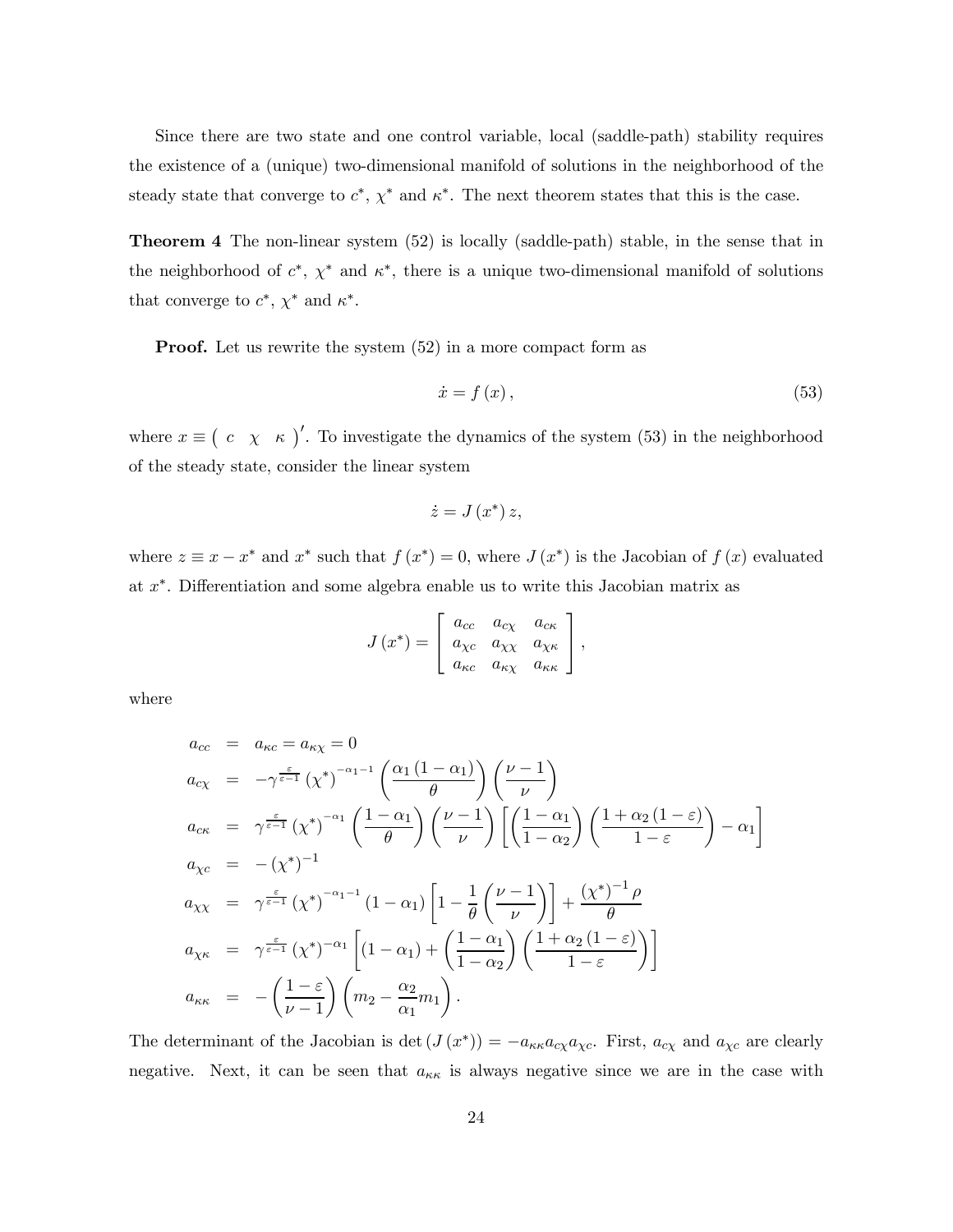$\varepsilon \leq 1 \Leftrightarrow m_2/\alpha_2 \geq m_1/\alpha_1$ <sup>15</sup> This implies that  $\det(J(x^*)) > 0$ , so the steady state is hyperbolic. Moreover, either all the eigenvalues are positive or two of them are negative and one positive. To determine which is the case, we look at the characteristic equation given by  $\det (J(x^*) - vI) = 0$ , where v denote the eigenvalues. This equation is

$$
(a_{\kappa\kappa} - v) [v (a_{\chi\chi} - v) + a_{\chi c} a_{c\chi}] = 0,
$$

and shows that one of the eigenvalue is equal to  $a_{\kappa\kappa}$  and thus negative, so there must be two negative eigenvalues. Consequently, there exists a unique two-dimensional manifold of solutions in the neighborhood of this steady state, converging to it. This proves local (saddle $path)$  stability.  $\blacksquare$ 

This result shows that the constant growth path equilibrium is locally stable, and when the initial values of capital, labor and technology are not too far from the constant growth path, the economy will indeed converge to this equilibrium, with non-balanced growth at the sectoral level and constant capital share and interest rate at the aggregate.

We next investigate the dynamics of some parameterized economies numerically. In particular, we wish to study the speed of convergence to the asymptotic equilibrium, and how the economy behaves along the path of convergence, for example, whether the interest rate and the share of capital change by large amounts along the transition path. Since the economy with  $\varepsilon < 1$  is our main focus, we only report simulations for this case.

Recall that our economy is fully characterized by ten parameters,  $\gamma$ ,  $\varepsilon$ ,  $\nu$ ,  $\alpha_1$ ,  $\alpha_2$ ,  $\rho$ ,  $\theta$ ,  $n$ ,  $m_1$ , and  $m_2$ . We choose a period to correspond to a year, and take a baseline economy with a 1% annual population growth  $(n = 0.01)$ ,  $\rho = 0.02$  and  $\theta = 2$  as in the baseline calibration of the neoclassical growth model in Barro and Sala-i-Martin (2004). We choose the rest of the parameters to be consistent with 3% total growth rate of output  $(g = 0.03)$ , a capital share in national income of approximately 35% ( $s_K = 0.35$ ), and an interest rate of approximately 12% ( $r = 0.12$ ).<sup>16</sup> These choices imply that  $\alpha_1 \simeq 0.8$  (essentially to match the share of capital asymptotically),  $\varepsilon = 0.5$  and  $\nu \approx 5$  (to match the interest rate) and  $m_1 \approx 0.125$  (to match the growth rate). Finally, in the benchmark simulation, we choose a capital intensity in sector 2

<sup>&</sup>lt;sup>15</sup>As noted above, this is not a parameter restriction. When we have  $\varepsilon > 1$  and  $m_2/\alpha_2 > m_1/\alpha_1$ , for example, then it will be sector 2 that grows more slowly in the limit, and stability will again obtain.

 $16$  Since there is no depreciation in our model, the interest rate also corresponds to the rental rate of capital. We choose 12% as the benchmark value to approximate a reasonable rental rate (e.g., an interest rate of  $7\%$ plus 5% depreciation).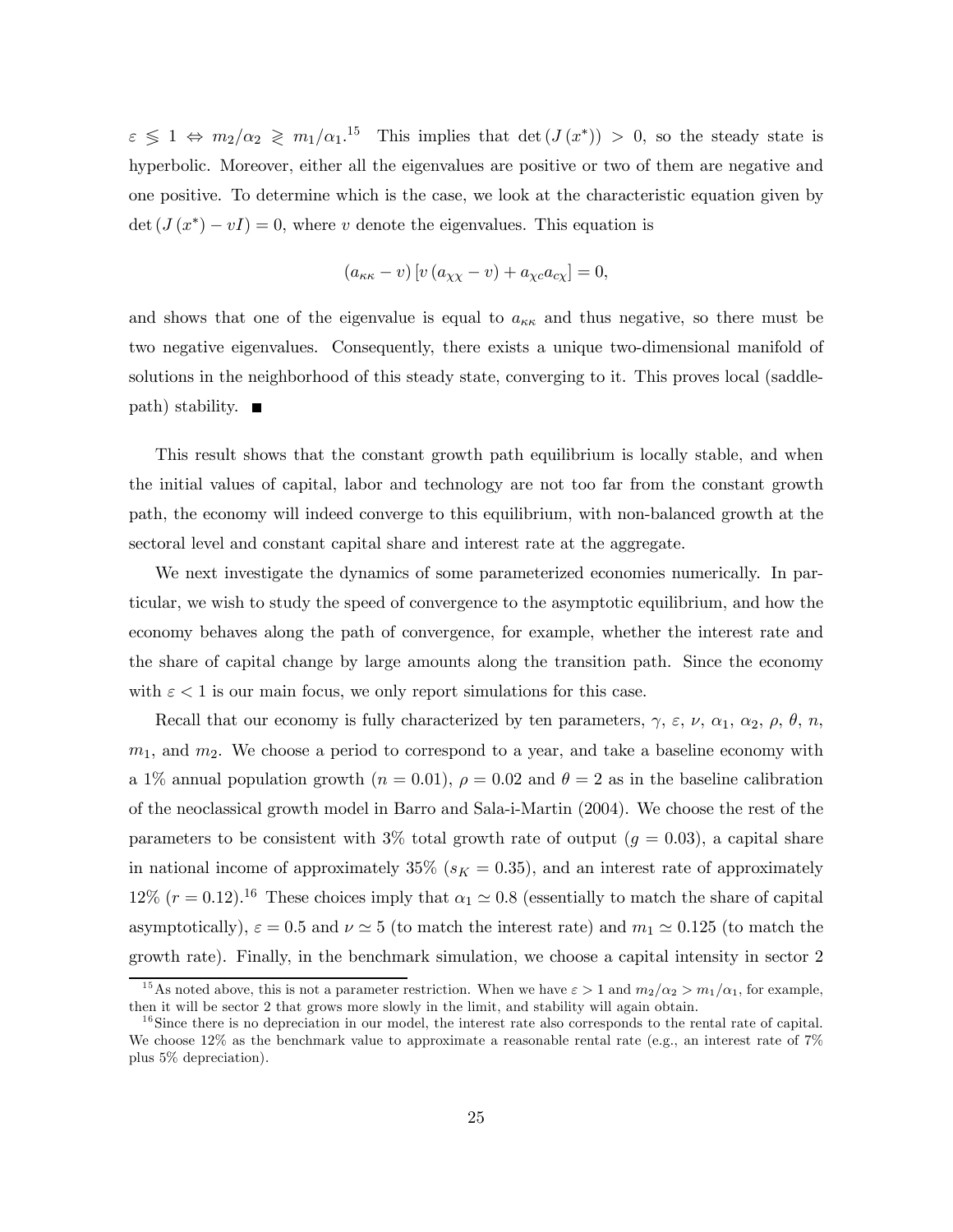close to that in sector 1,  $\alpha_2 = 0.75$  and  $m_2 = m_1 \simeq 0.125$  to highlight the non-balanced growth resulting from differential capital intensities in the two sectors. In addition, we choose a low level of  $\gamma$ ,  $\gamma = 0.15$ , to generate a fraction of employment in sector 1 of approximately 40%, and the following initial values:  $L(0) = 1, K(0) = 1, M<sub>L</sub>(0) = 1$  and  $M<sub>H</sub>(0) = 0.1$ .

Figure 1 shows the results of the simulations.<sup>17</sup> The four panels depict  $\lambda$ ,  $\kappa$ , the interest rate  $(r)$  and the capital share  $(s_K)$ . The solid line is for the benchmark. The first remarkable feature in the simulation is the rate of convergence. The units on the horizontal axis are years, and range from zero to 3000. This shows that it takes a very very long time for the fraction of capital and labor allocated to sector 1 to approach their asymptotic equilibrium value of 1. For example, initially, about 40% of employment is in sector 1 and even after 500 years, less than half of employment remains there. This illustrates that even though in the limit one of the sectors employs all of the factors, it takes a very long time for the economy to approach this limit point. Second, in the baseline simulation, the interest rate is essentially constant, and varies only between 0.112 and 0.115 throughout the convergence process. The share of capital in national income is declining visibly, but its range of movement is small (between 0.35 and 0.375). Moreover, in the first 500 years, the capital share essentially moves between 0.37 and 0.375). This is the basis of our claim that this type of model may lead to a pattern of non-balanced sectoral growth (as shown by  $\lambda$  and  $\kappa$  in the top two panels), while generating only small movements in the interest rate and the capital share, thus remaining approximately consistent with the Kaldor facts.

 $17$ To perform the simulations, we first represent the equilibrium as a two-dimensional non-autonomous system in c and  $\chi$  (rather than the three-dimensional autonomous system analyzed above) since  $\kappa$  can be represented as a function of time only. This two dimensional system has one state and one control variable. Following Judd (1998, ch.10), we then discretize these differential equations using the Euler method, and turn them into a system of first-order difference equations in  $c_t$  and  $\chi_t$ , which can itself be transformed into a secondorder non-autonomous system only in  $\chi_t$ . This second-order equation can be analyzed numerically by reversing time, perturbing  $\chi$  away from its steady-state value, and then integrating it backward to  $(\chi_0, \kappa_0)$  (given the exogenously given sequence of state variables,  $\{L_t, M_{1,t}, M_{2,t}\}_{t=0}^T$  and boundary conditions  $\chi_{T+1} = \chi_T = \chi^*$ ).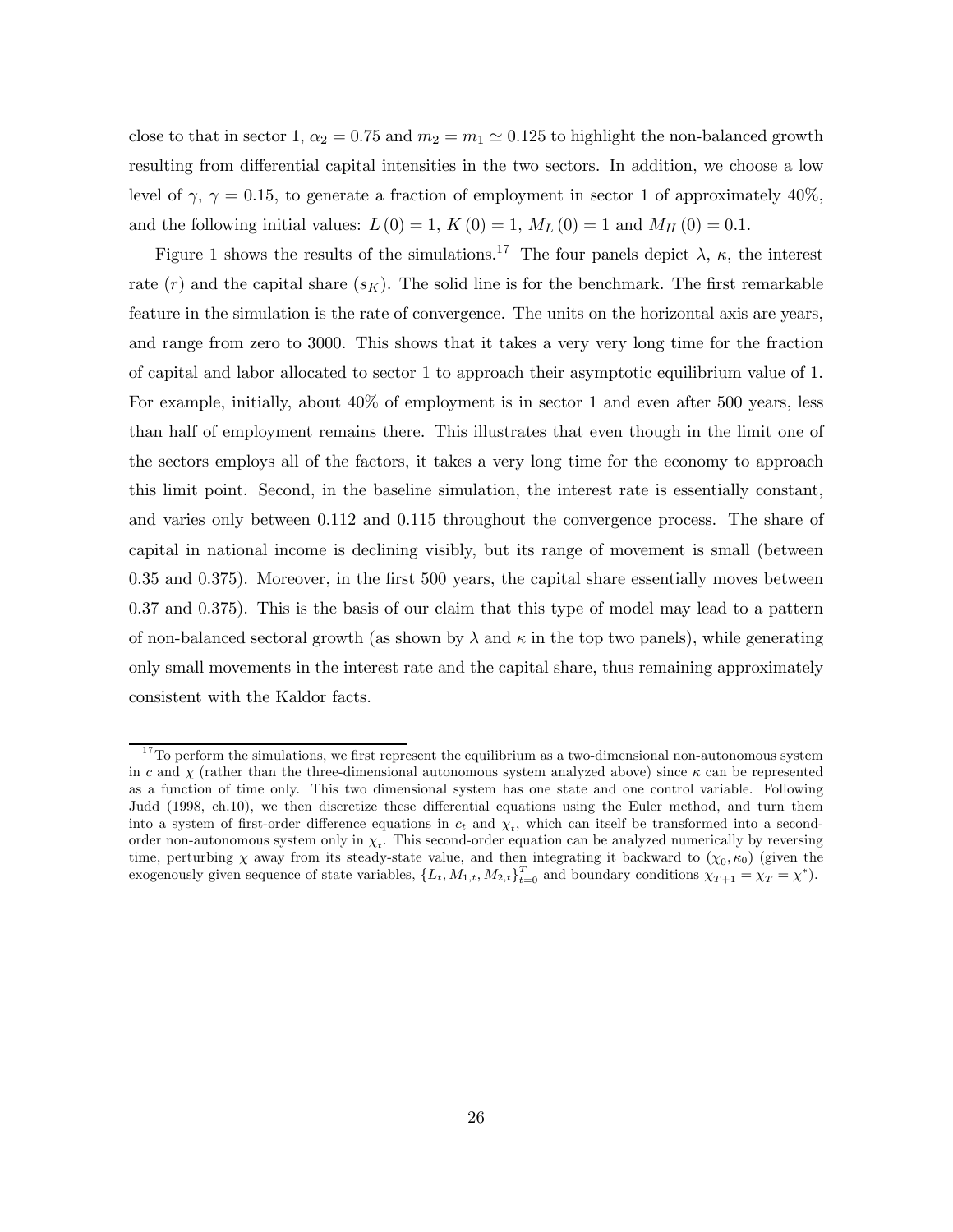

Figure 1. Solid line:  $\alpha_2 = .75$ . Dotted line:  $\alpha_2 = .72$ . Dashed line:  $\alpha_2 = .78$ .

The dashed and dotted lines in Figure 1 show variations with  $\alpha_2 = 0.78$  and  $\alpha_2 = 0.72$ . The dashed line shows that when  $\alpha_2$  is increased even further, convergence is even slower, and now after 3000 years only less than 70% of employment is in sector 1. Moreover, the interest rate and the share of capital in national income are now essentially constant. When  $\alpha_2$  is reduced so that the gap between the capital intensity of the two sectors becomes larger, the speed of convergence is a little faster, but is still very very slow. The range of change of the capital share also becomes larger (between 0.35 and 0.39).

Figure 2 investigates the consequences of varying  $m_2$ . The solid line is again for the benchmark simulation, with  $m_2 = m_1 \simeq 0.125$ , while the dashed and the dotted lines show simulations with  $m_2 = 0.12$  and  $m_2 = 0.13$ . They show that when the TFP growth rate in the capital-intensive sector is reduced, convergence takes much longer. For example, after 3000 years, a little above 60% of employment is in sector 1. The capital share also changes by very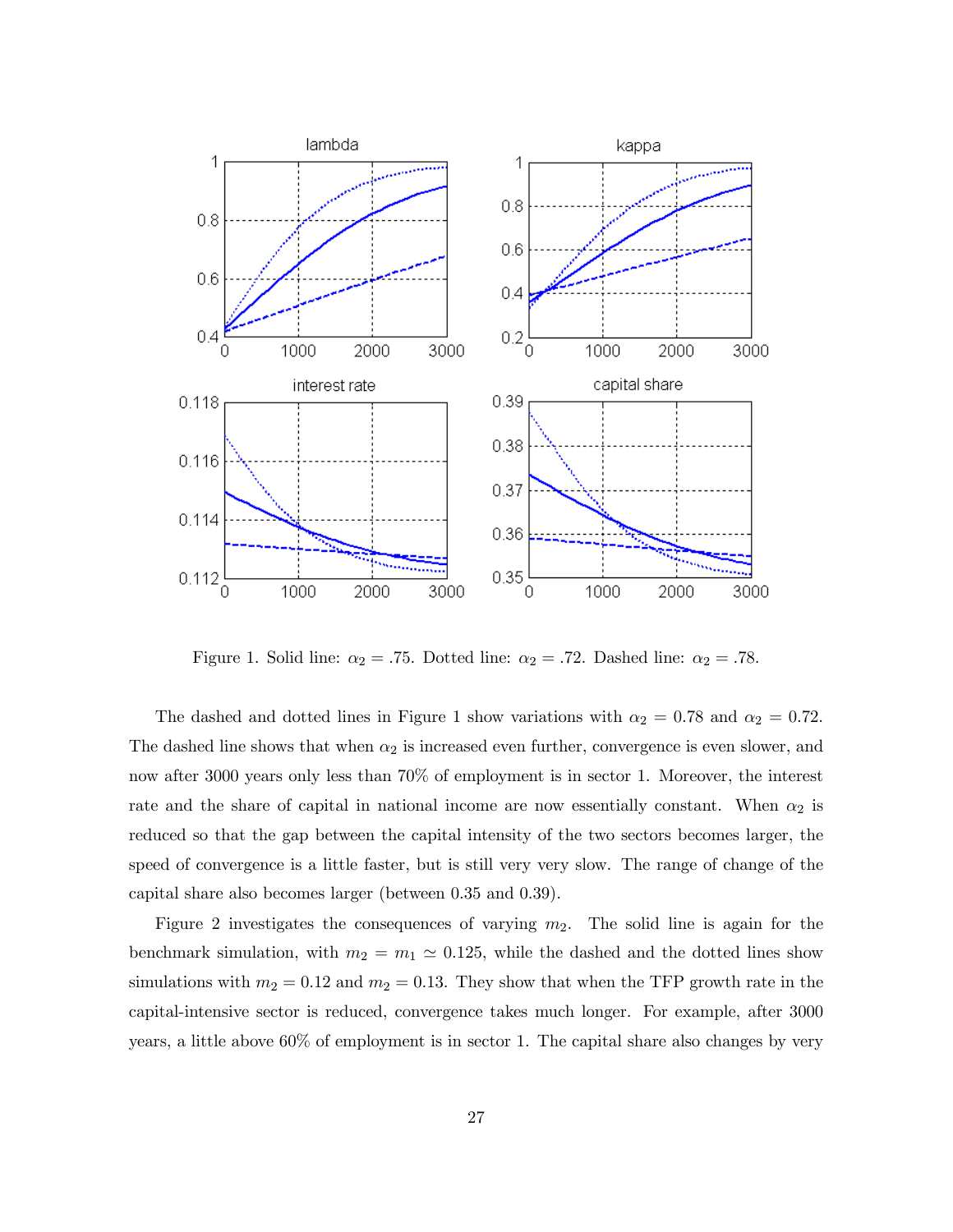little over this time period. In contrast, when the TFP growth rate of the capital-intensive sector is increased, convergence is faster than the benchmark case but still very slow. For example, it takes 2000 years for the share of employment in sector 1 to reach 90%. These simulations therefore show that this class of economies may be able to generate significant non-balanced sectoral growth, without substantially deviating from the Kaldor facts.



Figure 2. Solid line:  $m_2 = .125$ . Dotted line:  $m_2 = .12$ . Dashed line:  $m_2 = .13$ .

## 4 Non-Balanced Endogenous Growth

In this section we introduce endogenous technological progress. This investigation is motivated by two questions. As already emphasized, non-balanced growth results from capital deepening, and so far, capital deepening was a consequence of exogenous technological change. The first question is whether similar results obtain when technological change itself is endogenous. Second and more important, one may wonder whether endogenous technological change will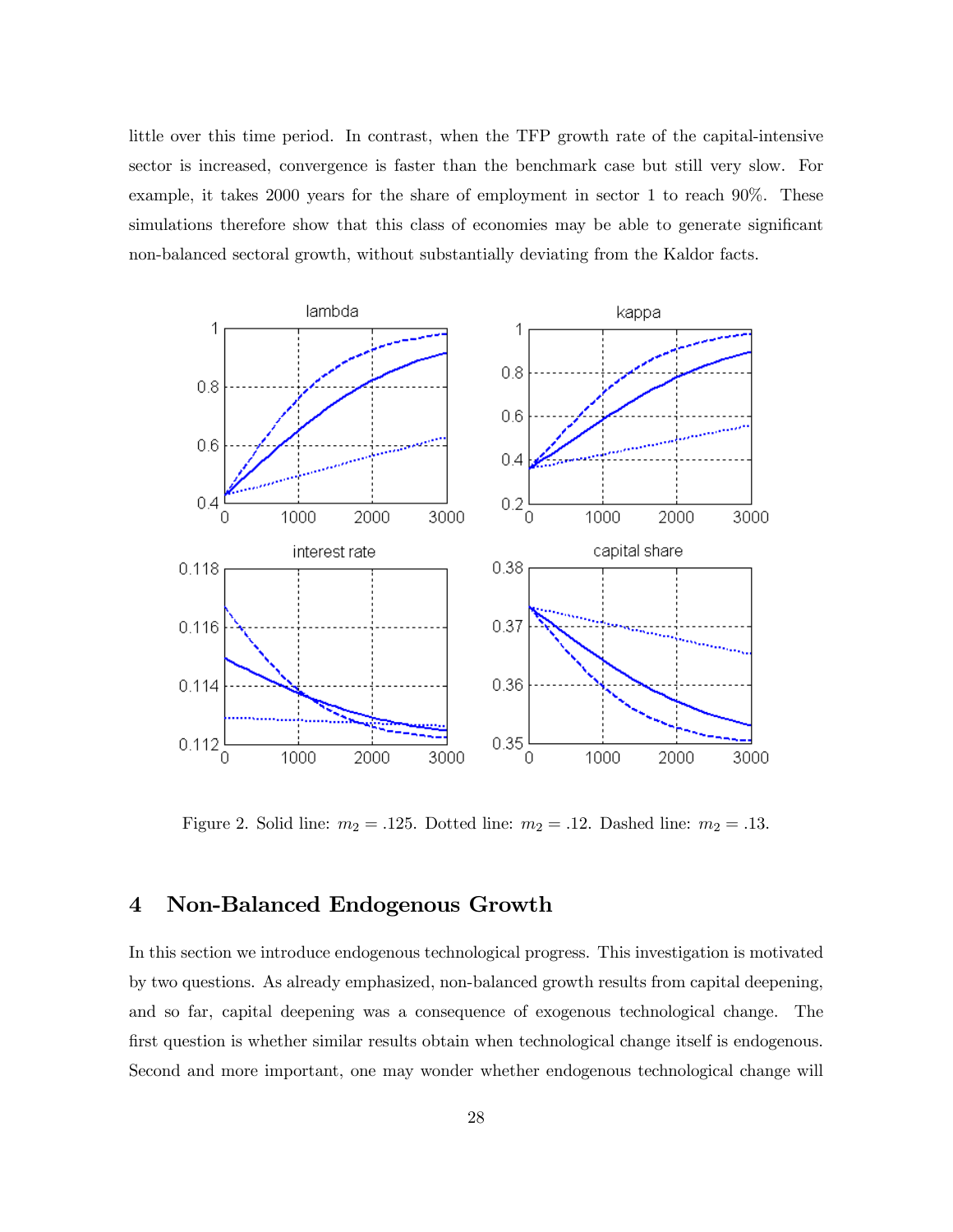take place in such a form as to restore balanced growth. The analysis in this section will explicitly show that this is not the case. Finally, endogenizing technological change in this context enables us to derive a model of non-balanced endogenous technological change, which is an important direction for models of endogenous technology given the non-balanced nature of growth in the data.

Demographics, preferences and technology are the same as described in the previous section, except that instead of the exogenous processes for technology given in (18), we now need to specify an innovation possibilities frontier, i.e., the technology to transform resources into blueprints for new varieties in the two sectors. In particular, we assume that

$$
\dot{M}_1 = b_1 M_1^{-\varphi} X_1 \text{ and } \dot{M}_2 = b_2 M_2^{-\varphi} X_2,\tag{54}
$$

where  $X_1 \geq 0$  and  $X_2 \geq 0$  are research expenditures in terms of the final good,  $b_1$  and  $b_2$  are strictly positive constants measuring the technical difficulty of creating new blueprints in the two sectors, and  $\varphi \in (-1,\infty)$  measures the degree of spillovers in technology creation.<sup>18</sup>

Finally, we assume that there is free entry into research, and a firm that invents a new intermediate of either sector becomes the monopolist producer with a perpetually enforced patent. Given the value for being the monopolist for intermediate in (21), we have two free entry conditions, which will pin down equilibrium technological change:

$$
V_1 \le \frac{M_1^{\varphi}}{b_1} \text{ and } V_2 \le \frac{M_2^{\varphi}}{b_2},\tag{55}
$$

with each condition holding as equality when there is positive R&D expenditure for that sector, i.e., when  $X_1 > 0$  or  $X_2 > 0$ .

The resource constraint of the economy is also modified to incorporate the R&D expenditures,

$$
\dot{K} + C + X_1 + X_2 \le Y. \tag{56}
$$

Now a dynamic equilibrium is represented by paths of interest wages and rates,  $w$  and  $r$ , labor and capital allocation decisions,  $\lambda$  and  $\kappa$ , satisfying (30) and (31), and of consumption,

<sup>&</sup>lt;sup>18</sup>When  $\varphi = 0$ , there are no spillovers from the current stock of knowledge to future innovations. With  $\varphi < 0$ , there are positive spillovers and the stock of knowledge in a particular sector makes further innovation in that sector easier. With  $\varphi > 0$ , there are negative spillovers ("fishing out") and further innovations are more difficult in sectors that are more advanced (see, for example, Jones, 1995, Kortum, 1997). Similar to the results in Jones (1995), Young (1999) and Howitt (1999), there will be endogenous growth for a range of values of  $\varphi$  because of population growth. In the remainder, we will typically think of  $\varphi > 0$ , so that there are negative spillovers, though this is not important for any of the asymptotic results.

Also, this innovation possibilities frontier assumes that only the final good is used to generate new technologies. The alternative is to have a scarce factor, such as labor or scientists, in which case some amount of positive spillovers would be necessary.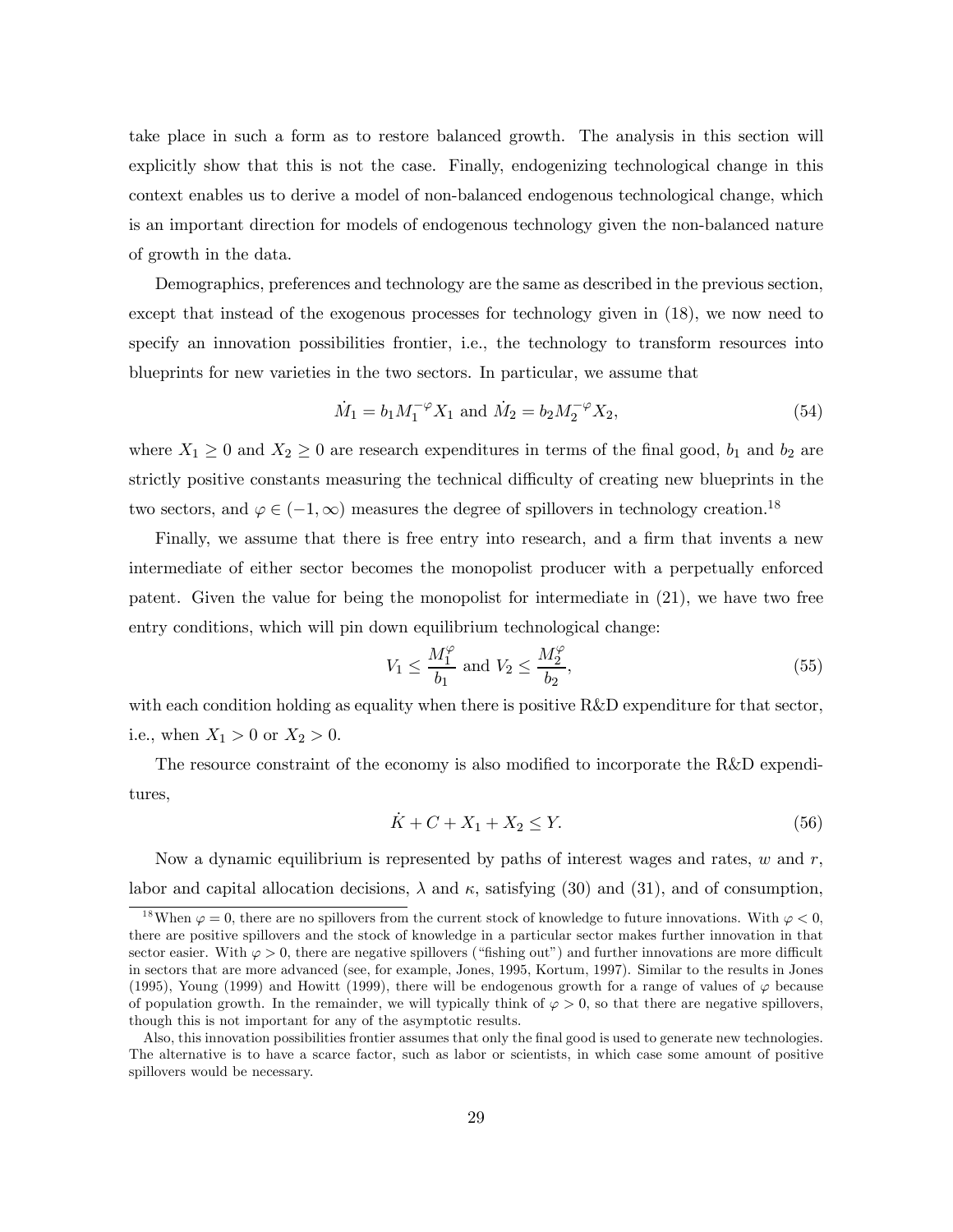capital stock, technology, values of innovation and research expenditures satisfying (21), (38), (39), (54), (55) and (56). It is also useful to define a path that satisfies all of these equations, possibly except the transversality condition, (39), as a quasi-equilibrium.

Since the case with  $\varepsilon < 1$  is both more interesting, and in view of the discussion in footnote 2, also more realistic, in this section we focus on this case exclusively.

We first note that Propositions 1 and 2 from Section 3 still apply and characterize the comparative static responses, and Lemmas 1 and 2 from there determine the behavior of the growth rate of sectoral output, capital and employment. For the analysis of the economy with endogenous technology, we also need an additional result in the next lemma. It shows that provided that (i)  $\varepsilon$  < 1, (ii) there exists a constant asymptotic interest rate r<sup>\*</sup> (i.e.,  $\lim_{t\to\infty} \dot{r} = 0$ , and (iii) there is positive population growth, in the asymptotic equilibrium the free entry conditions in (55) will both hold as equality:

**Lemma 3** Suppose that  $\varepsilon < 1$ ,  $n > 0$ , and  $\lim_{t \to \infty} \dot{r} = 0$ , then  $\lim_{t \to \infty} (V_1 - M_1^{\varphi}/b_1) = 0$  and  $\lim_{t \to \infty} (V_2 - M_2^{\varphi}/b_2) = 0.$ 

The proof of this lemma is rather long and is provided in the Appendix.

This lemma is an important result for the analysis of non-balanced endogenous growth. It enables us to solve for the asymptotic growth rates from the free entry conditions and obtain a relatively simple characterization of the constant growth path equilibrium.

The economic intuition for the lemma comes from population growth; with population growth, it is always optimal to allocate more capital to each sector, which increases the profitability of intermediate producers in that sector. Consequently, the value of a new blueprint increases asymptotically. This rules out asymptotic equilibrium paths with slack free-entry conditions, because along such paths, the cost of creating a new blueprint would remain constant, ultimately violating the free-entry condition.

To establish the existence of a CGP, we now impose the following parameter restriction, which replaces  $(A2)$  in the exogenous technology case:

$$
\zeta > \max \left\{ \frac{1}{\alpha_1}, \frac{1}{\alpha_1} \left[ 1 - \frac{(1 - \theta)}{\rho} n \right]^{-1} \right\} \tag{A3}
$$

where  $\zeta \equiv (\nu - 1)(1 + \varphi)$ . This assumption ensures that the transversality condition (39) holds. Notice that in contrast to Assumption A2 only  $\alpha_1$  features in this assumption, since, given Assumption A1,  $\alpha_1 < \alpha_2$  and with endogenous technology, this will make sure that sector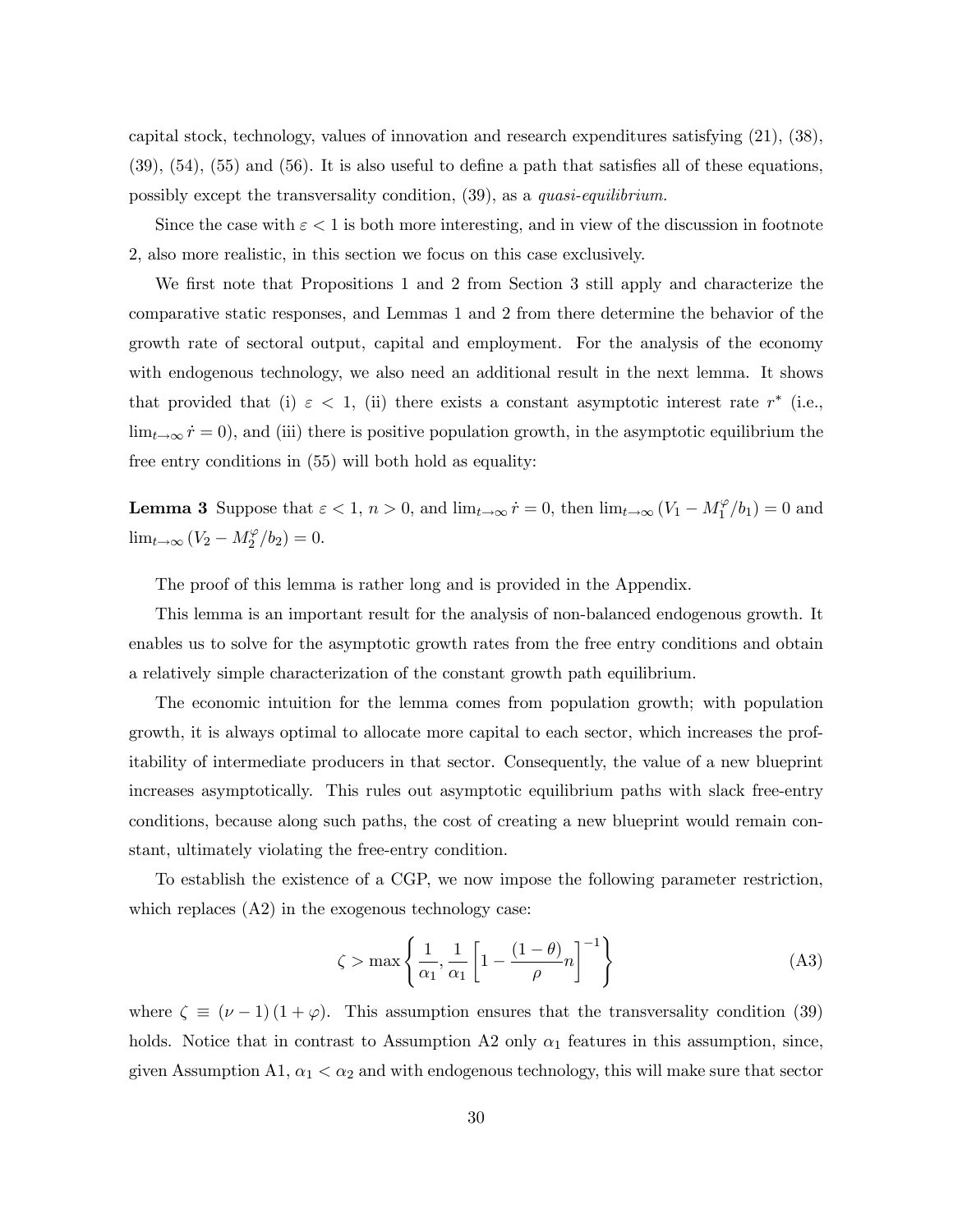1 is the more slowly growing sector in the asymptotic equilibrium. Assumption A3 also rules out quasi-equilibrium paths where output and consumption grow more than exponentially.

**Lemma 4** Suppose Assumption A3 holds and  $\varepsilon < 1$ , then there exists no quasi-equilibria with  $\lim_{t\to\infty} C/C = \infty.$ 

This lemma is proved in the Appendix, where, for completeness, we also show that Assumption A3 is "tight" in the sense that, if first inequality in this assumption,  $\zeta > 1/\alpha_1$ , did not hold, there always exist quasi-equilibria with more than exponential growth.

Combined Lemmas 3 and 4 imply that the asymptotic equilibrium has to converge either to a limit with constant growth of consumption, or to a limit cycle. Using these results, the next theorem establishes the existence of a unique constant growth path, with non-balanced sectoral growth, but constant share of capital and constant interest rate in the aggregate. It is therefore the analogue of Theorem 3 of the previous section, and is the main result of this section.

**Theorem 5** Suppose Assumptions A1 and A3 hold,  $\varepsilon < 1$ , and  $n > 0$ , then there exists a unique CGP where

$$
g^* = g_C^* = g_1^* = z_1^* = \frac{\alpha_1 \zeta}{\alpha_1 \zeta - 1} n,\tag{57}
$$

$$
g_2^* = \frac{\alpha_1 \zeta \left(1 - \varepsilon + \zeta\right) + \varepsilon \zeta \left(\alpha_1 - \alpha_2\right)}{\left(\alpha_1 \zeta - 1\right) \left(1 - \varepsilon + \zeta\right)} n > g^*,\tag{58}
$$

$$
z_2^* = \frac{\alpha_1 \zeta \left(1 - \varepsilon + \zeta\right) - \zeta \left(\alpha_1 - \alpha_2\right) \left(1 - \varepsilon\right)}{\left(\alpha_1 \zeta - 1\right) \left(1 - \varepsilon + \zeta\right)} n < g^*,\tag{59}
$$

$$
n_1^* = n \quad \text{and} \quad n_2^* = \left[1 - \frac{\zeta \left(1 - \varepsilon\right) \left(\alpha_1 - \alpha_2\right)}{\left(\alpha_1 \zeta - 1\right) \left[1 - \varepsilon + \zeta\right]}\right] n,\tag{60}
$$

$$
m_1^* = \frac{1}{1+\varphi} z_1^* \quad \text{and} \quad m_2^* = \frac{1}{1+\varphi} z_2^*.
$$
 (61)

The proof of this theorem is also given in the Appendix.

There a number of important features worth noting. First, this theorem shows that the equilibrium of this non-balanced endogenous growth economy takes a relatively simple form. Second, given the equilibrium rates of technological change in the two sectors,  $m_1^*$  and  $m_2^*$ , the asymptotic growth rates are identical to those in Theorem 3 in the previous section, so that the economy with endogenous technological change gives the same insights as the one with exogenous technology. In particular, there is non-balanced sectoral growth, but in the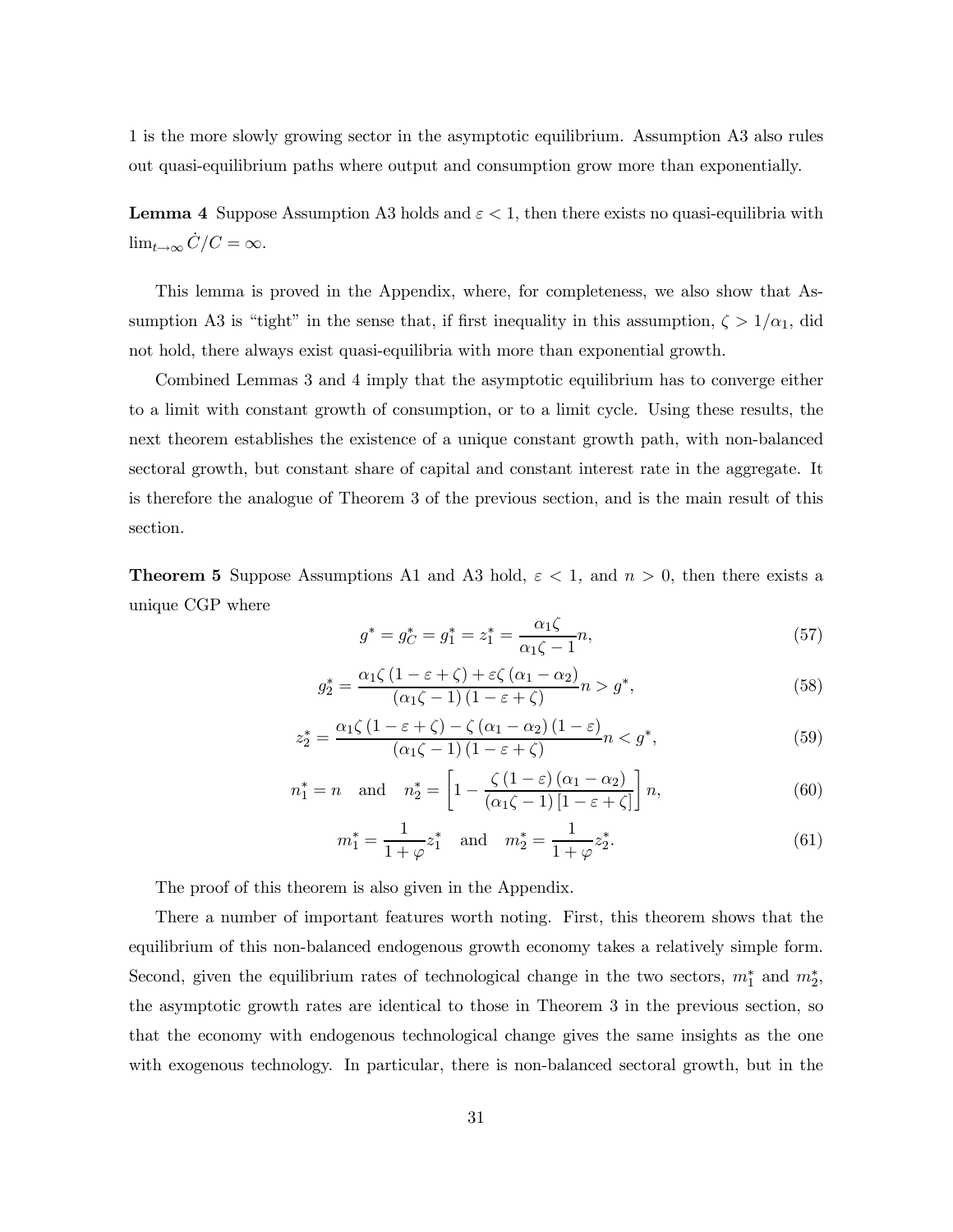aggregate, the economy has a limiting equilibrium with constant share of capital in national income and a constant interest rate. Finally, technology is also endogenously non-balanced, and in fact, tries to counteract the non-balanced nature of economic growth. Specifically, there is more technological change towards the sector that is growing more slowly (recall we are focusing on the case where  $\varepsilon < 1$ , so that the sector with a lower share of capital has an increasing share of capital, employment and technology in the economy. Nevertheless, this sector still grows more slowly than the more capital-intensive sector, and the non-balanced nature of the growth process remains. Therefore, endogenous growth does not restore balance between the two sectors as long as capital intensity (factor proportion) differences between the two sectors remain.19

# 5 Conclusion

This paper shows how differences in factor proportions across sectors combined with capital deepening lead to a non-balanced pattern of economic growth. We first illustrated this point using a general two-sector growth model, and then characterized the equilibrium fully using a class of economies with constant elasticity of substitution between sectors and Cobb-Douglas production technologies. This class of economies shows how the pattern of equilibrium may be simultaneously consistent with non-balanced sectoral growth (the so-called Kuznets facts) while also generating asymptotically constant share of capital in national income and interest rate in the aggregate (the Kaldor facts). We also constructed and analyzed a model with endogenous technology featuring non-balanced economic growth.

The main contribution of the paper is theoretical, but it also raises a number of empirical questions. In particular, the analysis suggests that differences in factor proportions across sectors will introduce a powerful force towards non-balanced growth, which could be important in accounting for the cross-sectoral patterns of output and employment growth. Whether this is so or not, especially in the context of the differential growth of agriculture, manufacturing and services, appears to be a fruitful area for future research.

 $19$ Since there are two more endogenous state variables and two more control variables now, it is not possible to show local stability analytically. In particular, in addition to c,  $\chi$  and  $\kappa$ , we need to keep track of the endogenous evolution of  $M_1, M_2, X_1$  and  $X_2$  (or their stationary transformations). Given the size of this system, we are unable to prove local (saddle-path) stability.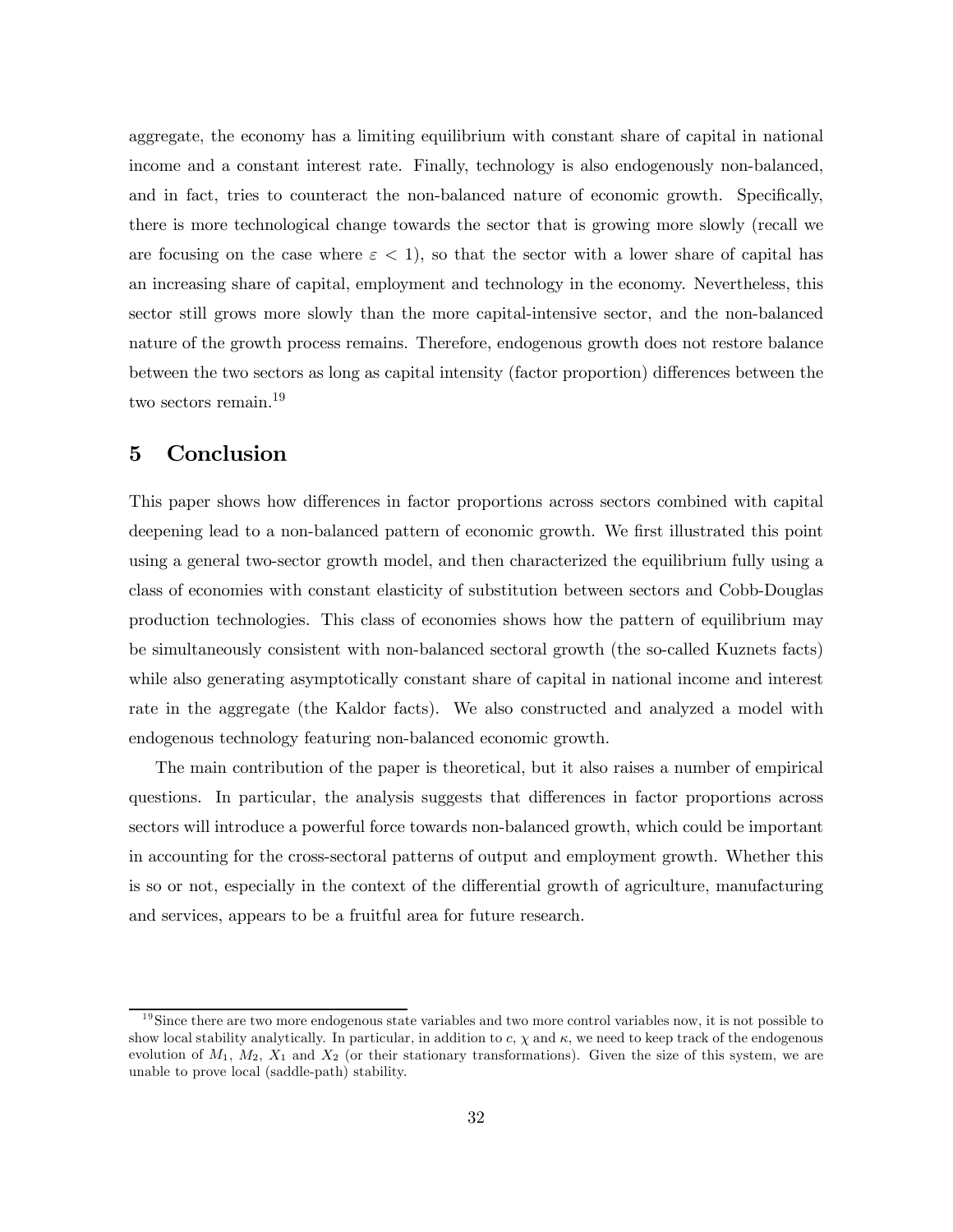# 6 Appendix

# 6.1 Proof of Proposition 2

Parts 1 and 2 follow from differentiating equation (36) and Proposition 1. Here we prove parts 3 and 4. Recall the expression for the equilibrium capital share

$$
s_K \equiv \frac{rK}{Y} = 1 - \gamma \alpha_1 \left(\frac{Y_1}{Y}\right)^{\frac{\varepsilon - 1}{\varepsilon}} \lambda^{-1}
$$

with

$$
\lambda = \left[ \left( \frac{1-\eta}{1-\alpha} \right) \left( \frac{\alpha}{\eta} \right) \left( \frac{1}{\kappa} - 1 \right) + 1 \right]^{-1}
$$

where combining the production function and the equilibrium capital allocation we get

$$
\left(\frac{Y_1}{Y}\right)^{\frac{\varepsilon-1}{\varepsilon}} = \left[\gamma + (1-\gamma)\left(\frac{Y_1}{Y_2}\right)^{\frac{1-\varepsilon}{\varepsilon}}\right]^{-1}
$$

$$
= \gamma^{-1}\left(1 + \left(\frac{1-\alpha_1}{1-\alpha_2}\right)\left(\frac{1}{\kappa} - 1\right)\right)^{-1}
$$

Then, using the results of Proposition 1, we have

$$
\frac{d\ln s_K}{d\ln K} = -S\left(\frac{1-s_K}{s_K}\right)\left(\frac{1-\alpha_1}{1-\alpha_2}\right)\frac{(1-\varepsilon)\left(\alpha_1-\alpha_2\right)\left(1-\kappa\right)/\kappa}{1+\left(1-\varepsilon\right)\left(\alpha_1-\alpha_2\right)(\kappa-x)}\tag{62}
$$

and

$$
\frac{d\ln s_K}{d\ln M_2} = -\frac{d\ln s_K}{d\ln M_1} = S\left(\frac{1 - s_K}{s_K}\right) \left(\frac{1 - \alpha_1}{1 - \alpha_2}\right) \frac{(1 - \varepsilon)(1 - \kappa)/\kappa(\nu - 1)}{1 + (1 - \varepsilon)(\alpha_1 - \alpha_2)(\kappa - x)}\tag{63}
$$

where

$$
S \equiv \left[ \left( 1 + \left( \frac{1 - \alpha_1}{1 - \alpha_2} \right) \left( \frac{1}{\kappa} - 1 \right) \right)^{-1} - \left( \left( \frac{\alpha_1}{\alpha_2} \right) + \left( \frac{1 - \alpha_1}{1 - \alpha_2} \right) \left( \frac{1}{\kappa} - 1 \right) \right)^{-1} \right]
$$

with

$$
S < 0 \Leftrightarrow \alpha_1 > \alpha_2.
$$

This establishes the desired result that

$$
\frac{d\ln s_K}{d\ln K}<0\Leftrightarrow\varepsilon<1
$$

and

 $\blacksquare$ 

$$
\frac{d\ln s_K}{d\ln M_1} = -\frac{d\ln s_K}{d\ln M_2} > 0 \Leftrightarrow (\alpha_1 - \alpha_2) (1 - \varepsilon) > 0.
$$

33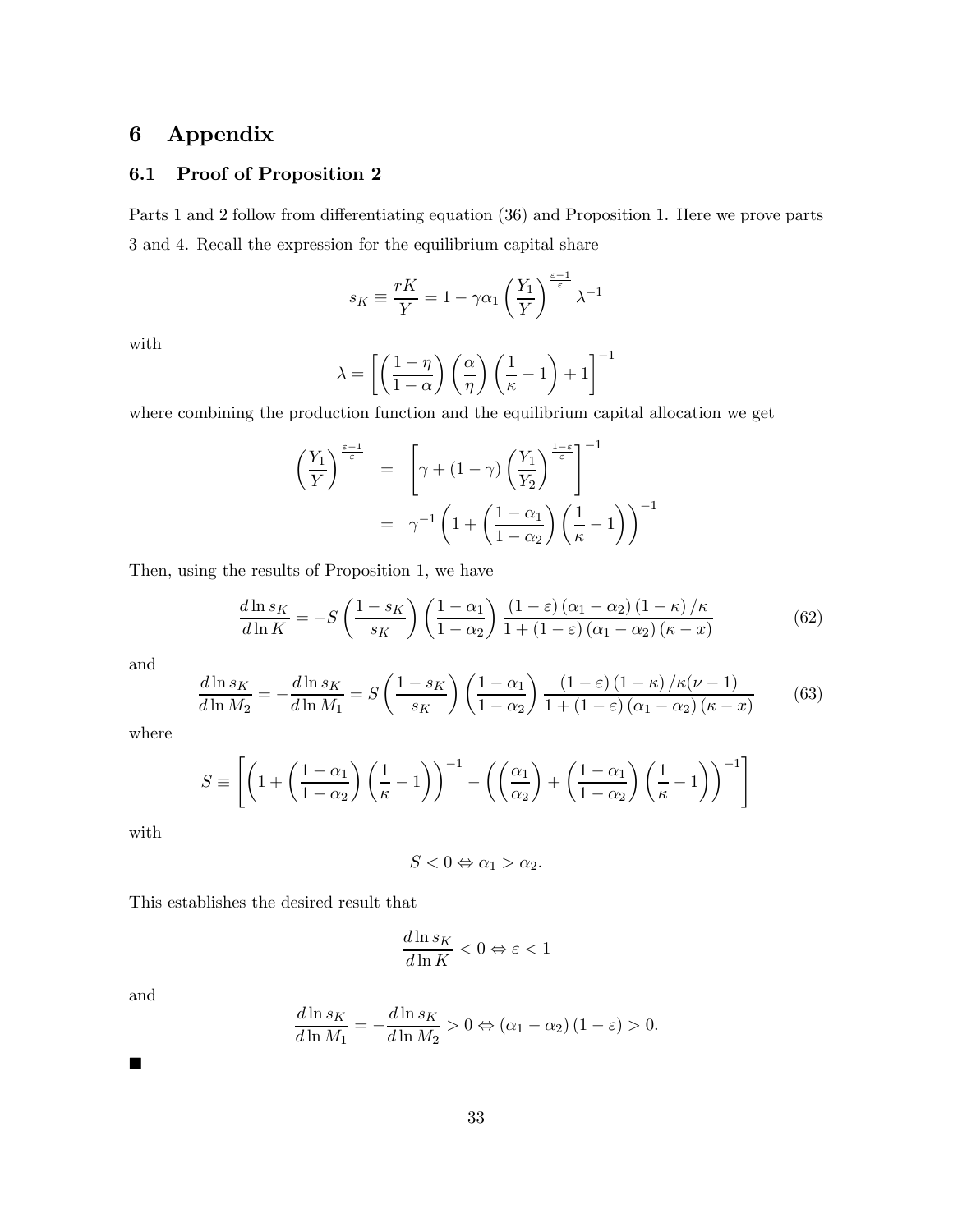#### 6.2 Proof of Lemma 3

We will prove this lemma in four steps.

Step 1:  $m_1^* = m_2^* = 0$  imply  $g_2^* = g_1^* = n$ . **Step 2:**  $\limsup_{t\to\infty} (V_1 - M_1^{\varphi}/b_1) \ge 0$  or  $\limsup_{t\to\infty} (V_2 - M_2^{\varphi}/b_2) \ge 0$ . **Step 3:**  $\limsup_{t\to\infty} (V_1 - M_1^{\varphi}/b_1) \ge 0$  and  $\limsup_{t\to\infty} (V_2 - M_2^{\varphi}/b_2) \ge 0$ . **Step 4:**  $\lim_{t \to \infty} (V_1 - M_1^{\varphi}/b_1) = 0$  and  $\lim_{t \to \infty} (V_2 - M_2^{\varphi}/b_2) = 0$ .

**Proof of Step 1:** We first prove that  $m_1^* = m_2^* = 0$  imply  $g_2^* = g_1^* = n$ . To see this, combine equations (30) and (31) to obtain

$$
\left(\frac{Y_2}{Y_1}\right)^{\frac{1-\varepsilon}{\varepsilon}} = \left(\frac{1-\gamma}{\gamma}\right)\left(\frac{1-\alpha_2}{1-\alpha_1}\right)\frac{K_1}{K_2}.
$$

Differentiating gives

$$
\frac{1-\varepsilon}{\varepsilon} \left( \alpha_2 n_2 - \alpha_1 n_1 \right) + \frac{1-\varepsilon}{\varepsilon} \left( 1 - \alpha_2 \right) z_2 - \frac{1-\varepsilon}{\varepsilon} \left( 1 - \alpha_1 \right) z_1 = z_1 - z_2. \tag{64}
$$

To derive a contradiction, suppose that  $g_2^* > g_1^*$ . Then, from Lemma 1  $n_2^* < n_1^*$  and  $z_2^* < z_1^*$ and from Lemma 2,  $g^* = g_1^*$ . Next, differentiating (25), we obtain

$$
g_1 = \alpha_1 n_1 + (1 - \alpha_1) z_1 + \frac{1}{\nu - 1} m_1
$$
 and  $g_2 = \alpha_2 n_2 + (1 - \alpha_2) z_2 + \frac{1}{\nu - 1} m_2$ . (65)

Moreover, since  $\lim_{t\to\infty} \dot{r} = 0$ , equation (41) and the fact that  $g^* = g_1^*$  imply that  $g_1^* = z_1^*$ . This combined with equation (65) and  $m_1^* = 0$  implies that  $z_1^* = n_1^* = n$ , which together with (64) implies

$$
0 > \frac{1-\varepsilon}{\varepsilon} (1-\alpha_2) (z_2^* - z_1^*) > z_1^* - z_2^*,
$$

yielding a contradiction. The argument for the case in which  $g_2^* < g_1^*$  is analogous. Since  $g_2^* = g_1^* = g^*$  and  $m_1^* = m_2^* = 0$ , it must also be the case that  $g_2^* = g_1^* = n$ , completing the proof of step 1.

**Proof of Step 2:** First note that  $\limsup_{t\to\infty} (V_1 - M_1^{\varphi}/b_1) < 0$  and

 $\limsup_{t\to\infty} (V_2 - M_2^{\varphi}/b_2) < 0$  imply that the free entry conditions, (55), are asymptotically slack, so  $m_1^*$  and  $m_2^*$  exist, and  $\lim_{t\to\infty}m_1(t)=m_1^*=0$  and  $\lim_{t\to\infty}m_2(t)=m_2^*=0$  (since they cannot be negative). In particular, note that if  $\limsup_{t\to\infty} (V_1 - M_1^{\varphi}/b_1) < 0$ , this implies that there exists no "infinitely-recurring" interval in the limit where the free entry condition holds for sector 1.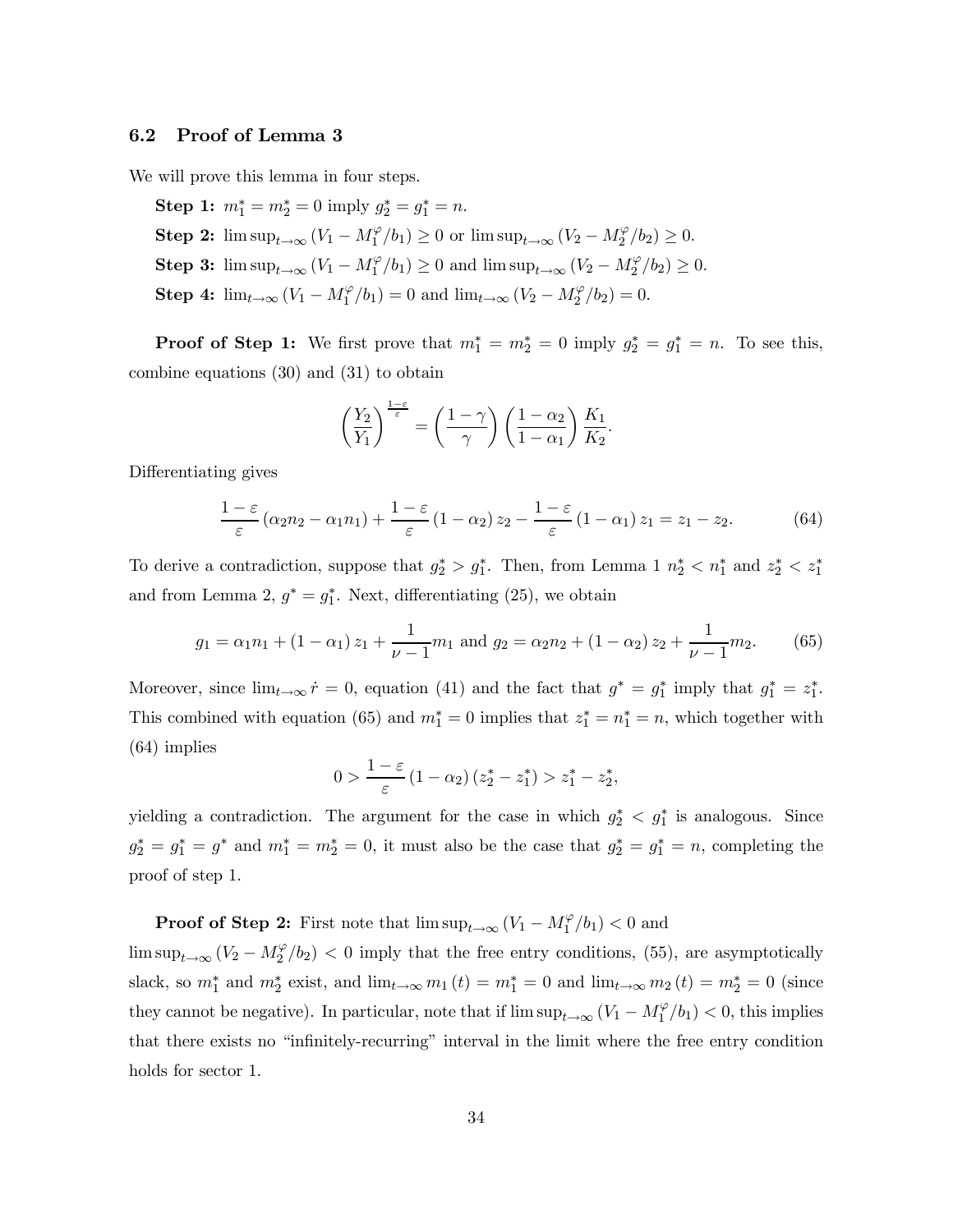Now to derive a contradiction, suppose that  $m_2^* = m_1^* = 0$ , which, as shown above, implies  $g_1^* = g_2^* = g^* = n > 0$ . Then, differentiating the second equation in (27), we obtain:

$$
\lim_{t \to \infty} \frac{\dot{\pi}_2}{\pi_2} = g^* > 0. \tag{66}
$$

Combining this with  $\lim_{t\to\infty} \dot{r} = 0$  and the value function in (21) yields:  $\lim_{t\to\infty} V_2 = \infty$ . Since  $m_2^* = 0$  by hypothesis,  $M_2^{-\varphi}$  is constant, and we have  $\lim_{t\to\infty} V_2 = \infty > \lim_{t\to\infty} M_2^{\varphi}/b_2$ , violating the free entry condition (55). This proves that  $m_1^*$  and  $m_2^*$  cannot both equal to 0, and thus  $\limsup_{t\to\infty} (V_2 - M_2^{\varphi}/b_2) < 0$  and  $\limsup_{t\to\infty} (V_1 - M_1^{\varphi}/b_1) < 0$  is not possible.

**Proof of Step 3:** We next prove that  $\limsup_{t\to\infty} (V_1 - M_1^{\varphi}/b_1) \geq 0$ ,  $\limsup_{t\to\infty} (V_2 - M_2^{\varphi}/b_2) \ge 0$ ,  $\limsup_{t\to\infty} m_1 > 0$  and  $\limsup_{t\to\infty} m_2 > 0$ .

Suppose, to derive a contradiction,  $\limsup_{t\to\infty} m_2 = m_2^* = 0$  and

 $\limsup_{t\to\infty} (V_2 - M_2^{\varphi}/b_2) < 0$  (the other case is proved analogously). Since, as shown above,  $m_1^* = m_2^* = 0$  is not possible, we must have  $\limsup_{t\to\infty} (V_1 - M_1^{\varphi}/b_1) \ge 0$  and  $\limsup_{t\to\infty} m_1 >$ 0.

We start by noting from (27), that asymptotically

$$
\lim_{t \to \infty} \frac{\dot{\pi}_2}{\pi_2} = \frac{1}{\varepsilon} \left( g - g_2 \right) + g_2,\tag{67}
$$

because  $m_2^* = 0$ . Since

$$
\lim_{t \to \infty} \frac{\dot{r}}{r} = \frac{1}{\varepsilon} (g - g_2) + g_2 - z_2 = 0
$$

from (31),  $z_2 > 0$  implies that  $\lim_{t\to\infty} \dot{\pi}_2/\pi_2 > 0$ . But by the same argument as in Step 2, we have  $\lim_{t\to\infty} V_2 = \infty$  >  $\lim_{t\to\infty} M_2^{\varphi}/b_2$ , violating the free entry condition (55). We therefore only have to show that  $z_2 > 0$  (i.e.,  $\limsup_{t\to\infty} z_2 > 0$ ). Suppose, to obtain a contradiction, that  $z_2^* = 0$ . Using (40) and (41) from the proof of Lemma 1, we have  $z_2 - n_2 = z_1 - n_1$ , which implies that  $n_2^* = 0$  (recall that either  $n_1 \ge n$  or  $n_2 \ge n$ , and since  $\lim_{t \to \infty} g \ge n$ , either  $z_1 \ge n$  or  $z_2 \ge n$ ). But then with  $n_2^* = z_2^* = m_2^* = 0$ , we have  $g_2^* = 0 < g_1^*$ , which contradicts  $n_2^* < n_1^* = n$  from Lemma 1. A similar argument for the other sector completes the proof that  $\limsup_{t\to\infty} (V_1 - M_1^{\varphi}/b_1) \ge 0$  and  $\limsup_{t\to\infty} (V_2 - M_2^{\varphi}/b_2) \ge 0$ .

**Proof of Step 4.** From the free entry conditions in (55), we have that  $V_1 - M_1^{\varphi}/b_1 \leq 0$ and  $V_2 - M_2^{\varphi}/b_2 \leq 0$ , thus  $\limsup_{t \to \infty} (V_1 - M_1^{\varphi}/b_1) \leq 0$  and  $\limsup_{t \to \infty} (V_2 - M_2^{\varphi}/b_2) \leq 0$ . Combined with Step 3, this implies  $\limsup_{t\to\infty} (V_1 - M_1^{\varphi}/b_1) = 0$  and

 $\limsup_{t\to\infty} (V_2 - M_2^{\varphi}/b_2) = 0.$  Hence, we only have to prove that  $\liminf_{t\to\infty} (V_1 - M_1^{\varphi}/b_1) \ge 0$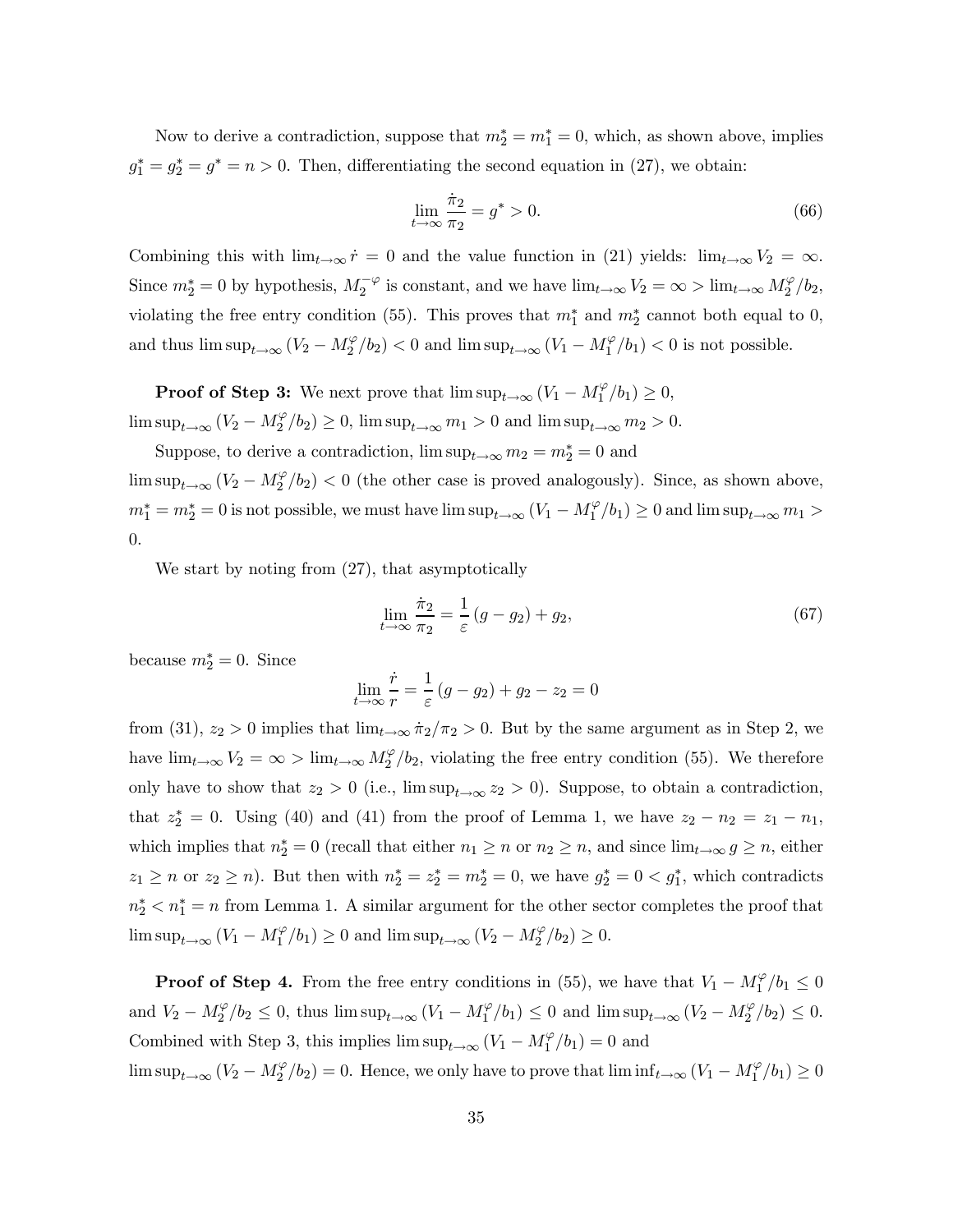and  $\liminf_{t\to\infty} (V_2 - M_2^{\varphi}/b_2) \geq 0$ . We prove the first inequality (the proof of the second is similar).

Suppose, to derive a contradiction, that  $\liminf_{t\to\infty} (V_1 - M_1^{\varphi}/b_1) < 0$ . This implies that there exists a (recurring) interval  $(t'_0, t'_2)$  such that  $V_1(t) - M_1^{\varphi}(t)/b_1 < 0$  for all  $t \in (t'_0, t'_2)$ . Suppose that  $(t'_0, t'_2)$  is unbounded; this would imply that  $\limsup_{t\to\infty} m_1 = m_1^* = 0$ , yielding a contradiction with Step 1. Thus  $(t'_0, t'_2)$  must be bounded, so there exists  $(t_0, t_2) \supset (t'_0, t'_2)$  such that for  $t \in (t_0, t_2) \setminus (t'_0, t'_2)$ , we have  $V_1(t) - M_1^{\varphi}(t) / b_1 = 0$ . Moreover, since  $\limsup_{t \to \infty} m_1 >$ 0, there also exists an interval  $(t''_0, t''_2) \supset (t_0, t_2)$  such that for all  $t \in (t_0, t_2) \setminus (t''_0, t''_2)$ ,  $m_1 > 0$ .

Next, since  $m_1 = 0$  for all  $t \in (t'_0, t'_2)$ , we also have  $M_1(t'_0) = M_1(t'_2)$ . This implies

$$
V_1(t'_2) = \frac{M_1^{\varphi}(t'_0)}{b_1} = V_1(t'_0).
$$
\n(68)

Figure A1 shows this diagrammatically.



Figure A1: The solid line represents  $M_1^{\varphi}/b_1$  and the thick line represents  $V_1$ .

Let us rewrite (21) in the Bellman equation form

$$
\frac{\dot{V}_1(t)}{r} = V_1(t) - \frac{\pi_1(t)}{r} \quad \forall t.
$$
\n
$$
(69)
$$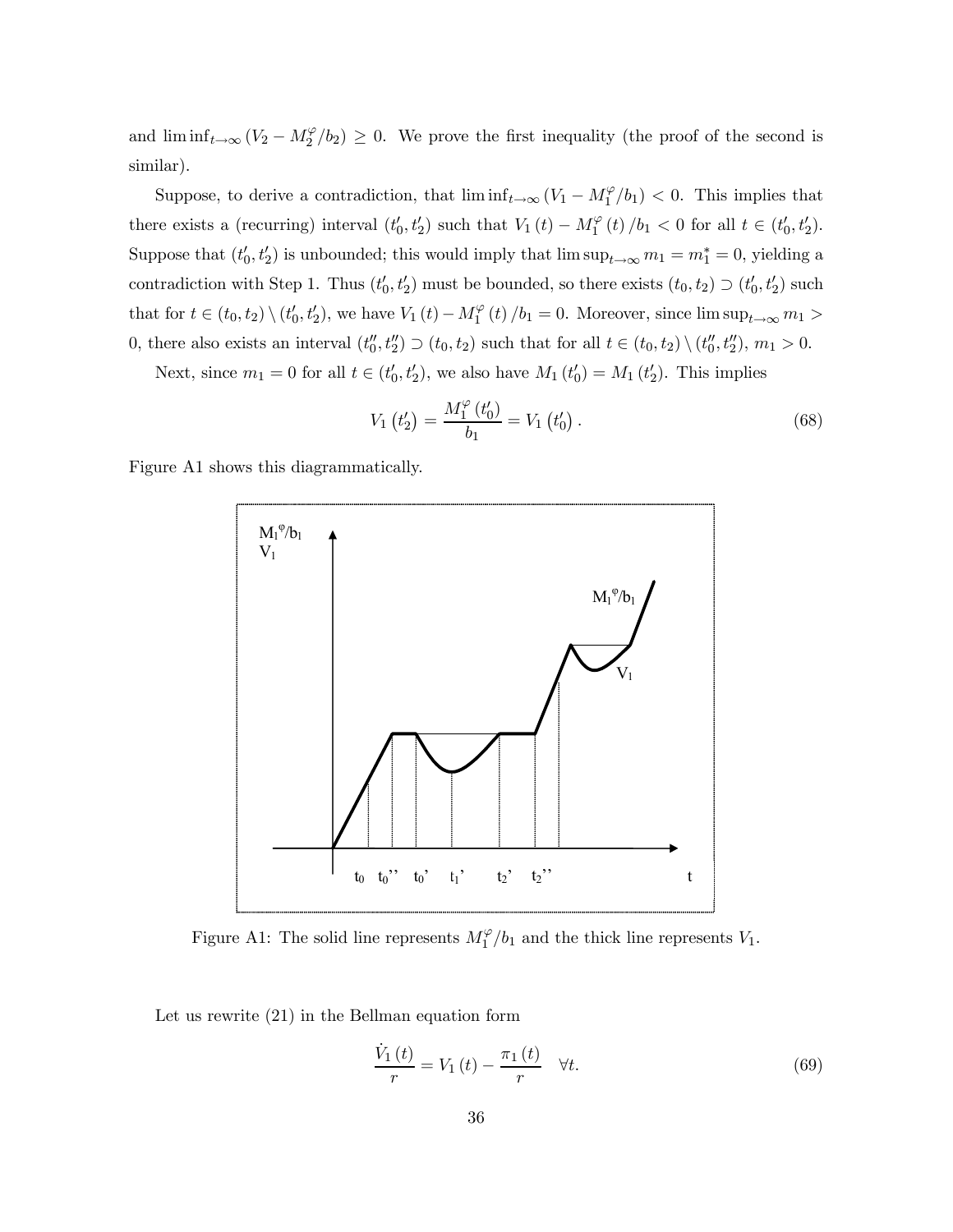Equation (69) also shows that  $\dot{V}_1(t)$  is well-defined, so  $V_1(t)$  is continuously differetiable in t. Equation (68) and the fact that  $V_1(t) - M_1^{\varphi}(t_0')/b_1 < 0$  for all  $t \in (t_0', t_2')$  imply that  $V_1(t)$ reaches a minimum over  $(t'_0, t'_2)$  with  $\dot{V}_1(t) = 0$ . Let  $t'_1 < t'_2$  be such that  $V_1(t'_1)$  is the first local minimum after  $t_0'$ , which naturally satisfies  $V_1(t_1') < V_1(t_0')$ . Moreover, using (27) and  $(31)$ , we have that for all t

$$
\frac{\pi_1(t)}{r^*} = \frac{1}{(\nu - 1)(1 - \alpha_1)} \frac{K_1(t)}{M_1(t)},
$$

where  $r^* = \lim_{t \to \infty} r(t)$  is the asymptotic equilibrium interest rate, which exists by hypothesis that  $\lim_{t\to\infty}\dot{r}(t)=0$ . Also, using the fact that  $\lim_{t\to\infty}\dot{r}(t)=0$  and the interest rate condition, (30), we obtain that since  $m_1 = 0$  and  $n > 0$ ,  $K_1(t'_1) > K_1(t'_0)$ . In addition, since  $M_1(t'_1) =$  $M_1(t'_0)$ , we can use (69) to write

$$
\frac{\dot{V}_1(t'_1)}{r^*} = V_1(t'_1) - \frac{1}{(\nu - 1)(1 - \alpha_1)} \frac{K_1(t'_1)}{M_1(t'_1)} < V_1(t'_0) - \frac{1}{(\nu - 1)(1 - \alpha_1)} \frac{K_1(t'_0)}{M_1(t'_0)} = \frac{\dot{V}_1(t'_0)}{r^*} < 0
$$

which contradicts the fact that  $V_1(t'_1)$  is a local minimum, completing the proof of the lemma.

### 6.3 Proof of Lemma 4 and The Converse Result

**Proof of Lemma 4:** First, recall that  $C \leq Y$ , (11). Hence it is enough to prove that  $\lim_{t\to\infty} g = \infty$  will violate the resource constraint. We will prove this separately in two cases, when  $g_2^* \geq g_1^*$  and when  $g_2^* < g_1^*$ 

Suppose  $g_2^* \geq g_1^*$  and  $g^* = \infty$ . Then, Lemma 2 implies  $g_1^* = g^* = \infty$ , and equation (41) together with (40) and (65) yields

$$
g = n - \left(\frac{1 - \alpha_1}{\alpha_1}\right) \frac{\dot{r}}{r} + \frac{1}{\alpha_1 (\nu - 1)} m_1.
$$

Given  $n < \infty$  and  $\lim_{t\to\infty} \dot{r}/r > 0$ , it must be that asymptotically

$$
g^* = \frac{1}{\alpha_1 (\nu - 1)} m_1^*.
$$
\n(70)

Combining the technology possibility frontier (54) and (70) we have

$$
\lim_{t \to \infty} \frac{\dot{X}_1}{X_1} = \lim_{t \to \infty} \frac{\dot{m}_1}{m_1} + \alpha_1 (1 + \varphi) (\nu - 1) g^*.
$$

Then, the first inequality in Assumption A3,  $\zeta > 1/\alpha_1$ , implies

$$
\lim_{t \to \infty} \frac{\dot{X}_1}{X_1} > g^*,
$$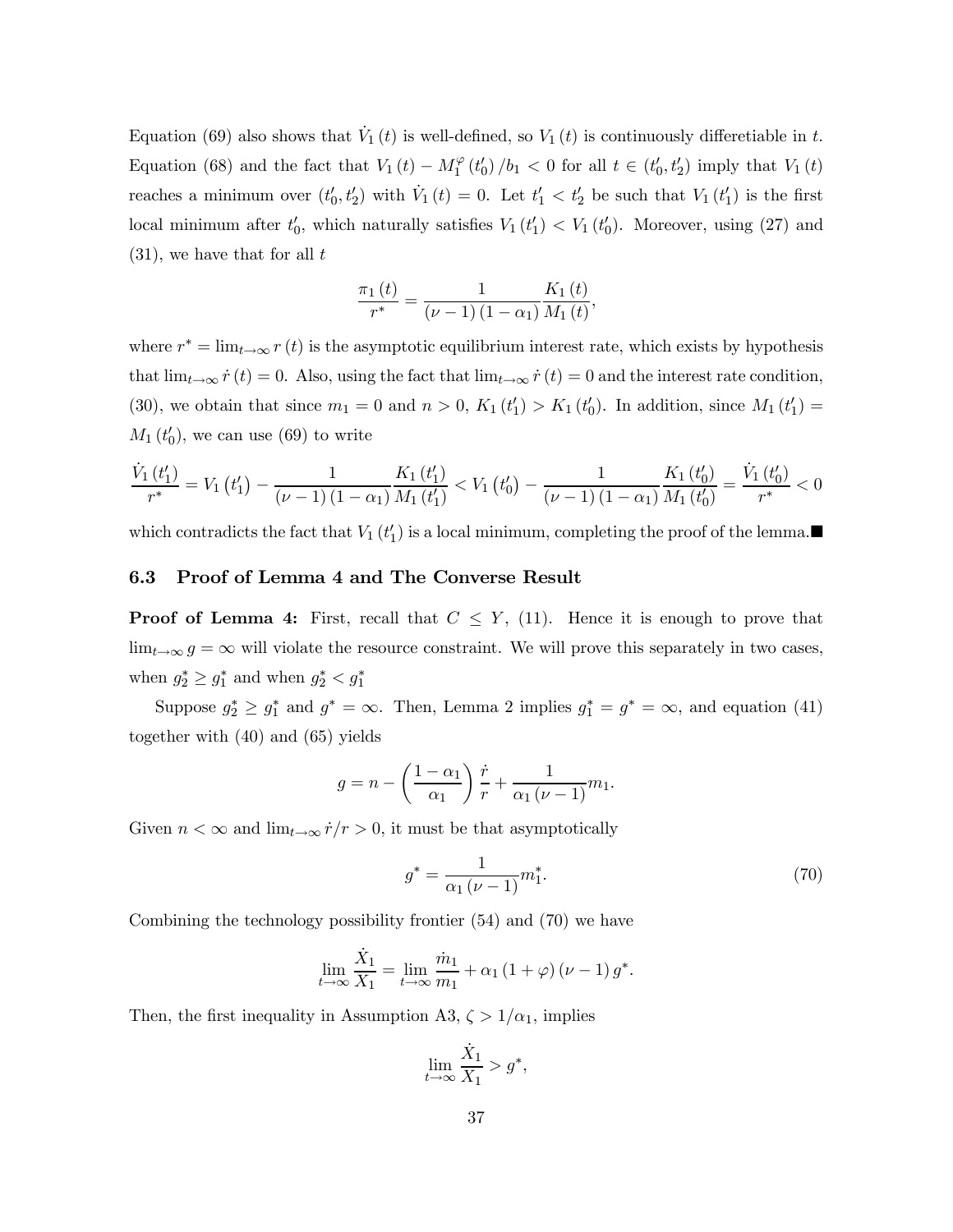which violates the resource constraint  $(13)$ .

Next suppose that  $g_1^* > g_2^*$  and  $g^* = \infty$ . Then, following the steps of above, Lemma 2 implies  $g_2^* = g^* = \infty$ , and equation (41) together with (40) and (65) yields

$$
\left(\frac{1-\alpha_1(1-\varepsilon)}{\varepsilon}\right)g_1 = \alpha_1 n_1 + \left(\frac{1-\alpha_1}{\varepsilon}\right)g - (1-\alpha_1)\frac{\dot{r}}{r} + \left(\frac{1}{\nu-1}\right)m_1.
$$

Since  $g^* = \infty$ , a fortiori  $g_1^* = \infty$ , and, given  $n < \infty$  and  $\lim_{t \to \infty} r/r > 0$ , we have that asymptotically

$$
m_1^* = (\nu - 1) \left[ \left( \frac{1 - \alpha_1 (1 - \varepsilon)}{\varepsilon} \right) g_1^* - \left( \frac{1 - \alpha_1}{\varepsilon} \right) g^* \right]. \tag{71}
$$

Once again the innovation possibilities frontier (18) implies

$$
\lim_{t \to \infty} \frac{\dot{X}_1}{X_1} = \lim_{t \to \infty} \frac{\dot{m}_1}{m_1} + \alpha_1 (1 - \varphi) m_1^*.
$$

Then equation (70) together with the first inequality in Assumption A3,  $\zeta > 1/\alpha_1$ , implies

$$
\lim_{t \to \infty} \frac{\dot{X}_1}{X_1} > \alpha_1 \left( 1 - \varphi \right) \left( \nu - 1 \right) g^* > g^*,
$$

which violates the resource constraint  $(13)$ , completing the proof that when Assumption A3 holds any quasi-equilibrium with more than exponential growth violates the resource  $const$ raints.

For completeness, we also prove the converse of Lemma 4, which shows that the use of the first inequality in Assumption A3,  $\zeta > 1/\alpha_1$ , in this lemma is "tight" in the sense that, if it were relaxed, the converse result would obtain.

**Lemma 4':** Suppose A1 holds, but  $\zeta \equiv (\nu - 1)(1 - \varphi) \leq \frac{1}{\alpha_1}$ , then there exists quasiequilibria with  $\lim_{t\to\infty} g = \infty$ .

**Proof.** This lemma will be proved by showing that in this case

$$
g_2^* = g_1^* = g^* = \infty
$$
 and  $z_2^* = z_1^* = z^*$  (72)

$$
z^* = g^* - \frac{\dot{r}}{r} \tag{73}
$$

$$
\frac{\dot{m}_1}{m_1} = \frac{\dot{m}_2}{m_2} = [1 - \alpha_1 \zeta] g \tag{74}
$$

is a quasi-equilibrium.

From the interest rate conditions in the two sectors (30) and (31), and (72) we obtain

$$
z^* = g^* - \lim_{t \to \infty} \frac{\dot{r}}{r}
$$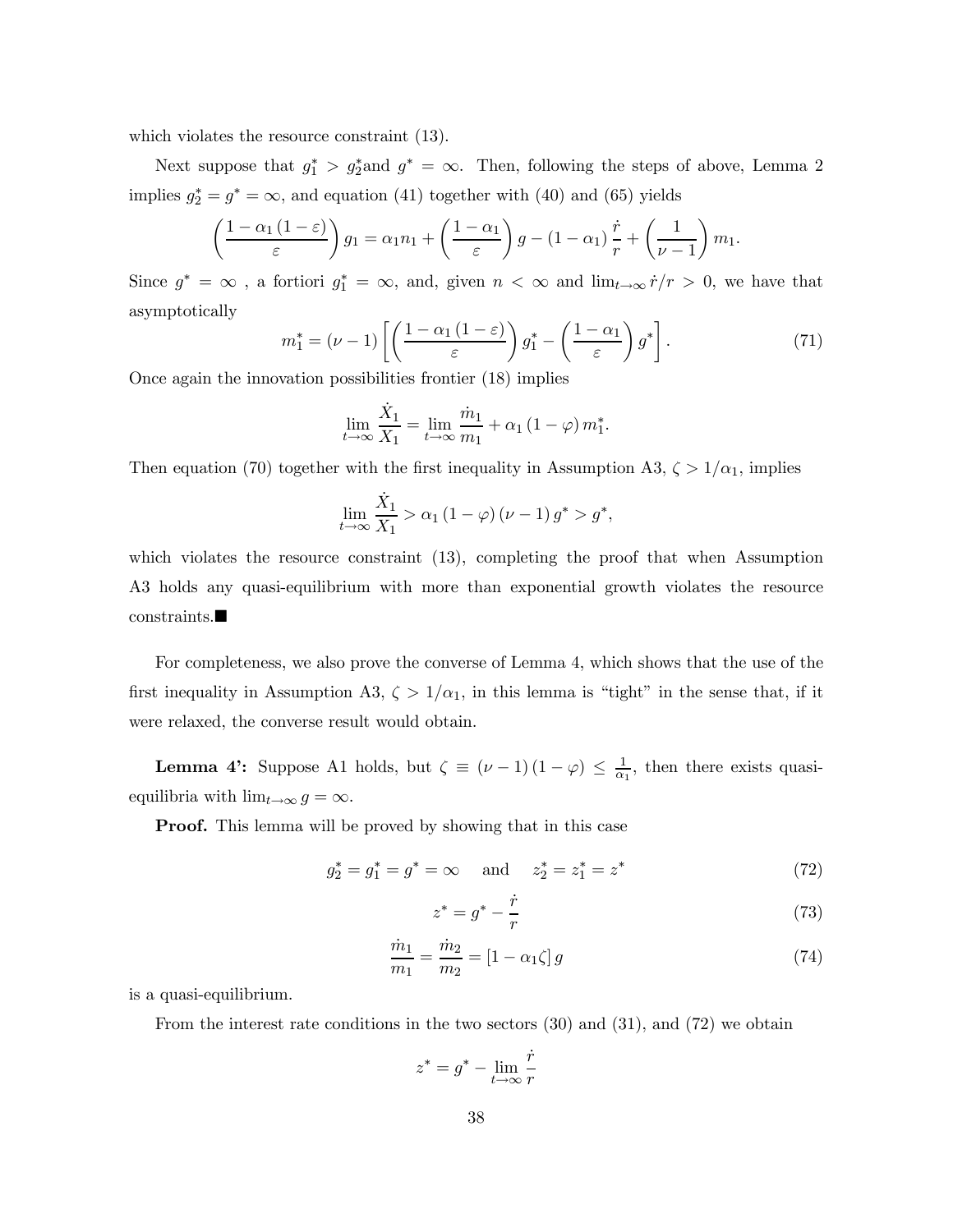which is exactly condition  $(73)$ . By substituting into  $(65)$ , we obtain

$$
g^* = n_1 - \left(\frac{1-\alpha_1}{\alpha_1}\right) \lim_{t \to \infty} \frac{\dot{r}}{r} + \frac{1}{\alpha_1(\nu-1)} m_1^*
$$

$$
g^* = n_2 - \left(\frac{1-\alpha_2}{\alpha_2}\right) \lim_{t \to \infty} \frac{\dot{r}}{r} + \frac{1}{\alpha_2(\nu-1)} m_2^*
$$
which gives  $g^* = \frac{1}{\alpha_1(\nu-1)} m_1^*$  and  $g^* = \frac{1}{\alpha_2(\nu-1)} m_2^*$ , and hence
$$
m_1^* = \frac{\alpha_1}{\alpha_2} m_2^*.
$$

Differentiating this condition gives equation (74).

Finally, we need to check feasibility, i.e., that the R&D expenditures do not grow faster than output. From the technology possibilities frontiers, (18), this requires

$$
\lim_{t \to \infty} \frac{\dot{X}_1}{X_1} = \frac{\dot{m}_1^*}{m_1^*} + \alpha_1 \zeta g^* \le g^*
$$

$$
\lim_{t \to \infty} \frac{\dot{X}_2}{X_2} = \frac{\dot{m}_2^*}{m_2^*} + \alpha_2 \zeta g^* \le g^*
$$

and both these conditions are satisfied given (74) and  $\alpha_1 > \alpha_2$ .

### 6.4 Proof of Theorem 5

We prove this proposition in two steps.

**Step 1:** Provided that  $g_2^* \geq g_1^* > 0$ , then there exists a unique CGP defined by equations (57), (58), (59), (60) and (61), satisfying  $g_2^* > g_1^* > 0$ .

Step 2: All CGP must satisfy  $g_2^* \ge g_1^* > 0$ .

**Proof of Step 1.** Lemma 3 establishes that as  $t \to \infty$  the free-entry conditions (55) must asymptotically hold as equality. Combining (55) as equality with (69) (and the equivalent for sector 2), we obtain the following conditions that must hold as  $t \to \infty$ :

$$
\frac{\frac{\gamma}{\nu}\left(\frac{Y_1}{Y}\right)^{-\frac{1}{\varepsilon}}Y_1}{r-\varphi m_1} = \frac{M_1^{1+\varphi}}{b_1} \quad \text{and} \quad \frac{\frac{\gamma}{\nu}\left(\frac{Y_2}{Y}\right)^{-\frac{1}{\varepsilon}}Y_2}{r-\varphi m_2} = \frac{M_2^{1+\varphi}}{b_2} \tag{75}
$$

Differentiating (75) yields:

$$
g_1 - \frac{1}{\varepsilon} (g_1 - g) - (1 + \varphi) m_1 = 0 \text{ and } g_2 - \frac{1}{\varepsilon} (g_2 - g) - (1 + \varphi) m_2 = 0.
$$
 (76)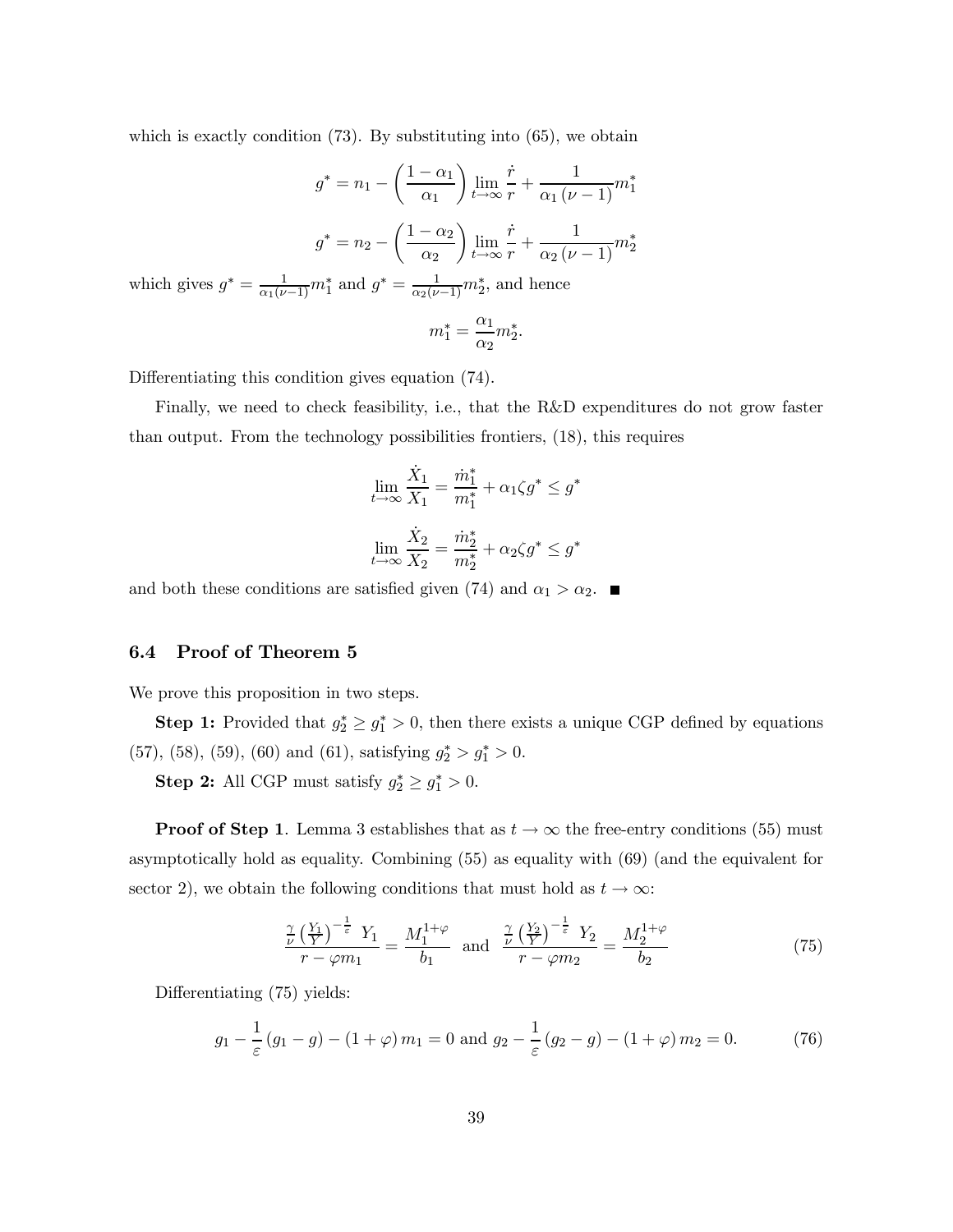Then  $g_2^* > g_1^* > 0$  and Lemma 2 imply that we must also have  $g^* = g_1^*$ . This condition together our system of equations, (40), (41), (65), (76), solves uniquely for  $n_1^*, n_2^*, z_1^*, z_2^*, m_1^*, m_2^*, g_1^*$ and  $g_2^*$  (and  $\kappa^* = \lambda^* = 1$ ) as given in equations (57), (58), (59), (60) and (61). Note that this solution is consistent with  $g_2^* > g_1^* > 0$ , since Assumptions A1 and A3 immediately imply that  $g_2^* > g_1^*$  and  $g_1^* > 0$  (which is also consistent with Lemma 3). Finally,  $C \leq Y$ , (11) and (39) imply that the consumption growth rate,  $g_C^*$ , is equal to the growth rate of output,  $g^*$ .

Finally, we can verify that an equilibrium with  $\kappa^*$ ,  $\lambda^*$ ,  $n_1^*$ ,  $n_2^*$ ,  $z_1^*$ ,  $z_2^*$ ,  $m_1^*$ ,  $m_2^*$ ,  $g_1^*$  and  $g_2^*$ satisfies the transversality condition (39) with a similar argument to the one spelled in the first step of the proof of Theorem 3.

**Proof of Step 2.** The proof that along all CGPs  $g_2^* > g_1^* > 0$  must be true, is analogous to the one of the second step in the proof of Theorem  $3.\blacksquare$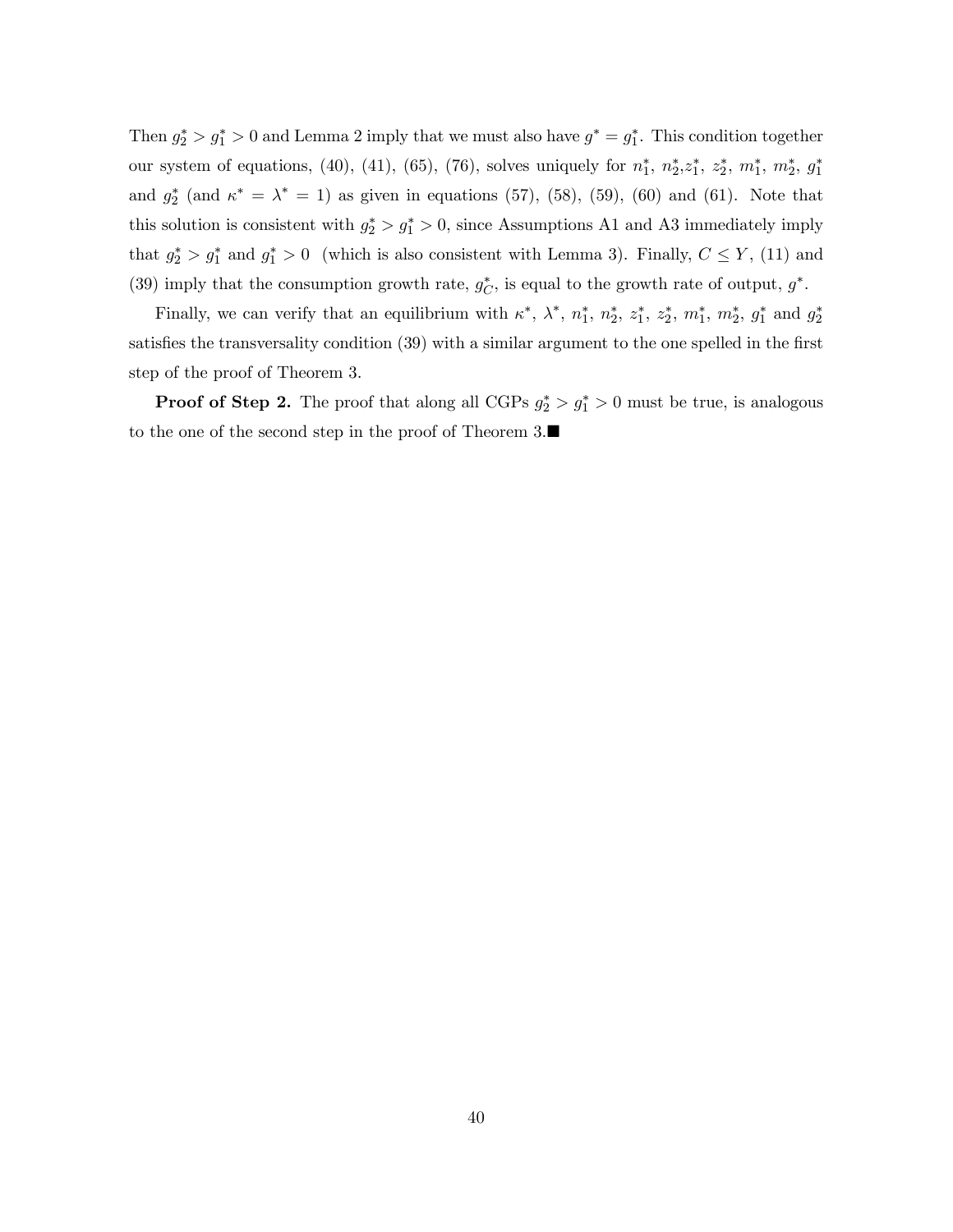### References

- [1] Acemoglu, Daron, "Directed Technical Change" Review of Economic Studies, LXIX (2002b), 781-810.
- [2] Acemoglu, Daron, "Labor- and Capital-Augmenting Technical Change" Journal of European Economic Association, I (2003), 1-37.
- [3] Aghion, Philippe and Peter Howitt, "A Model of Growth Through Creative Destruction" Econometrica, LX (1992), 323-351.
- [4] Aghion, Philippe and Peter Howitt, Endogenous Growth Theory, Cambridge, MA, MIT Press, 1998.
- [5] Antras, Pol, "Is the U.S. Aggregate Production Function Cobb-Douglas? New Estimates of the Elasticity of Substitution" MIT mimeo (2001).
- [6] Barro, Robert and Xavier Sala-i-Martin. Economic Growth, McGraw Hill, New York (2004, 2nd edition).
- [7] Baumol, William J., "Macroeconomics of Unbalanced Growth: The Anatomy of Urban Crisis", American Economic Review, LVII (1967), 415-426.
- [8] Berndt, Ernst, "Reconciling Alternative Estimates of the Elasticity of Substitution," Review of Economics and Statistics, LVIII (1976), 59-68.
- [9] Caselli, Francesco and Jaume Ventura "A Representative Consumer Theory of Distribution" American Economic Review, XC (2000), 909-926.
- [10] Caselli, Francesco and John Coleman, "The U. S. Structural Transformation and Regional Convergence: a Reinterpretation" Journal of Political Economy CIX (2001) 584-617.
- [11] Chenery, Hollis, "Patterns of Industrial Growth", American Economic Review, V (1960), 624-654.
- [12] Chirinko, Robert S. "Business Fixed Investment: a Critical Survey of Modeling Strategies, Empirical Results and Policy Implications" Journal of Economic Literature, XXXI, (1993), 1875-1911.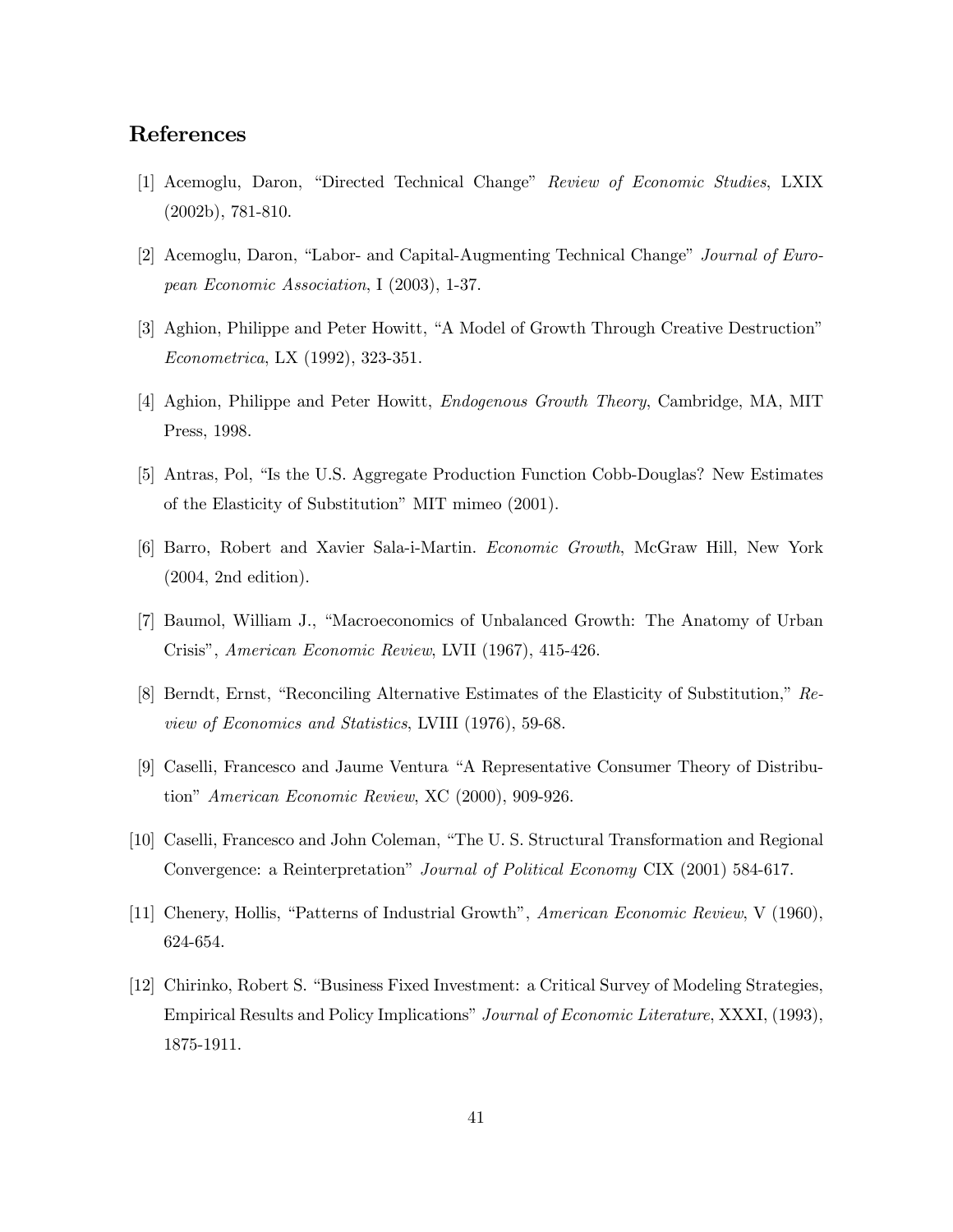- [13] Chirinko, Robert S., Steven M. Fazzari and Andrew P. Mayer, "How Responsive Is Business Capital Formation to Its User Cost?" Journal of Public Economics, LXXV, (1999), 53-80.
- [14] David, Paul, and Th. Van de Klundert, "Biased Efficiency Growth and Capital-Labor Substitution in the U.S., 1899-1960," American Economic Review, LV, (1965), 357-393.
- [15] Denison, Edward F, "Accounting for United States Economic Growth, 1929-1969" Washington, DC: Brookings Institution (1974).
- [16] Echevarria, Cristina, "Changes in Sectoral Composition Associated with Economic Growth", International Economic Review, XXXVIII (1997), 431-452.
- [17] Gollin, Douglas, Stephen Parente and Richard Rogerson "The Role of Agriculture in Development" American Economic Review Papers and Proceedings XCII (2002) 160-164.
- [18] Griffin, James M. and Paul R. Gregory, "An Intercountry Translog Model of Energy Substitution Responses", American Economic Review, LXVI (1976), 845-857.
- [19] Grossman, Gene and Elhanan Helpman, "Quality Ladders in the Theory of Growth" Review of Economic Studies, LIIX (1991a), 43-61.
- [20] Grossman, Gene and Elhanan Helpman, Innovation and Growth in the Global Economy, Cambridge, MA, MIT Press, 1991b.
- [21] Hamermesh, David S., Labor Demand, Princeton University Press, Princeton 1993.
- [22] Howitt, Peter, "Steady Endogenous Growth with Population and R&D Inputs Growing" Journal of Political Economics, CVII (1999), 715-730.
- [23] Jones, Charles I., "R&D-Based Models of Economic Growth", Journal of Political Economics, CIII (1995), 759-784.
- [24] Jones, Charles I., "The Shape of Production Functions and the Direction of Technical Change", U.C. Berkeley mimeo (2004).
- [25] Judd, Kenneth, Numerical Methods in Economics, MIT Press, Cambridge, 1998.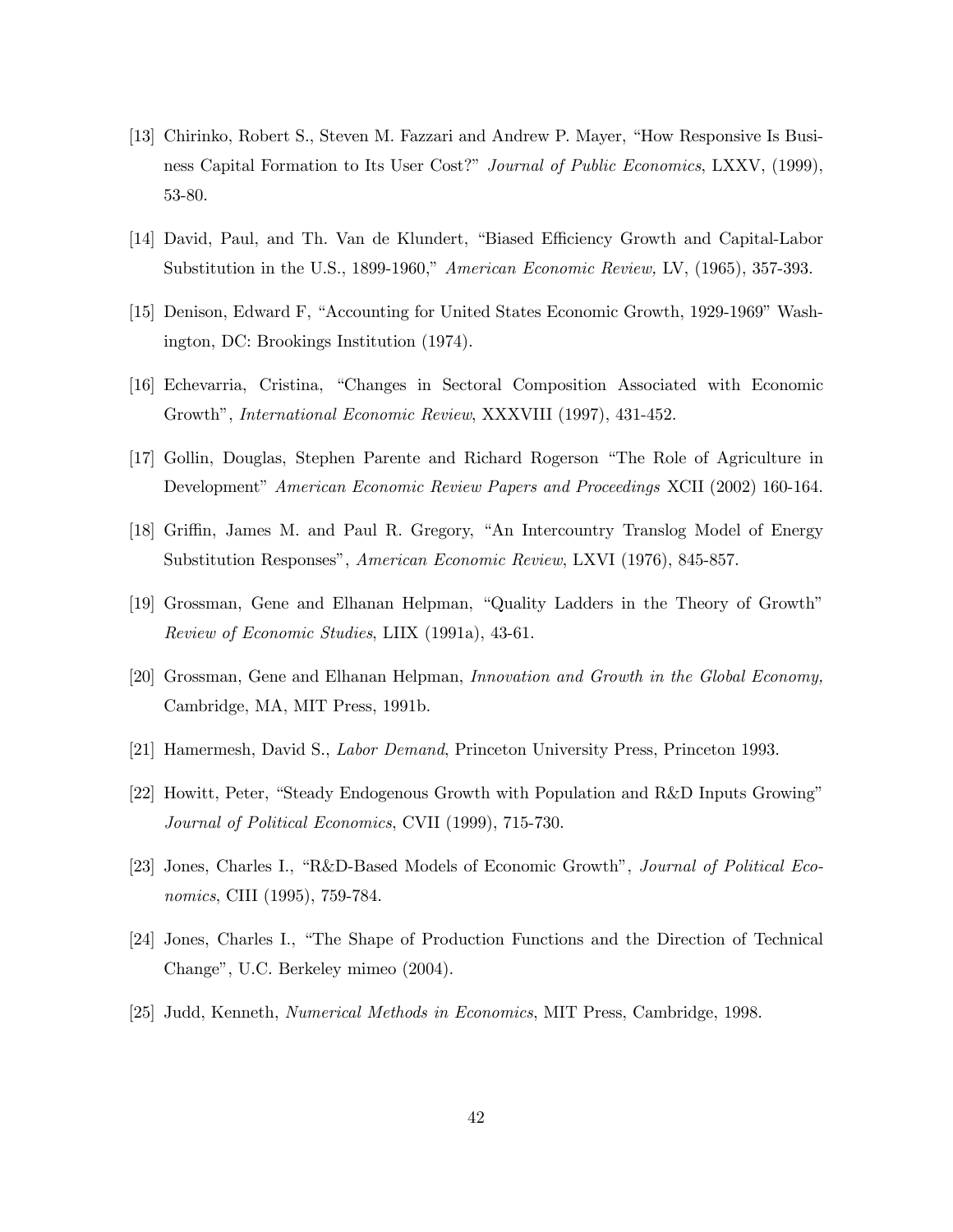- [26] Kaldor, Nicholas , "Capital Accumulation and Economic Growth", in Friedrich A. Lutz and Douglas C. Hague, eds., Proceedings of a Conference Held by the International Economics Association, London, Macmillan.(1963)
- [27] Kongsamut, Piyabha , Sergio Rebelo and Danyang Xie, "Beyond Balanced Growth", Review of Economic Studies, LXVIII (2001), 869-882.
- [28] Kortum, Samuel, "Research, Patenting and Technological Change" Econometrica, LXV (1997), 1389-1431.
- [29] Krusell, Per; Lee Ohanian and Victor Rios-Rull and Giovanni Violante, "Capital Skill Complementary and Inequality", Econometrica, LXIIX (2000), 1029-1053.
- [30] Kuznets, Simon, "Quantitative Aspects of the Economic Growth of Nations: II, Industrial Distribution of National Product and Labour Forcce", Economic Development and Cultural Change, V Supplement (1957).
- [31] Kuznets, Simon, "Modern Economic Growth: Findings and Reflections", American Economic Review, LXIII (1973), 829-846.
- [32] Laitner, John, "Structural Change and Economic Growth", Review of Economic Studies, LXVII (2000), 545-561.
- [33] Lucas, Robert E., "On the mechanics of economic development." Journal of Monetary Economics, XXII (1988), 3-42.
- [34] Matsuyama, Kiminori, "Agricultural Productivity, Comparative Advantage and Economic Growth" Journal of Economic Theory LVIII (1992), 317-334.
- [35] Matsuyama, Kiminori, "Structural Change" forthcoming New Pelgrave Dictionary of Economics (2005).
- [36] Mairesse, Jacques, Bronwyn H. Hall and Benoit Mulkay, "Firm-Level Investment in France and the United States: An Exploration over What We Have Returned in Twenty Years" Annales d'Economie et Statistiques, LV (1999), 27-67.
- [37] Murphy, Kevin, Andrei Shleifer and Robert Vishny, "Income Distribution, Market Size and Industrialization" Quarterly Journal of Economics CIV (1989), 537-564.